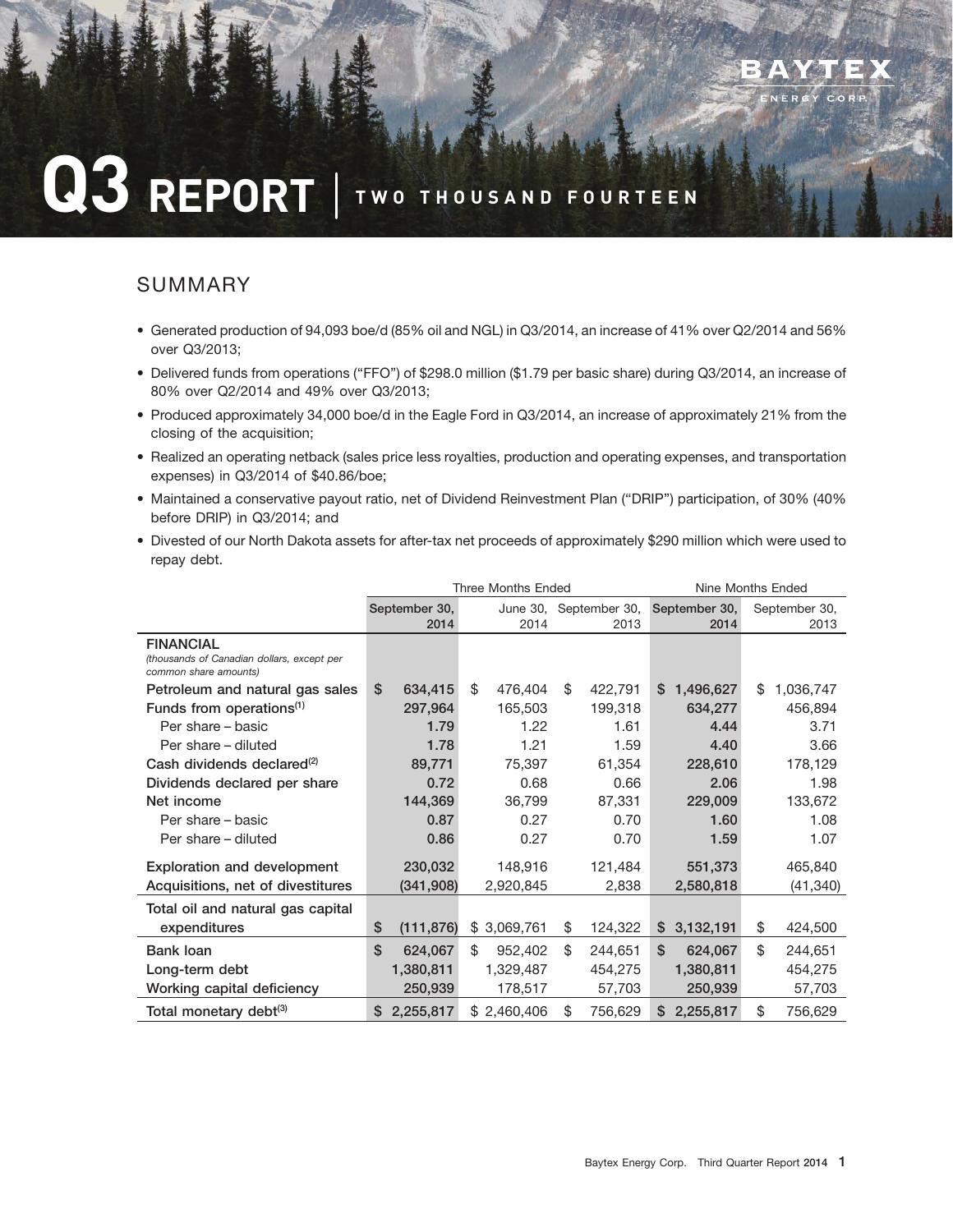|                                       |               | <b>Three Months Ended</b> |                        | Nine Months Ended |               |  |  |
|---------------------------------------|---------------|---------------------------|------------------------|-------------------|---------------|--|--|
|                                       | September 30, |                           | June 30, September 30, | September 30,     | September 30, |  |  |
|                                       | 2014          | 2014                      | 2013                   | 2014              | 2013          |  |  |
| <b>OPERATING</b>                      |               |                           |                        |                   |               |  |  |
| Daily production                      |               |                           |                        |                   |               |  |  |
| Heavy oil (bbl/d)                     | 45,456        | 45,986                    | 44,908                 | 45,559            | 41,664        |  |  |
| Light oil and condensate (bbl/d)      | 28,124        | 9.864                     | 6,670                  | 14,569            | 6,403         |  |  |
| NGL (bbl/d)                           | 6,629         | 2,476                     | 1,696                  | 3,714             | 1,760         |  |  |
| Total oil and NGL (bbl/d)             | 80,209        | 58,326                    | 53,274                 | 63,842            | 49,827        |  |  |
| Natural gas (mcf/d)                   | 83,300        | 51,645                    | 41,460                 | 58,766            | 41,979        |  |  |
| Oil equivalent (boe/d @ 6:1)          | 94,093        | 66,934                    | 60,184                 | 73,636            | 56,823        |  |  |
| Average prices (before hedging)       |               |                           |                        |                   |               |  |  |
| WTI oil (US\$/bbl)                    | 97.17         | 102.99                    | 105.82                 | 99.61             | 98.15         |  |  |
| WCS Heavy Oil (US\$/bbl)              | 76.99         | 82.95                     | 88.34                  | 78.50             | 75.29         |  |  |
| Edmonton par oil (\$/bbl)             | 98.65         | 106.68                    | 105.07                 | 101.83            | 95.55         |  |  |
| LLS oil (US\$/bbl)                    | 100.87        | 105.55                    | 109.92                 | 103.60            | 109.55        |  |  |
| BTE heavy oil (\$/bbl)                | 73.99         | 79.26                     | 79.29                  | 74.84             | 66.41         |  |  |
| BTE light oil and condensate (\$/bbl) | 99.65         | 104.16                    | 100.81                 | 100.19            | 92.20         |  |  |
| BTE NGL (\$/bbl)                      | 36.77         | 38.74                     | 40.71                  | 40.59             | 41.32         |  |  |
| BTE total oil and NGL (\$/bbl)        | 79.91         | 81.74                     | 80.75                  | 78.62             | 68.83         |  |  |
| BTE natural gas (\$/mcf)              | 4.43          | 4.84                      | 2.72                   | 4.73              | 3.26          |  |  |
| BTE oil equivalent (\$/boe)           | 72.04         | 75.06                     | 73.36                  | 71.97             | 62.77         |  |  |
| CAD/USD noon rate at period end       | 1.1208        | 1.0676                    | 1.0285                 | 1.1208            | 1.0285        |  |  |
| CAD/USD average rate for period       | 1.0893        | 1.0894                    | 1.0385                 | 1.0940            | 1.0236        |  |  |
| <b>TSX</b>                            |               |                           |                        |                   |               |  |  |
| Share price (Cdn\$)                   |               |                           |                        |                   |               |  |  |
| High                                  | 49.49         | 49.88                     | 44.44                  | 49.88             | 47.60         |  |  |
| Low                                   | 41.73         | 44.30                     | 37.65                  | 38.90             | 36.37         |  |  |
| Close                                 | 42.35         | 45.89                     | 42.51                  | 42.35             | 42.51         |  |  |
| Volume traded (thousands)             | 40,645        | 45,952                    | 24,658                 | 140,378           | 82,511        |  |  |
| <b>NYSE</b>                           |               |                           |                        |                   |               |  |  |
| Share price (US\$)                    |               |                           |                        |                   |               |  |  |
| High                                  | 46.46         | 46.30                     | 43.08                  | 46.46             | 47.47         |  |  |
| Low                                   | 37.54         | 40.70                     | 35.72                  | 35.34             | 34.75         |  |  |
| Close                                 | 37.86         | 42.16                     | 41.27                  | 37.86             | 41.27         |  |  |
| Volume traded (thousands)             | 5,212         | 3,552                     | 3,282                  | 12,915            | 11,414        |  |  |
| Common shares outstanding             |               |                           |                        |                   |               |  |  |
| (thousands)                           | 166,709       | 165,421                   | 124,497                | 166,709           | 124,497       |  |  |

Notes:

*(1) Funds from operations is not a measurement based on generally accepted accounting principles (''GAAP'') in Canada, but is a financial term commonly used in the oil and gas industry. We define funds from operations as cash flow from operating activities adjusted for finance costs, changes in non-cash operating working capital and other operating items. Baytex's funds from operations may not be comparable to other issuers. Baytex considers funds from operations a key measure of performance as it demonstrates its ability to generate the cash flow necessary to fund future dividends and capital investments. For a reconciliation of funds from operations to cash flow from operating activities, see Management's Discussion and Analysis of the operating and financial results for the three and nine months ended September 30, 2014.*

*(2) Cash dividends declared are net of DRIP participation.*

*(3) Total monetary debt is a non-GAAP measure which we define to be the sum of monetary working capital (which is current assets less current liabilities (excluding non-cash items such as unrealized gains or losses on financial derivatives, assets held for sale and liabilities related to assets held for sale)), the principal amount of long-term debt and long-term bank loan.*

*(4) Barrel of oil equivalent (''boe'') amounts have been calculated using a conversion rate of six thousand cubic feet of natural gas to one barrel of oil. The use of boe amounts may be misleading, particularly if used in isolation. A boe conversion ratio of six thousand cubic feet of natural gas to one barrel of oil is based on an energy equivalency conversion method primarily applicable at the burner tip and does not represent a value equivalency at the wellhead.*

*(5) Heavy oil prices exclude condensate blending.*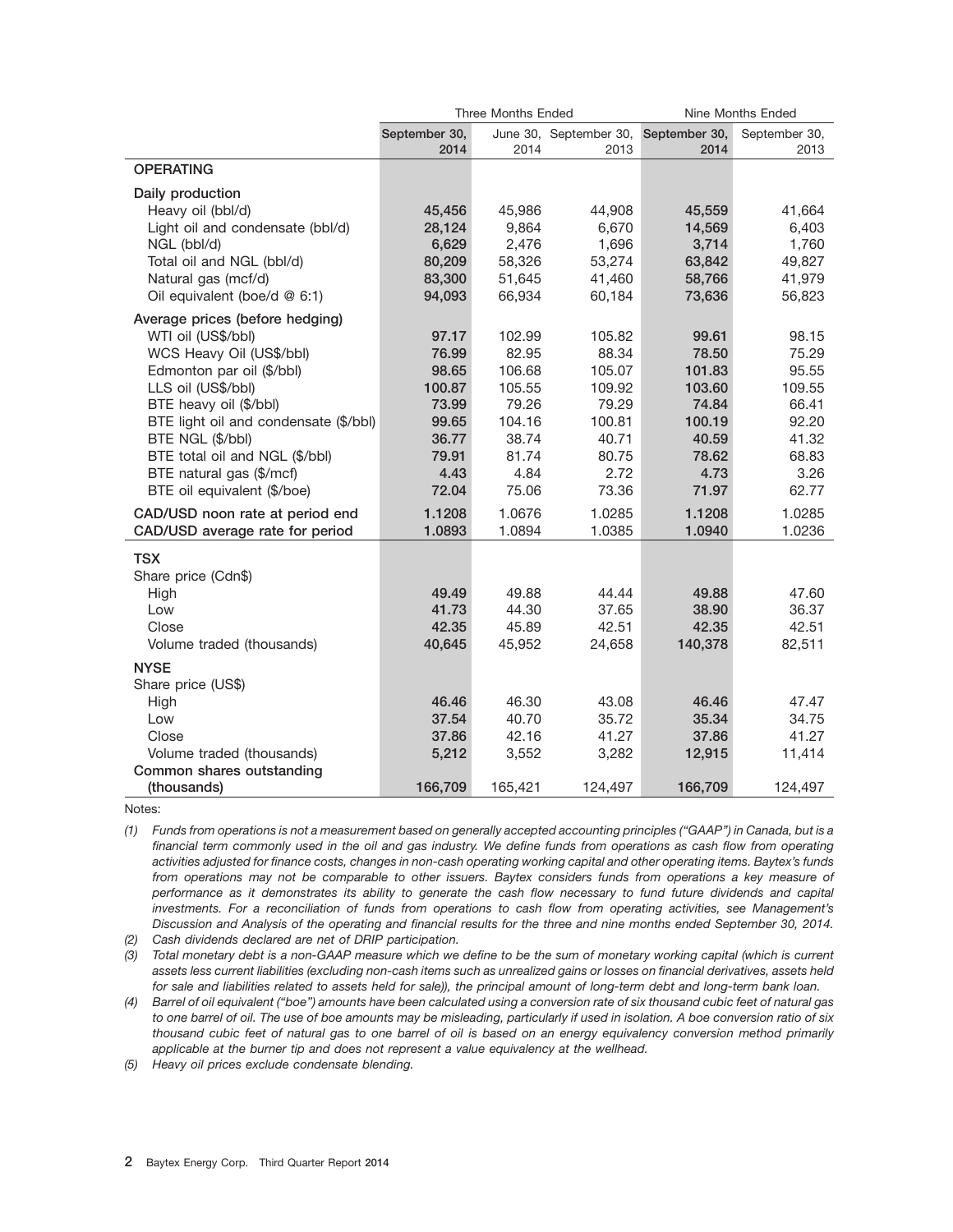#### **Advisory Regarding Forward-Looking Statements**

*This report contains forward-looking statements relating to but not limited to: our business strategies, plans and objectives; our average production rate for the second half of 2014 and full-year 2014; our exploration and development capital expenditures for the second half of 2014 and full-year 2014; our Eagle Ford shale play, including our assessment of the performance of wells drilled in the Eagle Ford in 2014, initial production rates from new wells, our expectations that the Eagle Ford assets have the drilling inventory and infrastructure in place that support future growth, the potential to expand our drilling inventory by drilling up to four stacked horizons from a single well pad, the capital efficiency of our Eagle Ford wells relative to other North American projects and the timing of completion of planned maintenance on central processing facilities; our Peace River heavy oil resource play, including our plans to implement a water flood pilot, the timing of commencing water injection and the potential to enhance ultimate recovery from the field; our Lloydminster heavy oil properties, including the potential to improve capital efficiencies through the use of multilateral drilling techniques and our plans for an expanded multi-lateral drilling program in 2015; our Gemini steam-assisted gravity drainage project, including our assessment of the performance of the pilot project and our plans to file an application to amend the currently approved project; the outlook for Canadian heavy oil prices and the pricing differential between Canadian heavy oil and West Texas Intermediate light oil; the existence, operation and strategy of our risk management program for commodity prices, heavy oil differentials and interest and foreign exchange rates; our ability to mitigate our exposure to heavy oil price differentials by transporting our crude oil to market by railways; our liquidity and financial capacity; the sufficiency of our financial resources to fund our operations; the capital efficiency of our projects relative to other North American projects; our ability to continue to add production at relatively low capital costs per barrel and maintain our productive capacity by reinvesting a portion of our funds from operations; our ability to generate sufficient funds from operations in 2015 under specified pricing assumptions to fund our sustaining capital requirements and cash dividends on our common shares; and our objective, over the long-term, to fund our capital expenditures and cash dividends on our common shares with funds from operations. In addition, information and statements relating to reserves are deemed to be forward-looking statements, as they involve implied assessment, based on certain estimates and assumptions, that the reserves described exist in quantities predicted or estimated, and that the reserves can be profitably produced in the future. Although Baytex believes that the expectations and assumptions upon which the forwardlooking statements are based are reasonable, undue reliance should not be placed on the forward-looking statements because Baytex can give no assurance that they will prove to be correct.*

*Cash dividends on our common shares are paid at the discretion of our Board of Directors and can fluctuate. In establishing the level of cash dividends, the Board of Directors considers all factors that it deems relevant, including, without limitation, the outlook for commodity prices, our operational execution, the amount of funds from operations and capital expenditures and our prevailing financial circumstances at the time.*

*We refer you to the end of the Management's Discussion and Analysis section of this report for our advisory on forward-looking information and statements.*

#### **Oil and Gas Information**

*References herein to initial test production rates, 30-day IP rates and other short-term production rates are useful in confirming the presence of hydrocarbons; however, such rates are not determinative of the rates at which such wells will commence production and decline thereafter and are not indicative of long term performance or of ultimate recovery. While encouraging, readers are cautioned not to place reliance on such rates in calculating aggregate production for us. A pressure transient analysis or well-test interpretation has not been carried out in respect of all wells. Accordingly, we caution that the test results should be considered to be preliminary.*

#### **Non-GAAP Financial Measures**

*Funds from operations is not a measurement based on GAAP in Canada, but is a financial term commonly used in the oil and gas industry. Funds from operations represents cash generated from operating activities adjusted for financing costs, changes in non-cash operating working capital and other operating items. Baytex's determination of funds from operations may not be comparable with the calculation of similar measures for other entities. Baytex considers funds from operations a key measure of performance as it demonstrates its ability to generate the cash flow necessary to fund future dividends to shareholders and capital investments. The most directly comparable measures calculated in accordance with GAAP are cash flow from operating activities and net income.*

*Total monetary debt is not a measurement based on GAAP in Canada. Baytex defines total monetary debt as the sum of monetary working capital (which is current assets less current liabilities (excluding non-cash items such as unrealized gains or losses on financial derivatives)), the principal amount of long-term debt and long-term bank loans. Baytex believes that this measure assists in providing a more complete understanding of its cash liabilities.*

*Operating netback is not a measurement based on GAAP in Canada, but is a financial term commonly used in the oil and gas industry. Operating netback is equal to product sales price less royalties, production and operating expenses and transportation expenses divided by barrels of oil equivalent sales volume for the applicable period. Baytex's determination of operating netback may not be comparable with the calculation of similar measures by other entities. Baytex believes that this measure assists in characterizing our ability to generate cash margin on a unit of production basis.*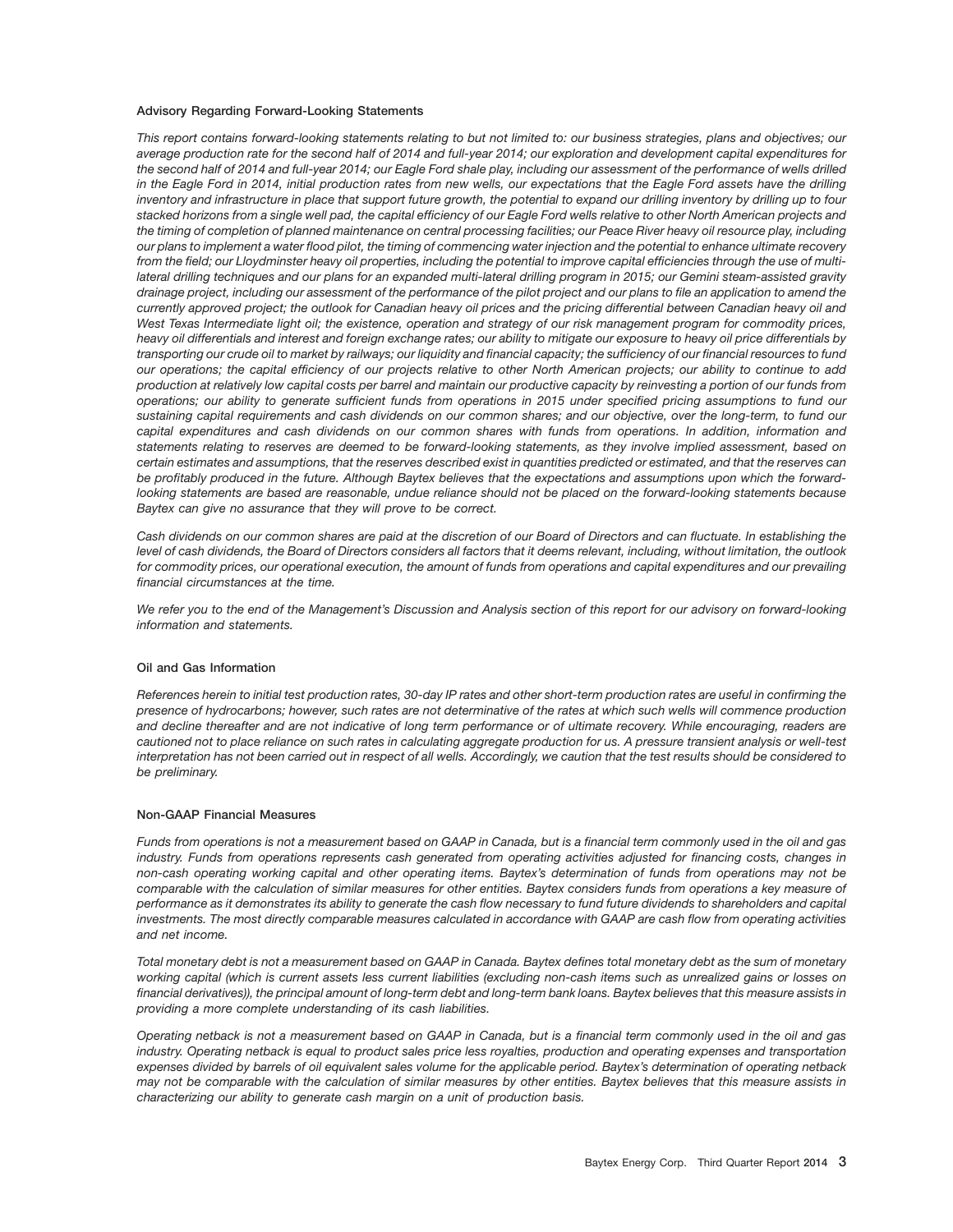# MESSAGE TO SHAREHOLDERS

#### **Operations Review**

Production averaged 94,093 boe/d (85% oil and NGL) during Q3/2014, an increase of 41% from Q2/2014 and 56% from Q3/2013, which reflects a strong contribution (and first full quarter) from our Eagle Ford assets and continued strong performance from our Canadian assets. Capital expenditures for exploration and development activities totaled \$230.0 million in Q3/2014 and included the drilling of 107 (41.4 net) wells with a 99% success rate.

As previously announced, we divested of our North Dakota Bakken assets on September 24, 2014 for after-tax net proceeds of approximately \$290 million. The proceeds were applied against outstanding indebtedness. The North Dakota assets contributed approximately 3,500 boe/d of production in Q3/2014.

We are updating our 2014 guidance to reflect our strong third quarter operating performance. We now expect to generate an average production rate of 91,000 to 92,000 boe/d for the second half of 2014, which at the mid-point reflects an increase of 5% over our previous guidance of 86,000 to 88,000 boe/d. We expect to generate this additional production while maintaining our original capital spending guidance of \$440 to \$465 million for the second half of 2014. Our full-year 2014 production guidance has also been adjusted upward to 77,000 to 78,000 boe/d (previously 74,000 to 76,000 boe/d) with forecast exploration and development expenditures of \$765 to \$790 million remaining unchanged.

|                                |                          | Crude Oil                |                          |                          |                          |                          | Stratigraphic            |                          | Dry and                  |                          |       |       |  |
|--------------------------------|--------------------------|--------------------------|--------------------------|--------------------------|--------------------------|--------------------------|--------------------------|--------------------------|--------------------------|--------------------------|-------|-------|--|
|                                | Primary                  |                          |                          | Thermal                  |                          | <b>Natural Gas</b>       |                          | and Service              |                          | Abandoned                |       | Total |  |
|                                | Gross                    | Net                      | Gross                    | Net                      | Gross                    | Net                      | Gross                    | Net                      | Gross                    | Net                      | Gross | Net   |  |
| Heavy oil                      |                          |                          |                          |                          |                          |                          |                          |                          |                          |                          |       |       |  |
| Lloydminster                   | 33                       | 13.8                     | $\overline{\phantom{m}}$ |                          |                          | $\overline{\phantom{0}}$ | $\overline{4}$           | 4.0                      |                          | 0.2                      | 38    | 18.0  |  |
| Peace River                    | 6                        | 6.0                      | $\qquad \qquad -$        | -                        |                          |                          | $\overline{\phantom{0}}$ | $\qquad \qquad$          | -                        | $\overline{\phantom{0}}$ | 6     | 6.0   |  |
|                                | 39                       | 19.8                     | $\overline{\phantom{a}}$ | $\overline{\phantom{0}}$ | $\overline{\phantom{0}}$ | $\qquad \qquad$          | 4                        | 4.0                      |                          | 0.2                      | 44    | 24.0  |  |
| Light oil, NGL and natural gas |                          |                          |                          |                          |                          |                          |                          |                          |                          |                          |       |       |  |
| Eagle Ford                     | 60                       | 14.9                     |                          |                          |                          |                          |                          |                          |                          | $\qquad \qquad$          | 60    | 14.9  |  |
| Western Canada                 | $\overline{\phantom{0}}$ | $\overline{\phantom{0}}$ | $\overline{\phantom{m}}$ | $\overline{\phantom{0}}$ |                          |                          | -                        | $\overline{\phantom{0}}$ |                          | -                        | -     |       |  |
| North Dakota                   | 3                        | 2.5                      | $\overline{\phantom{m}}$ | -                        | -                        | $\overline{\phantom{0}}$ | -                        | $\qquad \qquad$          | $\overline{\phantom{0}}$ | $\overline{\phantom{0}}$ | 3     | 2.5   |  |
|                                | 63                       | 17.4                     | $\overline{\phantom{0}}$ | $\qquad \qquad$          |                          |                          | $\overline{\phantom{0}}$ | $\overline{\phantom{0}}$ | $\overline{\phantom{0}}$ | $\qquad \qquad$          | 63    | 17.4  |  |
| Total                          | 102                      | 37.2                     | $\overline{\phantom{0}}$ | $\overline{\phantom{0}}$ | $\overline{\phantom{0}}$ | $\overline{\phantom{0}}$ | 4                        | 4.0                      |                          | 0.2                      | 107   | 41.4  |  |

*Wells Drilled – Three Months Ended September 30, 2014*

#### *Wells Drilled – Nine Months Ended September 30, 2014*

|                                |       | Crude Oil |                          |                          |                          |                              |                          | Stratigraphic            | Dry and                      |                          |       |       |
|--------------------------------|-------|-----------|--------------------------|--------------------------|--------------------------|------------------------------|--------------------------|--------------------------|------------------------------|--------------------------|-------|-------|
|                                |       | Primary   |                          | Thermal                  |                          | <b>Natural Gas</b>           |                          | and Service              |                              | Abandoned                |       | Total |
|                                | Gross | Net       | Gross                    | Net                      | Gross                    | Net                          | Gross                    | Net                      | Gross                        | Net                      | Gross | Net   |
| Heavy oil                      |       |           |                          |                          |                          |                              |                          |                          |                              |                          |       |       |
| Lloydminster                   | 146   | 84.9      | 2                        | 2.0                      | $\overline{\phantom{m}}$ | $\overline{\phantom{0}}$     | 17                       | 17.0                     | 3                            | 2.2                      | 168   | 106.1 |
| Peace River                    | 26    | 26.0      | $\overline{\phantom{m}}$ |                          |                          | $\overline{\phantom{0}}$     | 24                       | 24.0                     | $\qquad \qquad \blacksquare$ | $\overline{\phantom{0}}$ | 50    | 50.0  |
|                                | 172   | 110.9     | $\overline{2}$           | 2.0                      | -                        | $\qquad \qquad \blacksquare$ | 41                       | 41.0                     | 3                            | 2.2                      | 218   | 156.1 |
| Light oil, NGL and natural gas |       |           |                          |                          |                          |                              |                          |                          |                              |                          |       |       |
| Eagle Ford                     | 71    | 17.8      | ۰                        | $\overline{\phantom{0}}$ |                          |                              |                          |                          |                              | -                        | 71    | 17.8  |
| Western Canada                 | 6     | 5.7       | $\overline{\phantom{m}}$ | $\qquad \qquad -$        | $\overline{c}$           | 2.0                          | $\overline{\phantom{0}}$ | $\overline{\phantom{m}}$ | $\overline{\phantom{0}}$     | -                        | 8     | 7.7   |
| North Dakota                   | 14    | 7.2       | $\overline{\phantom{m}}$ | $\overline{\phantom{0}}$ |                          |                              |                          |                          |                              | $\overline{\phantom{0}}$ | 14    | 7.2   |
|                                | 91    | 30.7      | $\overline{\phantom{0}}$ | $\overline{\phantom{a}}$ | $\overline{2}$           | 2.0                          | $\overline{\phantom{a}}$ | $\qquad \qquad$          | $\overline{\phantom{0}}$     | -                        | 93    | 32.7  |
| Total                          | 263   | 141.6     | $\overline{2}$           | 2.0                      | $\overline{2}$           | 2.0                          | 41                       | 41.0                     | 3                            | 2.2                      | 311   | 188.8 |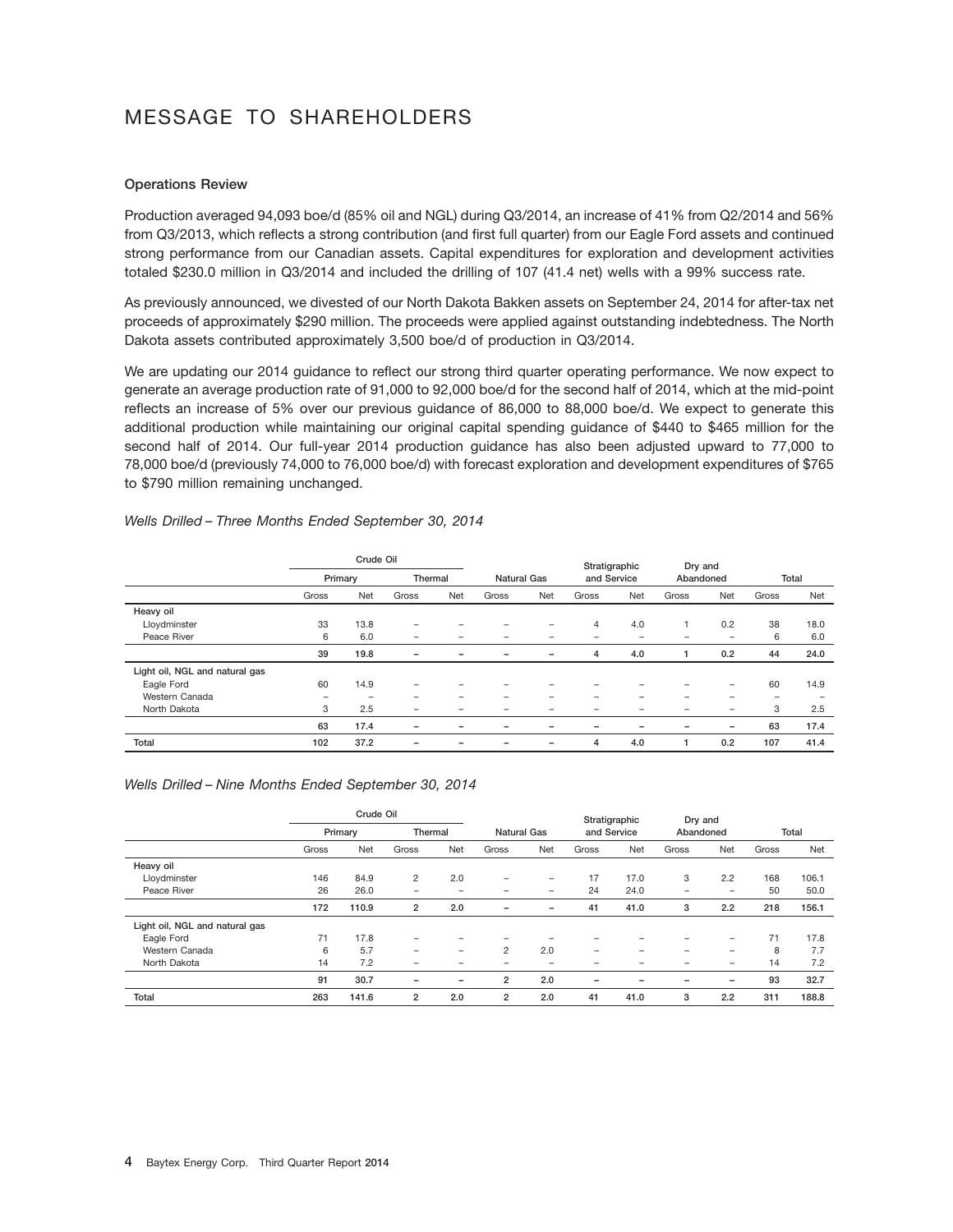#### **Eagle Ford Performance**

Our Q3/2014 results reflect the first full quarter of operations for our Eagle Ford assets. When we acquired the Eagle Ford assets, the acreage position included 22,200 net contiguous acres in the Sugarkane Field located in South Texas in the core of the liquids-rich Eagle Ford shale. Since that time, we have acquired additional acreage bringing our total land position to approximately 23,000 net acres. At the time of the acquisition, production from the Eagle Ford was approximately 28,000 boe/d. In Q3/2014, production from the Eagle Ford averaged approximately 34,000 boe/d, an increase of approximately 21%. Production from the Eagle Ford represented approximately 36% of our Q3/2014 production.

Drilling results in the Eagle Ford have exceeded our initial expectations with wells drilled in 2014 outperforming the type curves upon which our acquisition evaluation was based. The evaluation was based on 30-day initial production rates of 800 to 1,000 boe/d. Through the first eight months of 2014, a total of 22.3 net wells have been drilled and placed on production for more than 30 days. For these wells, we are seeing an approximate 20% improvement in 30-day initial production rates. This improved performance is driven by a combination of factors, including the drilling of longer horizontal laterals, tighter spacing of fracs and an increased amount of proppant per frac stage. These individual well economics provide some of the highest capital efficiencies in North America.

In Q3/2014, we participated in the drilling of 60 (14.9 net) wells and commenced production from 51 (14.4 net) wells. The capital expenditures for the Eagle Ford assets incurred during the quarter totaled \$140.3 million.

We have also identified additional well locations to support future growth. In addition to targeting the Lower Eagle Ford formation, we are now actively delineating the Austin Chalk formation. To-date, we have delineated the Austin Chalk on approximately 50% of our acreage. Furthermore, we are now piloting the drilling of up to four stacked horizons from a single pad, which, if successful, could lead to a further expansion of our drilling inventory.

During the third quarter, two new central processing facilities were commissioned, each capable of processing 20,000 bbl/d of oil and 60 mmcf/d of natural gas. This increases the total number of central processing facilities across our Eagle Ford assets to 15 and has contributed to a debottlenecking of production in the quarter. Planned maintenance on facilities is expected to occur during the fourth quarter.

#### **Canadian Operations**

In Canada, our operations and capital program remain on track with our full-year plans. Production in Canada averaged 56,709 boe/d (87% oil and NGL) in Q3/2014, essentially unchanged from Q3/2013.

Production from our Peace River area properties averaged approximately 26,500 boe/d in Q3/2014, essentially unchanged from Q3/2013. In Q3/2014, we drilled six (6.0 net) cold horizontal producers encompassing a total of 81 laterals in the Peace River area. We also received regulatory approval to implement a water flood pilot in the Bluesky reservoir in Harmon Valley. Construction of the required facilities commenced in Q3/2014 and we anticipate that water injection will begin in Q4/2014. This is our first water flood project in the Peace River area, which, if successful, could enhance our ultimate recoveries from the field.

In our Lloydminster heavy oil area, we continue to expand the use of multi-lateral drilling techniques. In Q3/2014, we drilled three (3.0 net) successful horizontal multi-lateral wells (one dual lateral well and two triple lateral wells). Initial results are showing an approximate 20% improvement in capital efficiencies through the use of multi-lateral drilling. We continue to monitor the performance of these wells and are planning for an expanded multi-lateral drilling program in the Lloydminster area for 2015.

At our Gemini steam-assisted gravity drainage (''SAGD'') pilot project, the 600 metre horizontal well pair averaged 850 bbl/d in Q3/2014, with peak oil rates exceeding 1,100 bbl/d. Since acquiring the Gemini acreage in 2013, we have drilled 21 stratigraphic test wells to further delineate our acreage position. At the time of initial acquisition, the Gemini project had regulatory approval for a 10,000 bbl/d SAGD facility. Consistent with our delineation plans, in Q4/2014 we will be filing the required regulatory amendment for our planned 5,000 bbl/d SAGD facility. The amendment will include the additional delineated lands as well as capture various facility modifications. While this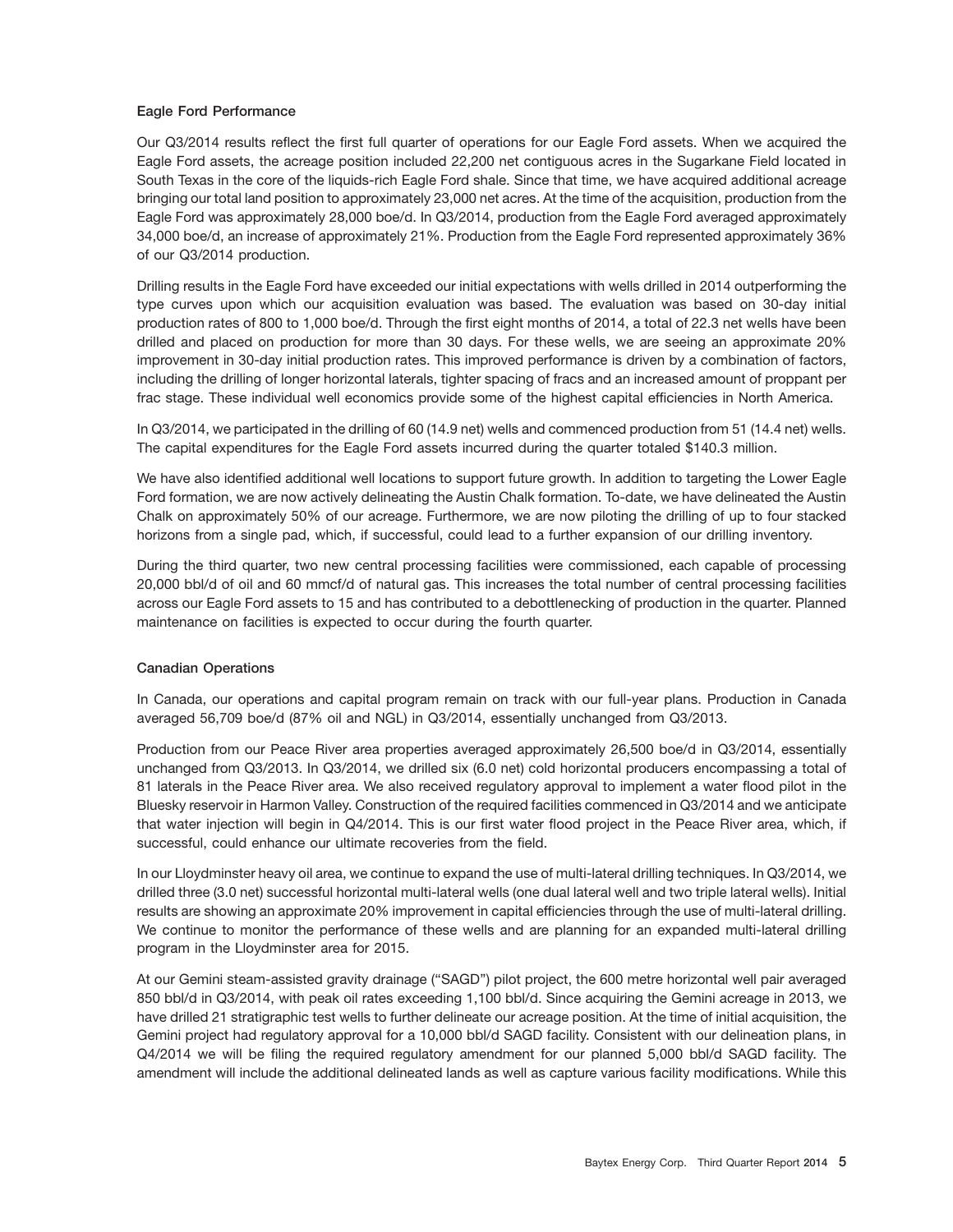regulatory step is necessary to progress the project, a final investment decision is contingent upon a full economic review and the outcome of the front end engineering study which is currently in progress.

#### **Financial Review**

We generated FFO of \$298.0 million (\$1.79 per basic share) during Q3/2014, representing an increase of 80% from Q2/2014 and 49% from Q3/2013. This level of FFO on both an absolute and per-share basis is the highest ever recorded by Baytex and reflects a strong contribution from our Eagle Ford assets and continued strong operational execution in Canada.

The average WTI price for Q3/2014 was US\$97.17/bbl, representing a decrease of 6% from Q2/2014 and 8% from Q3/2013. The discount for Canadian heavy oil, as measured by the Western Canadian Select (''WCS'') price differential to WTI, averaged 21% in Q3/2014, as compared to 19% in Q2/2014 and 17% in Q3/2013. Our realized oil and NGL price of \$79.91/bbl in Q3/2014 decreased by 2% from \$81.74/bbl in Q2/2014 and 1% from \$80.75/bbl in Q3/2013.

Subsequent to quarter-end, WTI has fallen to the US\$80.00/bbl level due to lower than expected global demand, the return of Libyan exports and increased crude inventories. Offsetting to a certain degree the decline in WTI has been a strengthened market for WCS heavy oil and a decline in the Canadian dollar relative to the U.S. dollar. The WCS dollar differential for the October and November trade months averaged US\$13.74/bbl and US\$12.94/bbl, respectively, as compared to US\$20.18/bbl in Q3/2014. The improvement in WCS pricing has been driven by increased refinery demand in the U.S. Midwest, a continued increase in crude by rail volumes and, more recently, expanded pipeline shipping capacity. The Canadian dollar has weakened from an average of 1.0893 (C\$/US\$) in Q3/2014 to its current level of approximately 1.1250 (C\$/US\$) in response to broad U.S. dollar strength through the wind down of U.S. quantitative easing.

Our Eagle Ford assets contributed positively to our overall operating netback in Q3/2014. Our Canadian operations generated an operating netback of \$37.86/boe while the Eagle Ford generated an operating netback of \$45.29/boe. On a combined basis (including North Dakota) we generated an operating netback (excluding financial derivatives) of \$40.86/boe in Q3/2014. The table below provides a summary of our operating netbacks for the periods noted.

|                                   |         | Three Months Ended<br>September 30, 2014 | Three Months Ended<br>September 30, 2013 |         |        |
|-----------------------------------|---------|------------------------------------------|------------------------------------------|---------|--------|
| (\$ per boe)                      | Canada  | Eagle Ford                               | Total                                    | Total   | Change |
| <b>Sales Price</b>                | \$67.93 | \$77.19                                  | \$72.04                                  | \$73.36 | (2%)   |
| Less:                             |         |                                          |                                          |         |        |
| Royalties                         | 13.45   | 23.03                                    | 17.43                                    | 15.04   | 16%    |
| Production and operating expenses | 12.70   | 7.37                                     | 10.85                                    | 13.09   | (17%)  |
| Transportation expenses           | 3.92    | 1.50                                     | 2.90                                     | 3.09    | (6%)   |
| Operating netback                 | \$37.86 | \$45.29                                  | \$40.86                                  | \$42.14 | (3%)   |

We employ risk mitigation strategies to reduce the volatility in our FFO. For Q4/2014, we have entered into hedges on approximately 51% of our net WTI exposure at a weighted average price of US\$96.45/bbl. In addition, we have hedged approximately 36% of our net natural gas price exposure and 34% of our exposure to currency movements between the U.S. and Canadian dollars. For the first half of 2015, we have entered into hedges on approximately 37% of our net WTI exposure at a weighted average price of US\$94.79/bbl, and approximately 11% at US\$94.23/bbl for the second half of 2015.

As part of our hedging program, we are focusing on opportunities to mitigate the volatility in WCS price differentials by transporting crude oil to higher value markets by rail. Currently, approximately 60% of our heavy oil volumes are delivered to market by rail. Earlier this year, we entered into our first Brent-based fixed differential physical heavy oil sale. This six-month term rail contract runs from October 1, 2014 to March 31, 2015 and is expected to represent approximately 25% of our crude by rail volumes.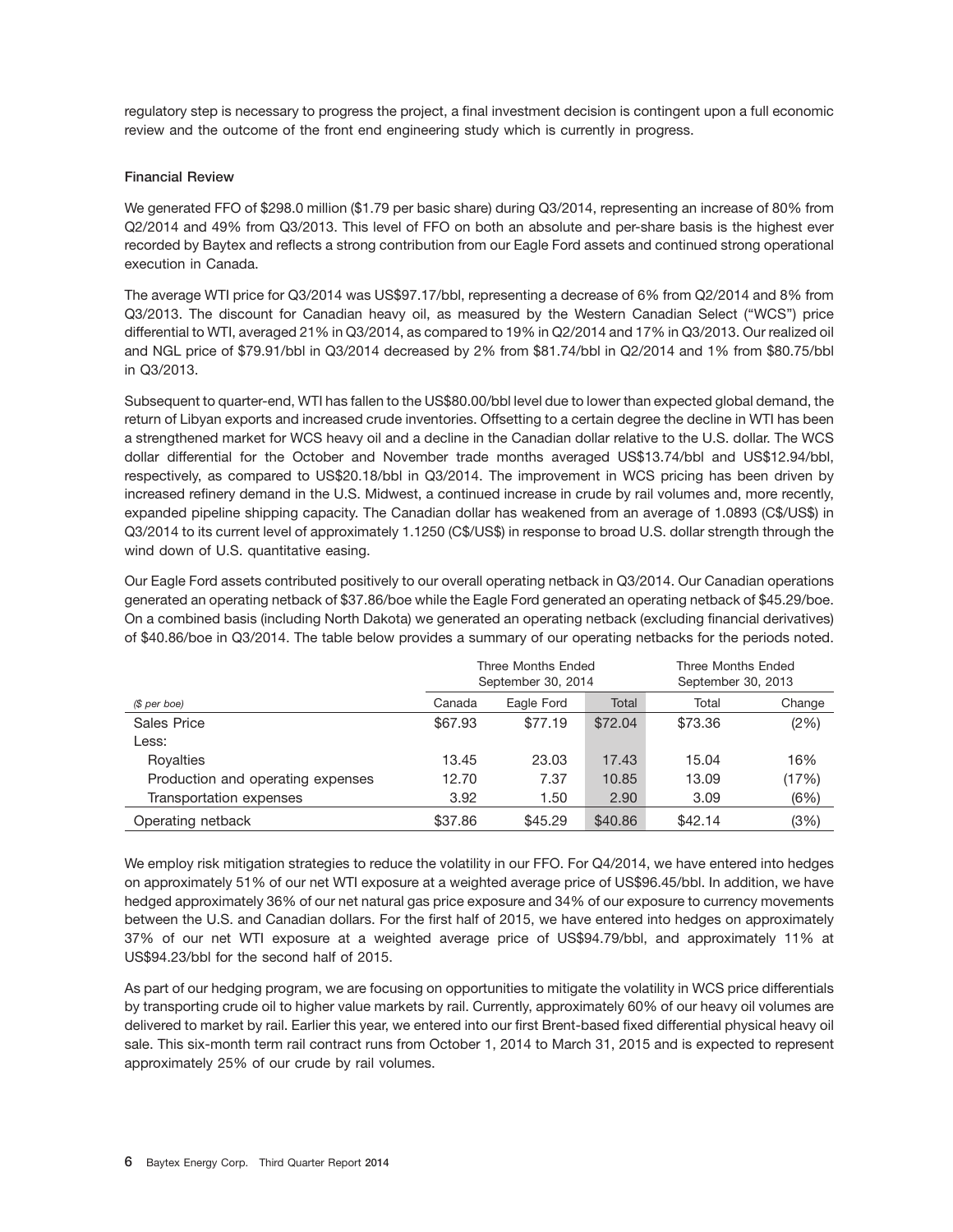Total monetary debt at the end of Q3/2014 is \$2.26 billion of which approximately \$1.38 billion is comprised of long-term debt with no material repayments required until 2021. With approximately \$600 million in undrawn capacity on existing credit facilities of approximately \$1.2 billion, we have ample liquidity to allow us to execute our growth and income model.

#### **Current Outlook**

We are committed to our growth and income business model and its three fundamental principles: delivering organic production growth, paying a meaningful dividend and maintaining capital discipline. When oil prices fall as they have in the past month, this can put stress on any business model. However, we believe we are well positioned to weather the current downturn. We have some of the strongest capital efficiencies across our portfolio which allows us to add production at relatively low capital costs per barrel and we are now directing over 90% of our capital to three resource plays which have among the highest capital efficiencies in North America. Our strong capital efficiencies benefit us as we require a lower percentage of our FFO to be reinvested to maintain our productive capacity.

While we have not finalized our plans for 2015, we have carried out various sensitivity analyses. A sensitivity analysis using a WTI price of US\$80.00/bbl, an exchange rate of 1.12 (C\$/US\$) and a WCS differential of 18% provides some context to the current commodity price environment. Under these assumptions, we would expect to generate sufficient FFO to fund our sustaining capital requirements and the cash portion of our dividend. Over the long-term, our objective is to fund our capital expenditures and cash dividends with FFO. While this represents just one scenario, in a persistent low commodity price environment, we would initially look to reduce our capital expenditures to achieve this balance.

#### **Conclusion**

Our third quarter results reflect a strong contribution from our Eagle Ford assets, which has resulted in record production and funds from operations. Our operating results to-date in the Eagle Ford have exceeded our initial expectations with wells drilled in 2014 outperforming the type curves upon which our acquisition evaluation was based. Reflective of our strong operating results, we are increasing our production guidance for the second half of 2014 by 5% with an unchanged exploration and development capital budget.

We want to express our appreciation for your continued support as we move forward in executing our plan for long-term value creation.

On behalf of the Board of Directors,

James L. Bowzer President and Chief Executive Officer October 30, 2014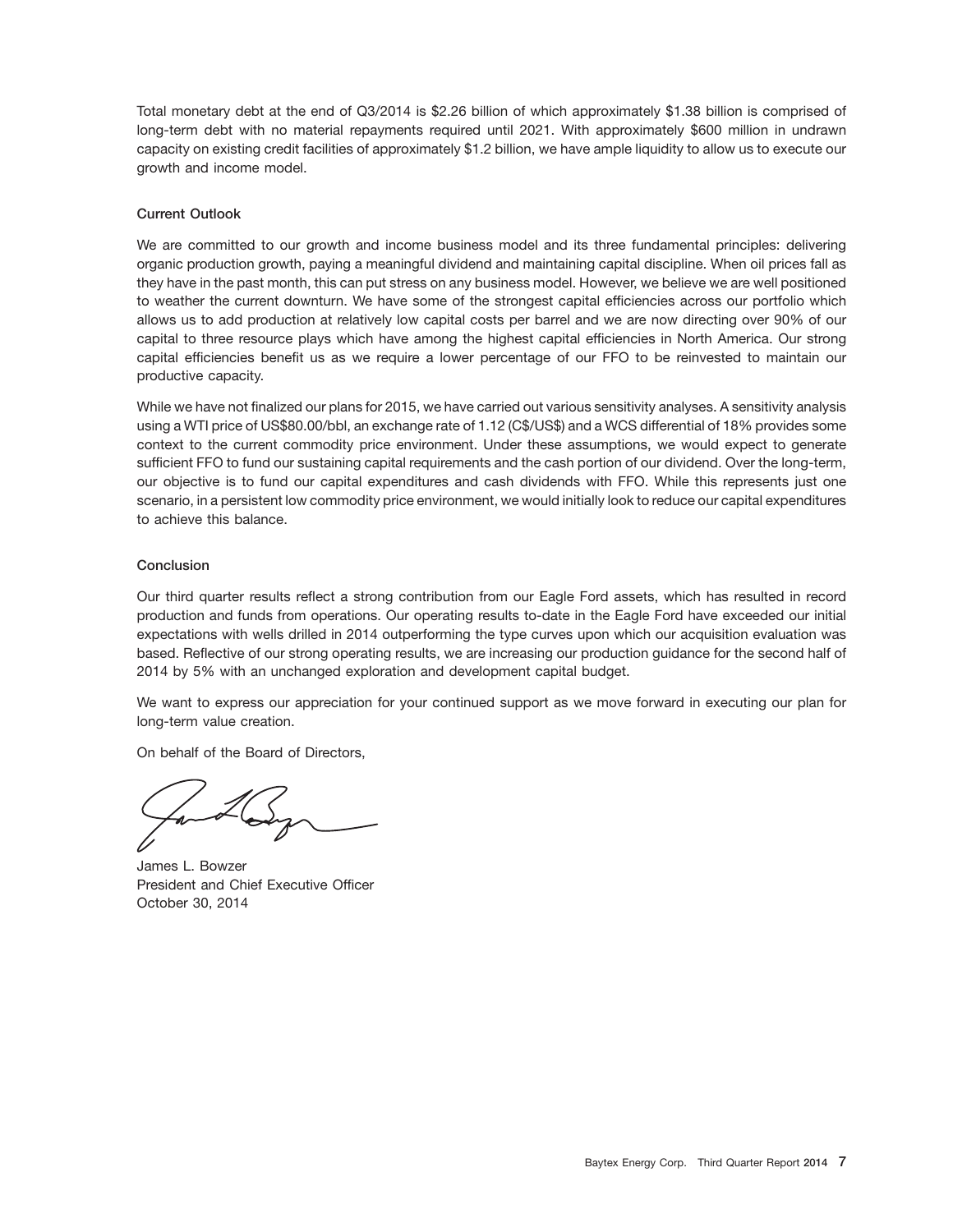# MANAGEMENT'S DISCUSSION AND ANALYSIS

The following is management's discussion and analysis (''MD&A'') of the operating and financial results of Baytex Energy Corp. for the three and nine months ended September 30, 2014. This information is provided as of October 30, 2014. In this MD&A, references to "Baytex", the "Company", "we", "us" and "our" and similar terms refer to Baytex Energy Corp. and its subsidiaries on a consolidated basis, except where the context requires otherwise. The third quarter results have been compared with the corresponding period in 2013. This MD&A should be read in conjunction with the Company's condensed interim unaudited consolidated financial statements (''consolidated financial statements'') for the three and nine months ended September 30, 2014, its audited comparative consolidated financial statements for the years ended December 31, 2013 and 2012, together with the accompanying notes, and its Annual Information Form for the year ended December 31, 2013. These documents and additional information about Baytex are accessible on the SEDAR website at www.sedar.com. All amounts are in Canadian dollars, unless otherwise stated, and all tabular amounts are in thousands of Canadian dollars, except for percentages and per common share amounts or as otherwise noted.

In this MD&A, barrel of oil equivalent (''boe'') amounts have been calculated using a conversion rate of six thousand cubic feet of natural gas to one barrel of oil, which represents an energy equivalency conversion method applicable at the burner tip and does not represent a value equivalency at the wellhead. While it is useful for comparative measures, it may not accurately reflect individual product values and may be misleading if used in isolation.

This MD&A contains forward-looking information and statements. We refer you to the end of the MD&A for our advisory on forward-looking information and statements.

#### **NON-GAAP FINANCIAL MEASURES**

In this MD&A, we refer to certain financial measures (such as funds from operations, payout ratio, total monetary debt and operating netback) which do not have any standardized meaning prescribed by generally accepted accounting principles in Canada (''GAAP''). While funds from operations, payout ratio and operating netback are commonly used in the oil and natural gas industry, our determination of these measures may not be comparable with calculations of similar measures by other issuers.

#### **Funds from Operations**

We define funds from operations as cash flow from operating activities adjusted for financing costs, changes in non-cash operating working capital and other operating items. We believe that this measure assists in providing a more complete understanding of certain aspects of our results of operations and financial performance, including our ability to generate the cash flow necessary to fund future dividends to shareholders and capital investments. However, funds from operations should not be construed as an alternative to traditional performance measures determined in accordance with GAAP, such as cash flow from operating activities and net income. For a reconciliation of funds from operations to cash flow from operating activities, see "Funds from Operations, Payout Ratio and Dividends''.

#### **Payout Ratio**

We define payout ratio as cash dividends (net of participation in our Dividend Reinvestment Plan (''DRIP'')) divided by funds from operations. We believe that this measure assists in providing a more complete understanding of certain aspects of our results of operations and financial performance, including our ability to generate the cash flow necessary to fund future dividends to shareholders and capital investments.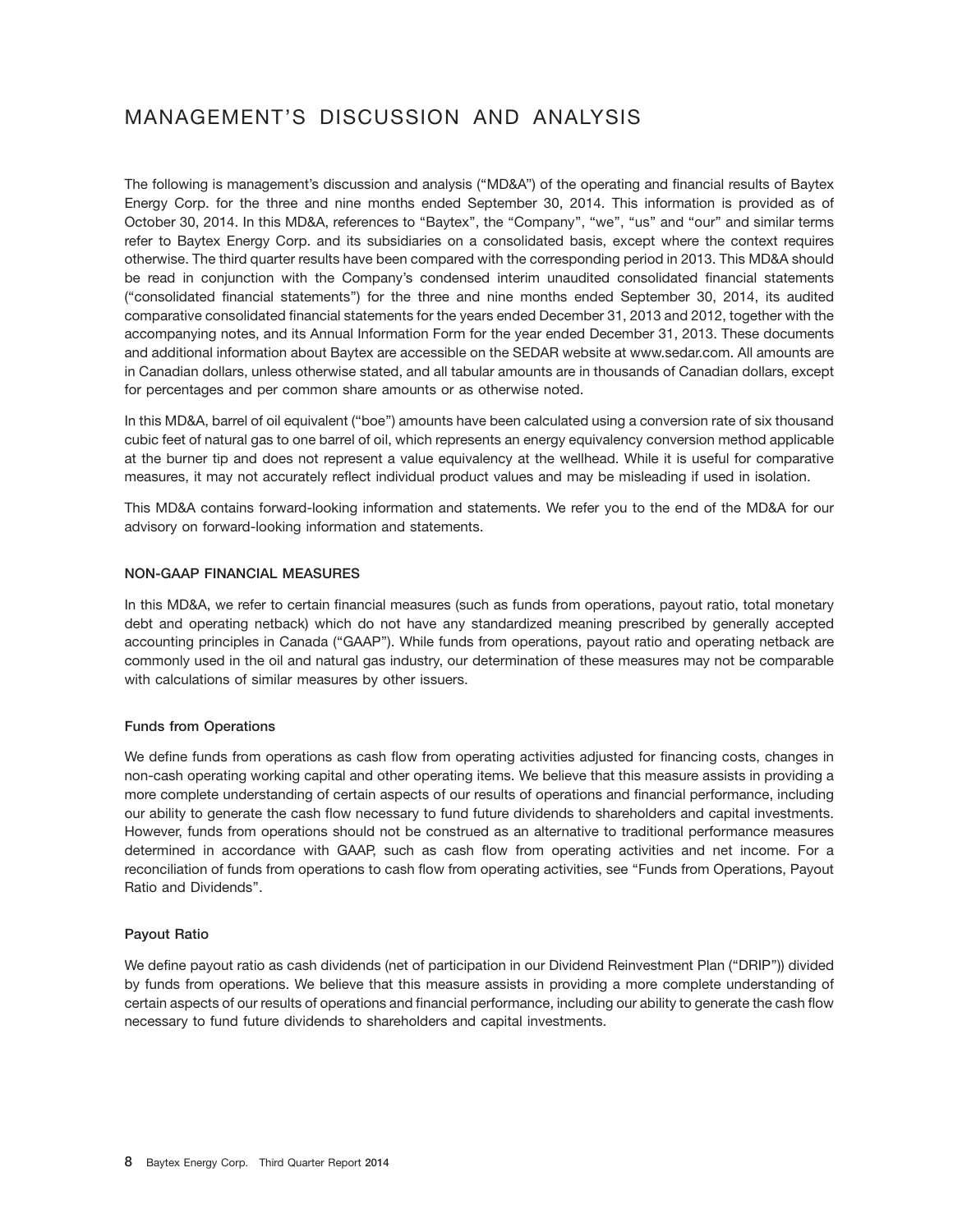#### **Total Monetary Debt**

We define total monetary debt as the sum of monetary working capital (which is current assets less current liabilities (excluding non-cash items such as unrealized gains or losses on financial derivatives, assets held for sale and liabilities related to assets held for sale)), the principal amount of long-term debt and long-term bank loan. We believe that this measure assists in providing a more complete understanding of our cash liabilities. See "Liquidity, Capital Resources and Risk Management'' for a description of Total Monetary Debt.

#### **Operating Netback**

We define operating netback as product revenue less royalties, production and operating expenses and transportation expenses divided by barrels of oil equivalent sales volume for the applicable period. We believe that this measure assists in characterizing our ability to generate cash margin on a unit of production basis.

#### **THIRD QUARTER HIGHLIGHTS**

The third quarter of 2014 includes our first full quarter of results from the Eagle Ford assets that we acquired on June 11, 2014. Our production for the three months ended September 30, 2014 was 94,093 boe/d, significantly higher than any prior period due to the acquisition and continued strong performance from our base Canadian assets. The new Eagle Ford assets added 33,886 boe/d of production and \$240.6 million of revenue in the quarter. During the quarter, the price of West Texas Intermediate (''WTI'') decreased and the heavy oil differential increased which tempered some of the positive impact of the production increase on revenue. Funds from operations for the third quarter were \$298.0 million, bringing total funds from operations for the year to \$634.3 million. In late September 2014, we completed the disposition of our assets in North Dakota, which produced approximately 3,500 boe/d in the third quarter of 2014. Proceeds from the disposition of \$341.6 million (\$289.1 million net of tax) were applied against outstanding indebtedness. We also generated net income of \$144.4 million in the third quarter of 2014, up from \$87.3 million for the same period last year.

#### **BUSINESS COMBINATION**

On June 11, 2014, we acquired all of the ordinary shares of Aurora Oil & Gas Limited (''Aurora'') for a total purchase price of approximately \$2.8 billion, including the assumption of \$955 million of indebtedness and \$54.6 million of cash. Aurora's primary asset consisted of 22,200 net contiguous acres in the Sugarkane Field located in South Texas in the core of the liquids-rich Eagle Ford shale. The Sugarkane Field has been largely delineated with infrastructure in place which is expected to facilitate future annual production growth. The acquisition added an estimated 166.6 million boe of proved and probable reserves. In addition, these assets have future reserves upside potential from well downspacing, improving completion techniques and new development targets in additional zones.

To finance the acquisition of Aurora, we issued 38,433,000 common shares, raising gross proceeds of approximately \$1.5 billion. We also negotiated an agreement with a Canadian chartered bank for the provision of new unsecured revolving credit facilities of approximately \$1.4 billion (to replace the \$850 million revolving credit facilities of Baytex Energy Ltd.) and issued US\$800 million of senior unsecured notes, comprised of US\$400 million of 5.125% notes due June 1, 2021 and US\$400 million of 5.625% notes due June 1, 2024. Approximately US\$746 million of the proceeds from the issuance of the senior unsecured notes were used to acquire and cancel approximately 98% of the senior debt assumed from Aurora.

The Results of Operations include the Eagle Ford assets from June 11, 2014. Total production from the date of acquisition to September 30, 2014 was 3,673,175 boe (32,796 boe/d), including 33,886 boe/d for the three months ended September 30, 2014 and 13,455 boe/d for the nine months ended September 30, 2014. Revenue for the period since acquisition was \$288.1 million, or \$78.44/boe, which generated an operating netback for the Eagle Ford assets of \$46.60/boe.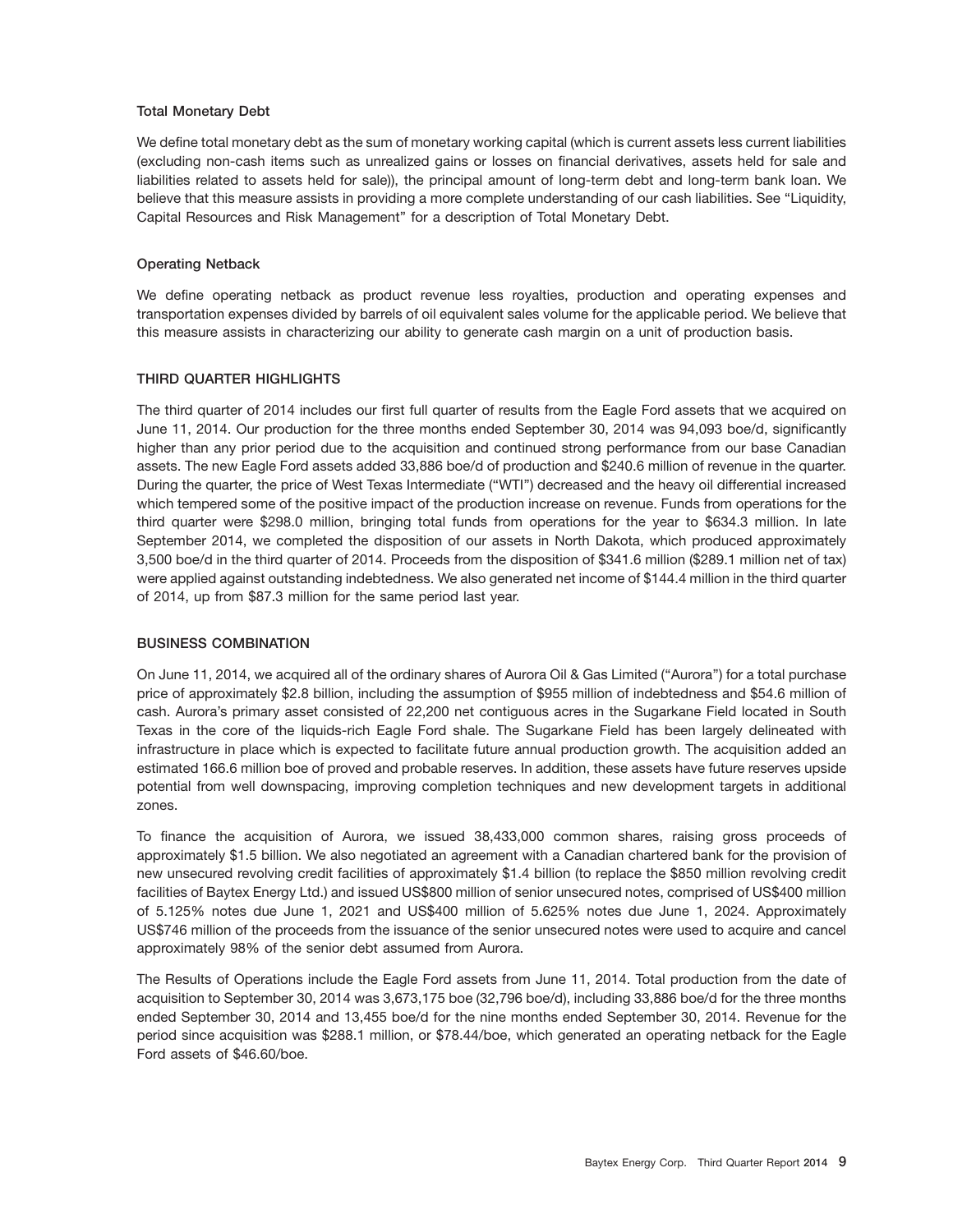# RESULTS OF OPERATIONS

The Canadian division includes the heavy oil assets in Peace River and Lloydminster and the conventional oil and natural gas assets in Western Canada. The U.S. division includes the Eagle Ford assets in Texas and the Bakken assets in North Dakota. The Bakken assets were sold on September 24, 2014.

#### **Production**

|                          |        | Three Months Ended September 30 |              |        |       |        |  |  |  |  |
|--------------------------|--------|---------------------------------|--------------|--------|-------|--------|--|--|--|--|
|                          |        | 2014                            |              |        | 2013  |        |  |  |  |  |
| <b>Daily Production</b>  | Canada | U.S.                            | <b>Total</b> | Canada | U.S.  | Total  |  |  |  |  |
| Crude oil (bbl/d)        |        |                                 |              |        |       |        |  |  |  |  |
| Heavy $\text{oil}^{(1)}$ | 45,456 |                                 | 45,456       | 44,908 |       | 44,908 |  |  |  |  |
| Light oil and condensate | 2,628  | 25,496                          | 28,124       | 3,301  | 3,369 | 6,670  |  |  |  |  |
| NGL                      | 1,174  | 5,455                           | 6,629        | 1,668  | 28    | 1,696  |  |  |  |  |
| Total crude oil (bbl/d)  | 49,258 | 30,951                          | 80,209       | 49,877 | 3,397 | 53,274 |  |  |  |  |
| Natural gas (mcf/d)      | 44,703 | 38,597                          | 83,300       | 41,270 | 190   | 41,460 |  |  |  |  |
| Total production (boe/d) | 56,709 | 37,384                          | 94,093       | 56,755 | 3,429 | 60,184 |  |  |  |  |
| <b>Production Mix</b>    |        |                                 |              |        |       |        |  |  |  |  |
| Heavy oil                | 80%    | $-$ %                           | 48%          | 79%    | $-$ % | 75%    |  |  |  |  |
| Light oil and condensate | 5%     | 68%                             | 30%          | 6%     | 98%   | 11%    |  |  |  |  |
| NGL                      | 2%     | 15%                             | 7%           | 3%     | 1%    | 3%     |  |  |  |  |
| Natural gas              | 13%    | 17%                             | 15%          | 12%    | 1%    | 11%    |  |  |  |  |

*(1) Heavy oil sales volumes may differ from reported production volumes due to changes in our heavy oil inventory. For the three months ended September 30, 2014, heavy oil sales volumes were 44 bbl/d higher than production volumes (three months ended September 30, 2013 – 78 bbl/d higher).*

|                          |        | Nine Months Ended September 30 |        |        |       |        |  |  |  |  |  |
|--------------------------|--------|--------------------------------|--------|--------|-------|--------|--|--|--|--|--|
|                          |        | 2014                           |        |        | 2013  |        |  |  |  |  |  |
| <b>Daily Production</b>  | Canada | U.S.                           | Total  | Canada | U.S.  | Total  |  |  |  |  |  |
| Crude oil (bbl/d)        |        |                                |        |        |       |        |  |  |  |  |  |
| Heavy $\text{oil}^{(1)}$ | 45,559 |                                | 45,559 | 41.664 |       | 41,664 |  |  |  |  |  |
| Light oil and condensate | 2,664  | 11,905                         | 14,569 | 3,297  | 3,106 | 6,403  |  |  |  |  |  |
| NGL                      | 1.461  | 2,253                          | 3,714  | 1,730  | 30    | 1,760  |  |  |  |  |  |
| Total crude oil (bbl/d)  | 49,684 | 14.158                         | 63,842 | 46.691 | 3.136 | 49,827 |  |  |  |  |  |
| Natural gas (mcf/d)      | 43,033 | 15,733                         | 58,766 | 41,794 | 185   | 41,979 |  |  |  |  |  |
| Total production (boe/d) | 56,856 | 16,780                         | 73.636 | 53.657 | 3.167 | 56,823 |  |  |  |  |  |
| <b>Production Mix</b>    |        |                                |        |        |       |        |  |  |  |  |  |
| Heavy oil                | 79%    | $-$ %                          | 61%    | 78%    | $-$ % | 74%    |  |  |  |  |  |
| Light oil and condensate | 5%     | 71%                            | 21%    | 6%     | 99%   | 11%    |  |  |  |  |  |
| <b>NGL</b>               | 3%     | 13%                            | 5%     | 3%     | 1%    | 3%     |  |  |  |  |  |
| Natural gas              | 13%    | 16%                            | 13%    | 13%    | -%    | 12%    |  |  |  |  |  |

*(1) Heavy oil sales volumes may differ from reported production volumes due to changes in our heavy oil inventory. For the nine months ended September 30, 2014, heavy oil sales volumes were 82 bbl/d higher than production volumes (nine months ended September 30, 2013 – 91 bbl/d higher).*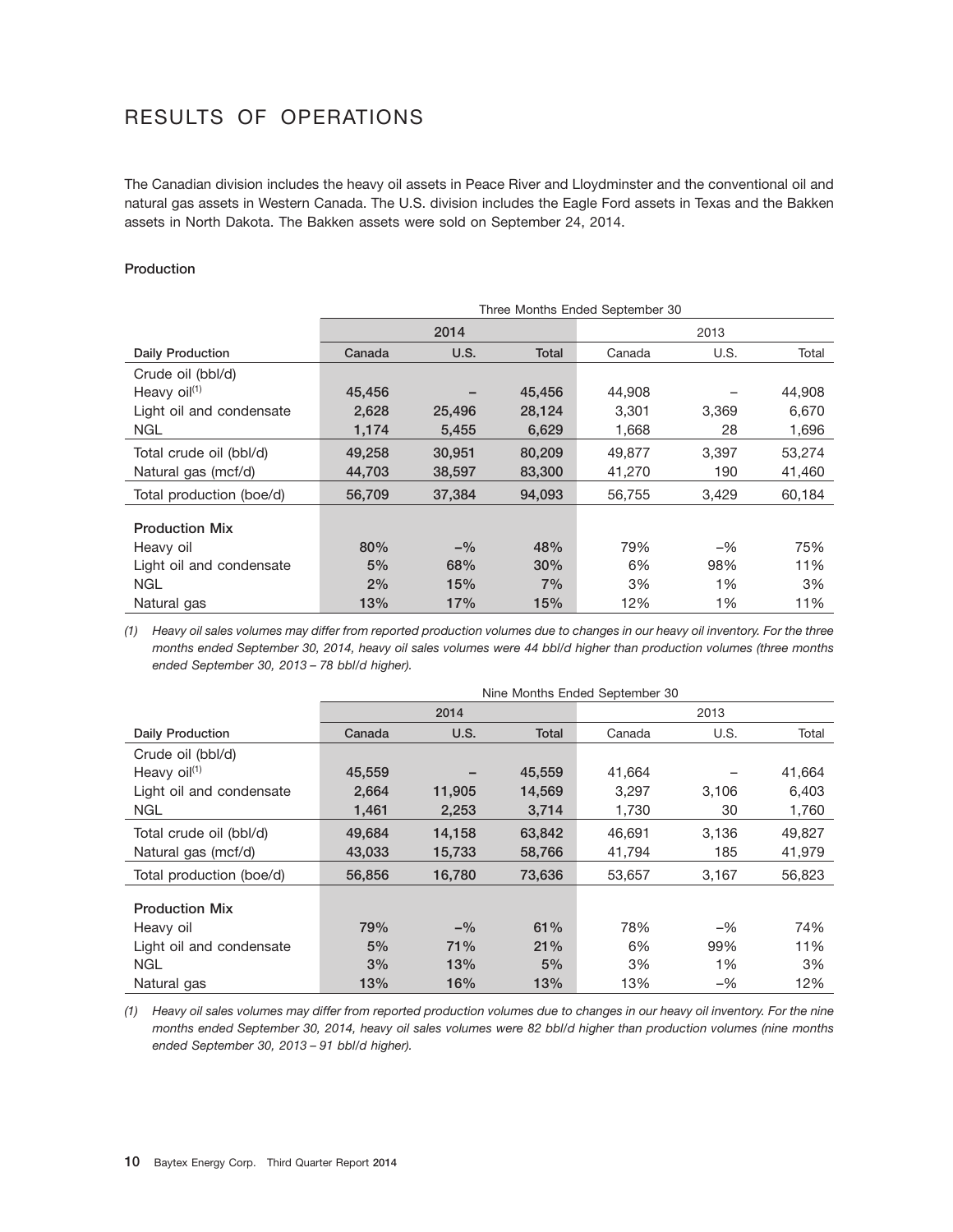Total production for the three months ended September 30, 2014 of 94,093 boe/d increased by 56%, or 33,909 boe/d, from the three months ended September 30, 2013, primarily due to the acquisition. Canadian heavy oil and natural gas production increased due to successful development activities in the Peace River and Pembina areas, however heavy oil production was negatively impacted in the third quarter due to temporary pipeline and rail issues. Light oil and natural gas liquids (''NGL'') production decreased due to natural declines. Subsequent to the acquisition in June, the Eagle Ford properties have contributed 22,313 bbl/d of light oil and condensate, 5,310 bbl/d of NGL and 37,578 mcf/d of natural gas for a total of 33,886 boe/d for the three months ended September 30, 2014.

Total production for the nine months ended September 30, 2014 of 73,636 boe/d increased by 30%, or 16,813 boe/d, compared to the same period in 2013, primarily due to the acquisition. Canadian production increased primarily due to successful heavy oil development in Peace River. Subsequent to the acquisition in June, the Eagle Ford properties contributed 8,890 bbl/d of light oil and condensate, 2,096 bbl/d of NGL and 14,812 mcf/d of natural gas for a total of 13,455 boe/d for the nine months ended September 30, 2014.

#### **Commodity Prices**

The prices received for our crude oil and natural gas production directly impact our earnings, funds from operations and our financial position.

#### *Crude Oil*

For the three months ended September 30, 2014, the WTI oil prompt averaged US\$97.17/bbl, an 8% decrease from the average WTI price of US\$105.82/bbl in the third quarter of 2013. During the three months ended September 30, 2014, crude oil prices posted steady declines from their June highs. Factors contributing to declining prices included lower than expected global summer demand, the return of Libyan exports and increased crude inventories. For the nine months ended September 30, 2014, the WTI oil prompt averaged US\$99.61/bbl, a 1% increase from the average WTI price of US\$98.15/bbl during the same period in 2013. In the first nine months of 2014, WTI prices traded as high as US\$107.73/bbl in June on heightened geopolitical risk and bullish sentiment surrounding the summer refining season, but have since fallen to multi-year lows due to the aforementioned factors.

The discount for Canadian heavy oil, as measured by the Western Canadian Select (''WCS'') price differential to WTI, averaged 21% for the three months ended September 30, 2014, as compared to 17% for the same period in 2013. WCS differentials increased due to lower refining runs as a result of lower refinery margins as compared to the same period of 2013. For the nine months ended September 30, 2014, the WCS heavy oil differential averaged 21%, as compared to 23% in the first nine months of 2013. The current year has seen less volatility in the differential as compared to previous years due to the conversion of BP Whiting's refinery to run heavy oil, more rail transportation options and, more recently, expanded pipeline shipping capacity out of Western Canada.

#### *Natural Gas*

For the three months ended September 30, 2014, the AECO natural gas prices averaged \$4.22/mcf, a 50% increase compared to \$2.82/mcf in the same period in 2013. The increase in natural gas prices was supported by storage restocking after a prolonged and colder than normal 2013-2014 winter despite lower than expected cooling demand during the summer. In the first nine months of 2014, natural gas prices also benefited from a weaker Canadian dollar and a colder than normal winter, as compared to the same period in 2013.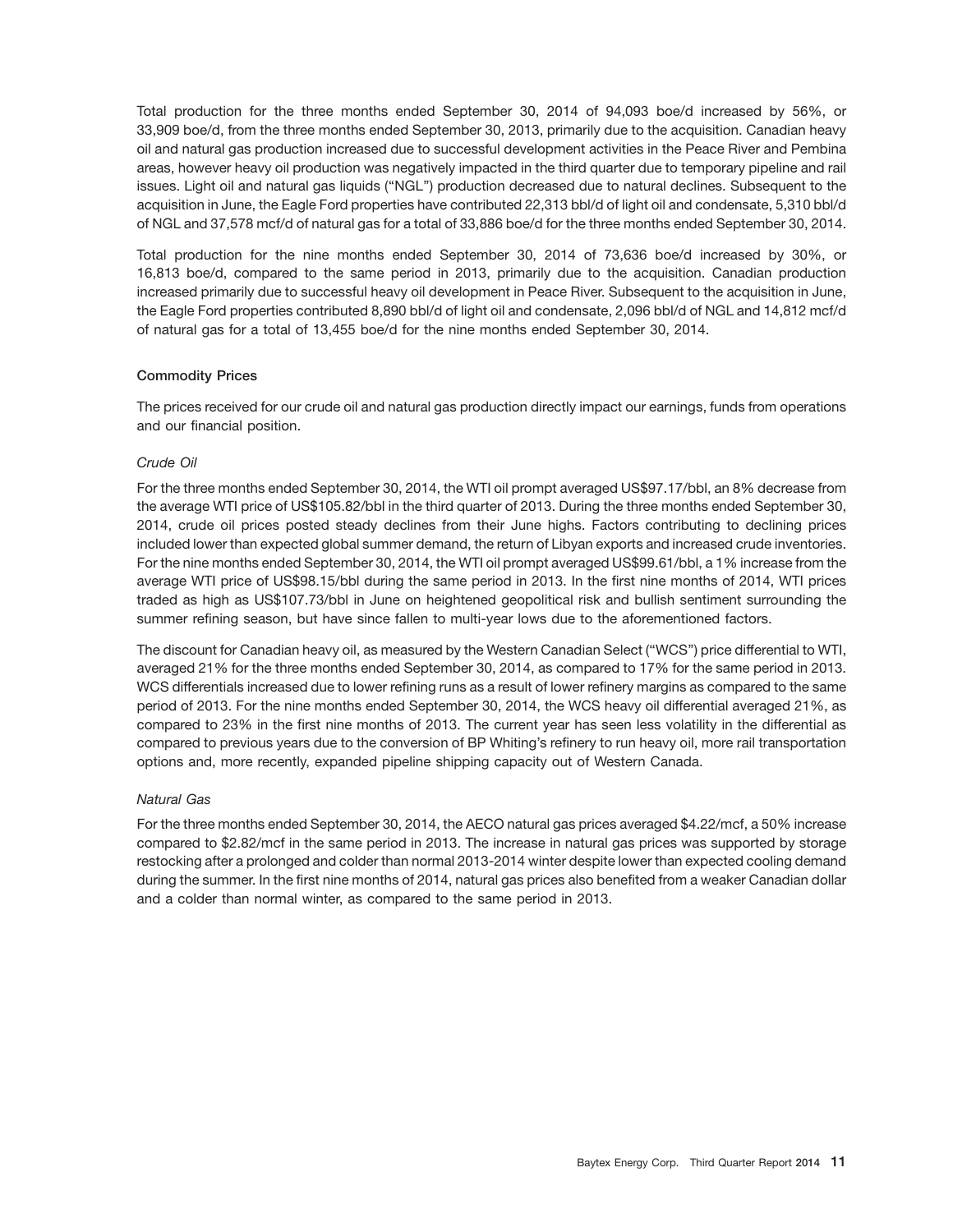The following table compares selected benchmark prices and our average realized selling prices for the current quarter and year to date against the same periods last year.

|                                            |               | Three Months Ended September 30 |              |        | Nine Months Ended September 30 |          |    |        |        |
|--------------------------------------------|---------------|---------------------------------|--------------|--------|--------------------------------|----------|----|--------|--------|
|                                            |               | 2014                            | 2013         | Change |                                | 2014     |    | 2013   | Change |
| <b>Benchmark Averages</b>                  |               |                                 |              |        |                                |          |    |        |        |
| WTI oil (US\$/bbl) <sup>(1)</sup>          | \$            | 97.17                           | \$<br>105.82 | (8%)   | \$                             | 99.61    | \$ | 98.15  | 1%     |
| WCS heavy oil (US\$/bbl) <sup>(2)</sup>    | \$            | 76.99                           | \$<br>88.34  | (13%)  | \$                             | 78.50    | \$ | 75.29  | 4%     |
| Heavy oil differential <sup>(3)</sup>      |               | $(21\%)$                        | (17%)        |        |                                | $(21\%)$ |    | (23%)  |        |
| LLS oil (US\$/bbl) <sup>(4)</sup>          | \$            | 100.87                          | \$<br>109.92 | (8%)   | S                              | 103.60   | \$ | 109.55 | (5%)   |
| CAD/USD average                            |               |                                 |              |        |                                |          |    |        |        |
| exchange rate                              |               | 1.0893                          | 1.0385       | 5%     |                                | 1.0940   |    | 1.0236 | 7%     |
| Edmonton par oil (\$/bbl)                  | \$            | 98.65                           | \$<br>105.07 | (6%)   | \$                             | 101.83   | \$ | 95.55  | 7%     |
| AECO natural gas price (\$/mcf)(5)         | $\mathsf{\$}$ | 4.22                            | \$<br>2.82   | 50%    | \$                             | 4.55     | \$ | 3.12   | 46%    |
|                                            |               |                                 |              |        |                                |          |    |        |        |
| Average Sales Prices <sup>(7)</sup>        |               |                                 |              |        |                                |          |    |        |        |
| Canadian heavy oil (\$/bbl) <sup>(6)</sup> | \$            | 73.99                           | \$<br>79.29  | (7%)   | \$                             | 74.84    | \$ | 66.41  | 13%    |
| Light oil and condensate (\$/bbl)          | \$            |                                 |              |        | \$                             |          | \$ |        |        |
| Canada                                     |               | 92.92                           | \$<br>100.98 | (8%)   |                                | 95.91    |    | 90.50  | 6%     |
| U.S.                                       |               | 100.35                          | 100.65       | $-$ %  |                                | 101.15   |    | 94.00  | 8%     |
| Total                                      | \$            | 99.65                           | \$<br>100.81 | (1%)   | \$                             | 100.19   | \$ | 92.20  | 9%     |
| NGL (\$/bbl)                               |               |                                 |              |        |                                |          |    |        |        |
| Canada                                     | \$            | 48.83                           | \$<br>40.56  | 20%    | \$                             | 49.36    | \$ | 41.23  | 20%    |
| U.S.                                       |               | 34.18                           | 49.81        | (31%)  |                                | 34.89    |    | 46.61  | (25%)  |
| Total                                      | \$            | 36.77                           | \$<br>40.71  | (10%)  | \$                             | 40.59    | \$ | 41.32  | (2%)   |
|                                            |               |                                 |              |        |                                |          |    |        |        |
| Total oil and NGL (\$/bbl)                 |               |                                 |              |        |                                |          |    |        |        |
| Canada                                     | \$            | 74.40                           | \$<br>79.43  | (6%)   | \$                             | 75.22    | \$ | 67.17  | 12%    |
| U.S.                                       |               | 88.68                           | 100.24       | (12%)  |                                | 90.61    |    | 93.55  | (3%)   |
| Total                                      | $\mathsf{\$}$ | 79.91                           | \$<br>80.75  | (1%)   | \$                             | 78.62    | \$ | 68.83  | 14%    |
|                                            |               |                                 |              |        |                                |          |    |        |        |
| Natural gas (\$/mcf)                       |               |                                 |              |        |                                |          |    |        |        |
| Canada                                     | $\mathsf{\$}$ | 4.19                            | \$<br>2.72   | 54%    | \$                             | 4.69     | \$ | 3.25   | 44%    |
| U.S.                                       |               | 4.71                            | 4.15         | 13%    |                                | 4.85     |    | 4.26   | 14%    |
| Total                                      | $\mathsf{\$}$ | 4.43                            | \$<br>2.72   | 63%    | \$                             | 4.73     | \$ | 3.26   | 45%    |
| Summary                                    |               |                                 |              |        |                                |          |    |        |        |
| Weighted average (\$/boe) <sup>(7)</sup>   |               |                                 |              |        |                                |          |    |        |        |
| Canada                                     | \$            | 67.93                           | \$<br>71.78  | (5%)   | \$                             | 69.29    | \$ | 61.00  | 14%    |
| U.S.                                       |               | 78.28                           | 99.54        | (21%)  |                                | 80.99    |    | 92.89  | (13%)  |
|                                            |               |                                 |              |        |                                |          |    |        |        |
| Total                                      | \$            | 72.04                           | \$<br>73.36  | (2%)   | \$                             | 71.97    | \$ | 62.77  | 15%    |

*(1) WTI refers to the arithmetic average based on NYMEX prompt month WTI.*

*(2) WCS refers to the average posting price for the benchmark WCS heavy oil.*

*(3) Heavy oil differential refers to the WCS discount to WTI on a monthly weighted average basis.*

*(4) Louisiana Light Sweet (''LLS'') refers to the monthly arithmetic average for Argus LLS front month.*

*(5) AECO refers to the AECO arithmetic average month-ahead index price published by the Canadian Gas Price Reporter.*

*(6) Realized heavy oil prices are calculated based on sales volumes, net of blending costs.*

*(7) Baytex's risk management strategy employs both oil and natural gas financial and physical forward contracts (fixed price forward sales and collars) and heavy oil differential physical delivery contracts (fixed price and percentage of WTI). The pricing information in the table excludes the impact of financial derivatives.*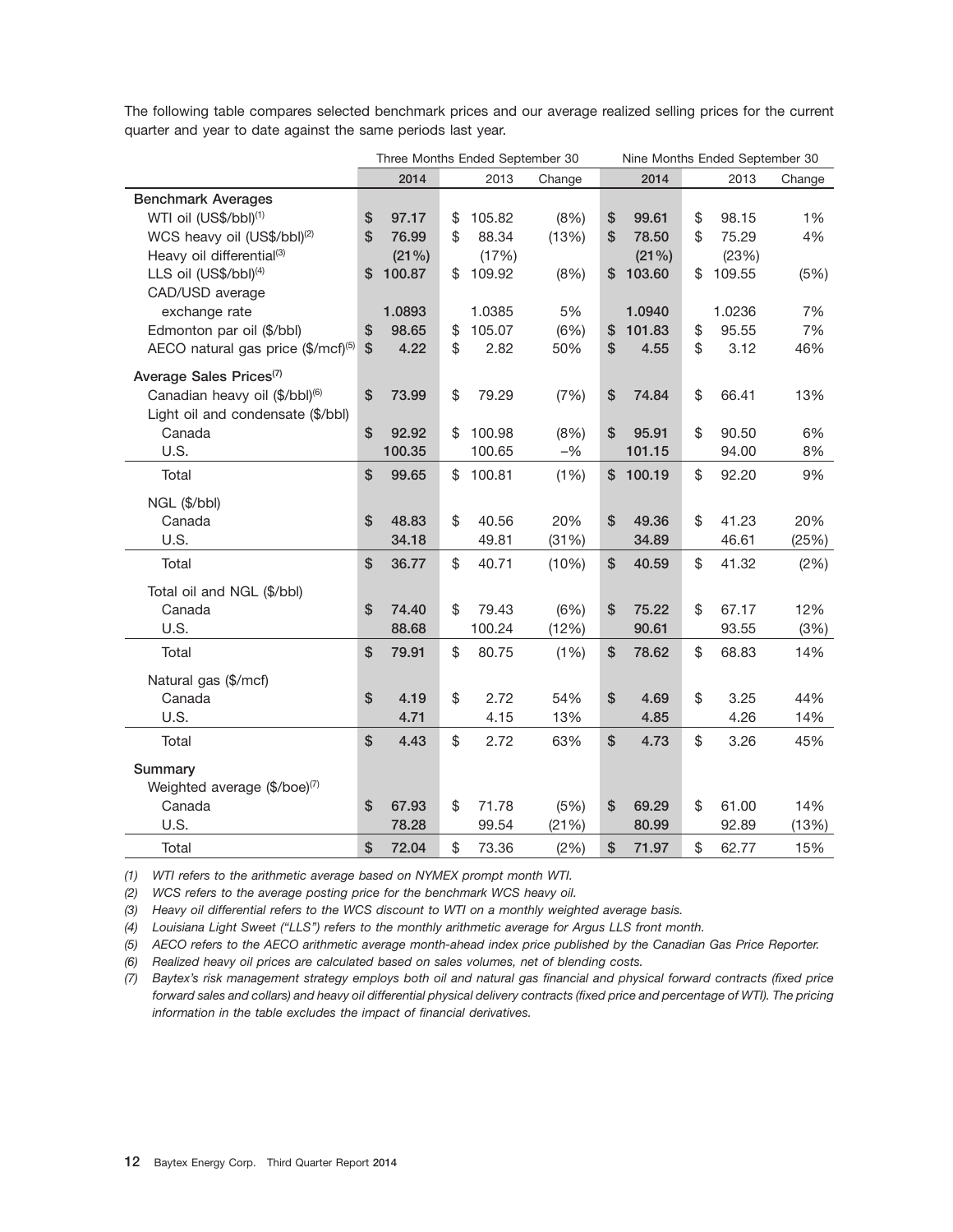#### *Average Realized Sales Prices*

Our realized heavy oil price during the third quarter of 2014 was \$73.99/bbl, or 88% of WCS, compared to \$79.29/bbl, or 86% of WCS, in the third quarter of 2013. The realized price during the third quarter of 2014 decreased by 7% due to a decrease in WTI coupled with an increase in the WCS differential partially offset by the weakening of the Canadian dollar compared to the third quarter of 2013. During the third quarter of 2014, our average sales price for Canada light oil and condensate was \$92.92/bbl, down 8% from \$100.98/bbl in the third quarter of 2013, which is in line with the decrease in the Edmonton par oil benchmark price over the same period. In the U.S., our average sales during the third quarter of 2014 for light oil and condensate was \$100.35/bbl, down slightly from \$100.65/bbl in the third quarter of 2013. The decrease is mainly due to the decline of crude oil prices partially offset by higher pricing received for Eagle Ford production as compared to North Dakota production. Our realized natural gas price for the three months ended September 30, 2014 was \$4.43/mcf, up from \$2.72/mcf in the second quarter of 2013. The increase is in line with the increase in the AECO benchmark applicable to the Canadian production and consistent with expected prices for the Eagle Ford production over the same period.

Our realized heavy oil price for the nine months ended September 30, 2014 was \$74.84/bbl, or 87% of WCS, compared to \$66.41/bbl, or 86% of WCS, in the first nine months of 2013. The 13% increase is due to the weakening of the Canadian dollar against the U.S. dollar compared to the same period in 2013, an increase in the benchmark prices and increased utilization of rail. During the first nine months of 2014, our average sales price for light oil and condensate was \$95.91/bbl, up 6% from \$90.50/bbl in the first nine months of 2013, consistent with the increase in the Edmonton par oil benchmark price over the same period. Light oil and condensate pricing for the U.S. for the first nine months of 2014 was \$101.15/bbl, up 8% from \$94.00/bbl for the same period of 2013 due to higher pricing received for Eagle Ford production as compared to North Dakota production. Our realized natural gas price for the nine months ended September 30, 2014 was \$4.73/mcf, up from \$3.26/mcf in the third quarter of 2013, largely in line with increase in the AECO benchmark and the U.S. natural gas benchmarks.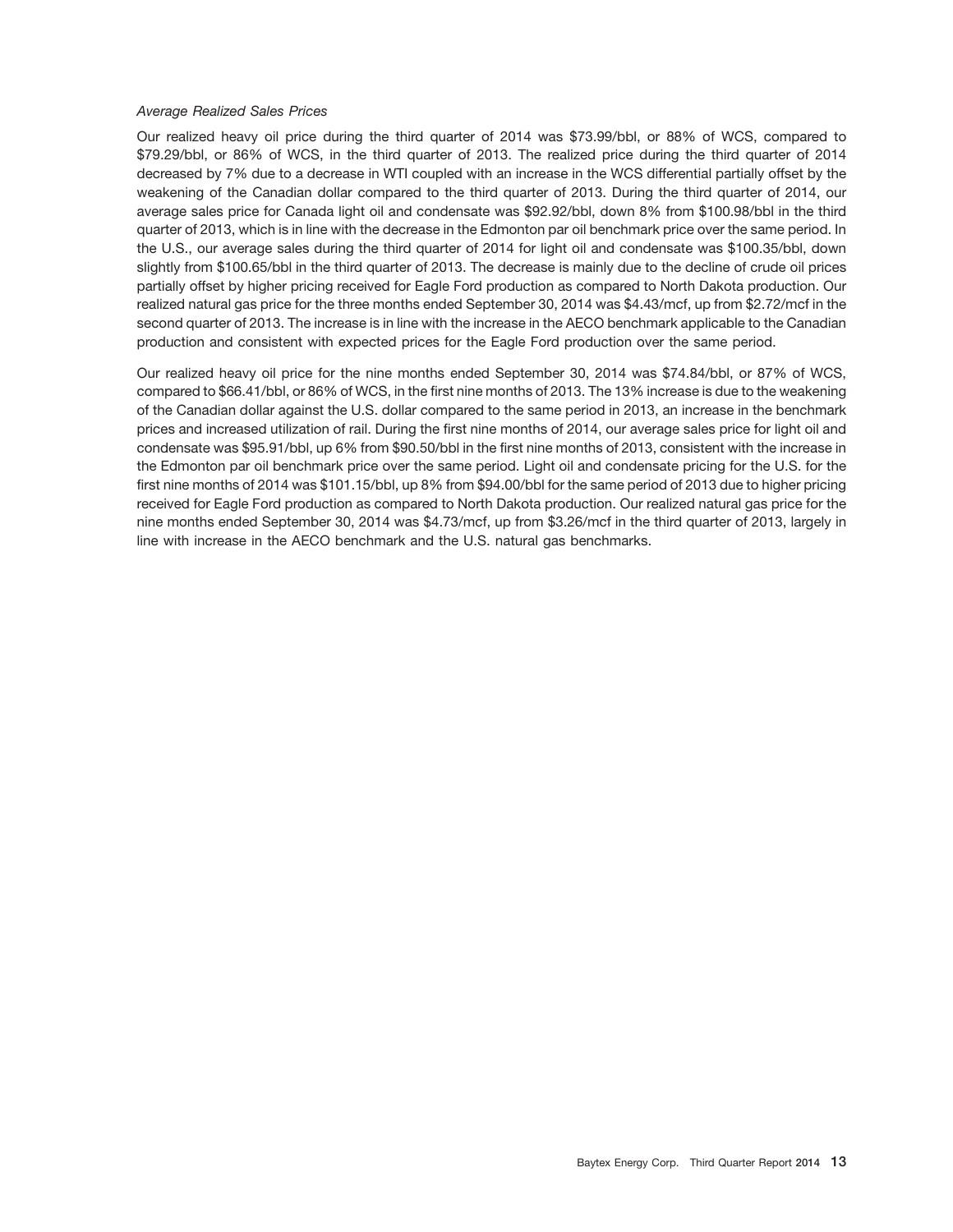#### **Gross Revenues**

|                       | Three Months Ended September 30 |               |               |                                |              |               |  |  |  |  |
|-----------------------|---------------------------------|---------------|---------------|--------------------------------|--------------|---------------|--|--|--|--|
|                       |                                 | 2014          |               |                                | 2013         |               |  |  |  |  |
| (\$ thousands)        | Canada                          | U.S.          | <b>Total</b>  | Canada                         | U.S.         | Total         |  |  |  |  |
| Oil revenue           |                                 |               |               |                                |              |               |  |  |  |  |
| Heavy oil             | \$<br>309,719                   | \$            | \$<br>309,719 | \$<br>328,145                  | \$           | \$<br>328,145 |  |  |  |  |
| Light oil and         |                                 |               |               |                                |              |               |  |  |  |  |
| condensate            | 22,466                          | 235,377       | 257,843       | 30,658                         | 31,200       | 61,858        |  |  |  |  |
| <b>NGL</b>            | 5,272                           | 17,150        | 22,422        | 6,226                          | 127          | 6,353         |  |  |  |  |
| Total oil revenue     | 337,457                         | 252,527       | 589,984       | 365,029                        | 31,327       | 396,356       |  |  |  |  |
| Natural gas           |                                 |               |               |                                |              |               |  |  |  |  |
| revenue               | 17,249                          | 16,709        | 33,958        | 10,308                         | 73           | 10,381        |  |  |  |  |
| Total oil and natural |                                 |               |               |                                |              |               |  |  |  |  |
| gas revenue           | 354,706                         | 269,236       | 623,942       | 375,337                        | 31,400       | 406,737       |  |  |  |  |
| Other income          |                                 | (2)           | (2)           |                                |              |               |  |  |  |  |
| Heavy oil blending    |                                 |               |               |                                |              |               |  |  |  |  |
| revenue               | 10,475                          |               | 10,475        | 16,054                         |              | 16,054        |  |  |  |  |
| Total petroleum and   |                                 |               |               |                                |              |               |  |  |  |  |
| natural gas           |                                 |               |               |                                |              |               |  |  |  |  |
| revenues              | \$<br>365,181                   | \$<br>269,234 | \$<br>634,415 | \$<br>391,391                  | \$<br>31,400 | \$<br>422,791 |  |  |  |  |
|                       |                                 |               |               | Nine Months Ended September 30 |              |               |  |  |  |  |
|                       |                                 | 2014          |               |                                | 2013         |               |  |  |  |  |
| (\$ thousands)        | Canada                          | U.S.          | <b>Total</b>  | Canada                         | U.S.         | Total         |  |  |  |  |
| Oil revenue           |                                 |               |               |                                |              |               |  |  |  |  |
| Heavy oil             | \$<br>932,448                   | \$            | \$<br>932,448 | \$<br>756,962                  | \$           | \$<br>756,962 |  |  |  |  |
| Light oil and         |                                 |               |               |                                |              |               |  |  |  |  |
| condensate            | 69,747                          | 328,762       | 398,509       | 81,439                         | 79,713       | 161,152       |  |  |  |  |
| <b>NGL</b>            | 19,690                          | 21,461        | 41,151        | 19,471                         | 382          | 19,853        |  |  |  |  |
| Total oil revenue     | 1,021,885                       | 350,223       | 1,372,108     | 857,872                        | 80,095       | 937,967       |  |  |  |  |
| Natural gas           |                                 |               |               |                                |              |               |  |  |  |  |
| revenue               | 55,104                          | 20,812        | 75,916        | 37,128                         | 216          | 37,344        |  |  |  |  |
| Total oil and natural |                                 |               |               |                                |              |               |  |  |  |  |
| gas revenue           | 1,076,989                       | 371,035       | 1,448,024     | 895,000                        | 80,311       | 975,311       |  |  |  |  |
| Other income          |                                 | 413           | 413           |                                |              |               |  |  |  |  |
| Heavy oil blending    |                                 |               |               |                                |              |               |  |  |  |  |
| revenue               | 48,190                          |               | 48,190        | 61.436                         |              | 61.436        |  |  |  |  |

Total petroleum and natural gas revenues for the three months ended September 30, 2014 of \$634.4 million increased \$211.6 million from the same period in 2013. In Canada, petroleum and natural gas revenues for the three months ended September 30, 2014 totaled \$365.2 million which decreased \$26.2 million compared to the same period of 2013 due to lower crude oil prices. In the U.S., the Eagle Ford properties contributed \$240.6 million of revenue for the three months ended September 30, 2014 which accounted for the majority of the increase compared to 2013.

revenues **\$1,125,179 \$ 371,448 \$1,496,627** \$ 956,436 \$ 80,311 \$1,036,747

Total petroleum and natural gas revenues for the nine months ended September 30, 2014 of \$1,496.6 million increased \$459.9 million from the same period in 2013 largely due to the revenue from the Eagle Ford assets. In

Total petroleum and natural gas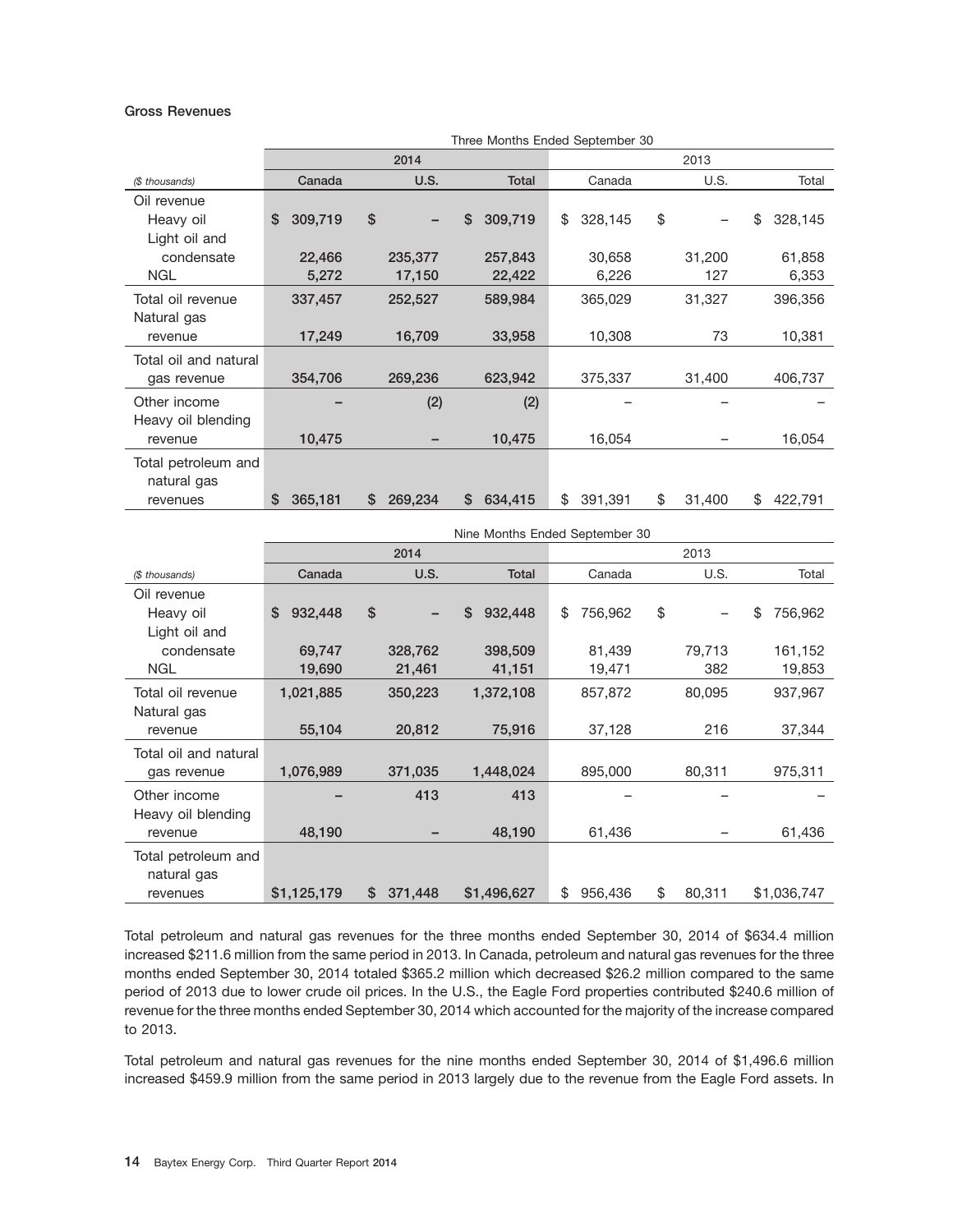Canada, petroleum and natural gas revenues for the nine months ended September 30, 2014 totaled \$1,125.2 million which increased \$168.7 million compared to the same period of 2013 due to both higher production volumes and higher realized prices. Petroleum and natural gas revenues in the U.S. increased over the prior year primarily due to the Eagle Ford acquisition which contributed \$288.1 million since the date of acquisition to September 30, 2014.

Heavy oil blending revenue was down for the three and nine months ended September 30, 2014 compared to the same periods in 2013 due an increase in volumes of heavy oil being transported by rail. Unlike transportation through oil pipelines, transportation of heavy oil by rail does not require blending diluent.

#### **Royalties**

Royalties are paid to various government entities and to land and mineral rights owners. Royalties are calculated based on gross revenues or on netback less capital investment and are generally expressed as a percentage of gross revenue. The actual royalty rates can vary for a number of reasons including the commodity produced, royalty contract, commodity price level, royalty incentives and the area or jurisdiction. The following tables summarize our royalties and royalty rates for the three and nine months ended September 30, 2014 and 2013:

|                                     |                        | Three Months Ended September 30 |           |              |              |              |  |  |  |  |  |  |
|-------------------------------------|------------------------|---------------------------------|-----------|--------------|--------------|--------------|--|--|--|--|--|--|
|                                     |                        | 2014                            |           | 2013         |              |              |  |  |  |  |  |  |
| (\$ thousands except for % and      |                        |                                 |           |              |              |              |  |  |  |  |  |  |
| per boe)                            | Canada                 | U.S.                            | Total     | Canada       | U.S.         | Total        |  |  |  |  |  |  |
| Royalties                           | 70.231<br><sup>S</sup> | \$80,691                        | \$150.922 | \$<br>72.761 | \$<br>10.635 | 83,396<br>\$ |  |  |  |  |  |  |
| Average royalty rate <sup>(1)</sup> | 19.8%                  | $30.0\%$                        | 24.2%     | 19.4%        | 33.9%        | 20.5%        |  |  |  |  |  |  |
| Royalty rate per boe                | 13.45<br>S             | 23.46                           | 17.43     | 13.92        | 33.71<br>\$  | 15.04        |  |  |  |  |  |  |

*(1) Average royalty rate excludes sales of heavy oil blending diluents and the effects of financial derivatives.*

|                                            |           | Nine Months Ended September 30 |           |           |             |           |  |  |  |  |  |  |
|--------------------------------------------|-----------|--------------------------------|-----------|-----------|-------------|-----------|--|--|--|--|--|--|
|                                            |           | 2014                           |           | 2013      |             |           |  |  |  |  |  |  |
| (\$ thousands except for % and<br>per boe) | Canada    | U.S.                           | Total     | Canada    | U.S.        | Total     |  |  |  |  |  |  |
| Royalties                                  | \$225,458 | \$112,625                      | \$338,083 | \$159.171 | \$31.513    | \$190,684 |  |  |  |  |  |  |
| Average royalty rate <sup>(1)</sup>        | 20.9%     | 30.4%                          | 23.3%     | 17.8%     | 39.2%       | 19.6%     |  |  |  |  |  |  |
| Royalty rate per boe                       | 14.50     | 24.59                          | 16.80     | 10.85     | \$<br>36.45 | 12.27     |  |  |  |  |  |  |

*(1) Average royalty rate excludes sales of heavy oil blending diluents and the effects of financial derivatives.*

Total royalties for the three months ended September 30, 2014 of \$150.9 million increased \$67.5 million from the three months ended September 30, 2013 primarily due to Eagle Ford royalties of \$71.8 million for the three months ended September 30, 2014.

The royalty rate of 19.8% in Canada for the three months ended September 30, 2014 increased from 19.4% over the same period in the prior year due to increased production on certain lands in Peace River with higher applicable rates. This increase was partially mitigated by royalty audits resolved in our favour during the quarter which amounted to \$4.3 million. The U.S. royalty rate of 30.0% for the three months ended September 30, 2014 primarily reflects the royalty rate associated with the Eagle Ford properties which averaged approximately 29.5% during the quarter. The higher U.S. royalty rate of 33.9% experienced in 2013 mainly related to carry obligations associated with our North Dakota properties.

Total royalties for the nine months ended September 30, 2014 of \$338.1 million increased \$147.4 million from the same period in 2013. Overall, royalties have increased to 23.3% for the nine months ended September 30, 2014 compared to the same period during 2013 mainly due to the Eagle Ford properties which carry higher royalty rates. The royalty rate of 20.9% in Canada for the nine months ended September 30, 2014 increased from 17.8% over the same period in 2013 largely due to higher royalty rates on certain lands in Peace River. The higher U.S. royalty rate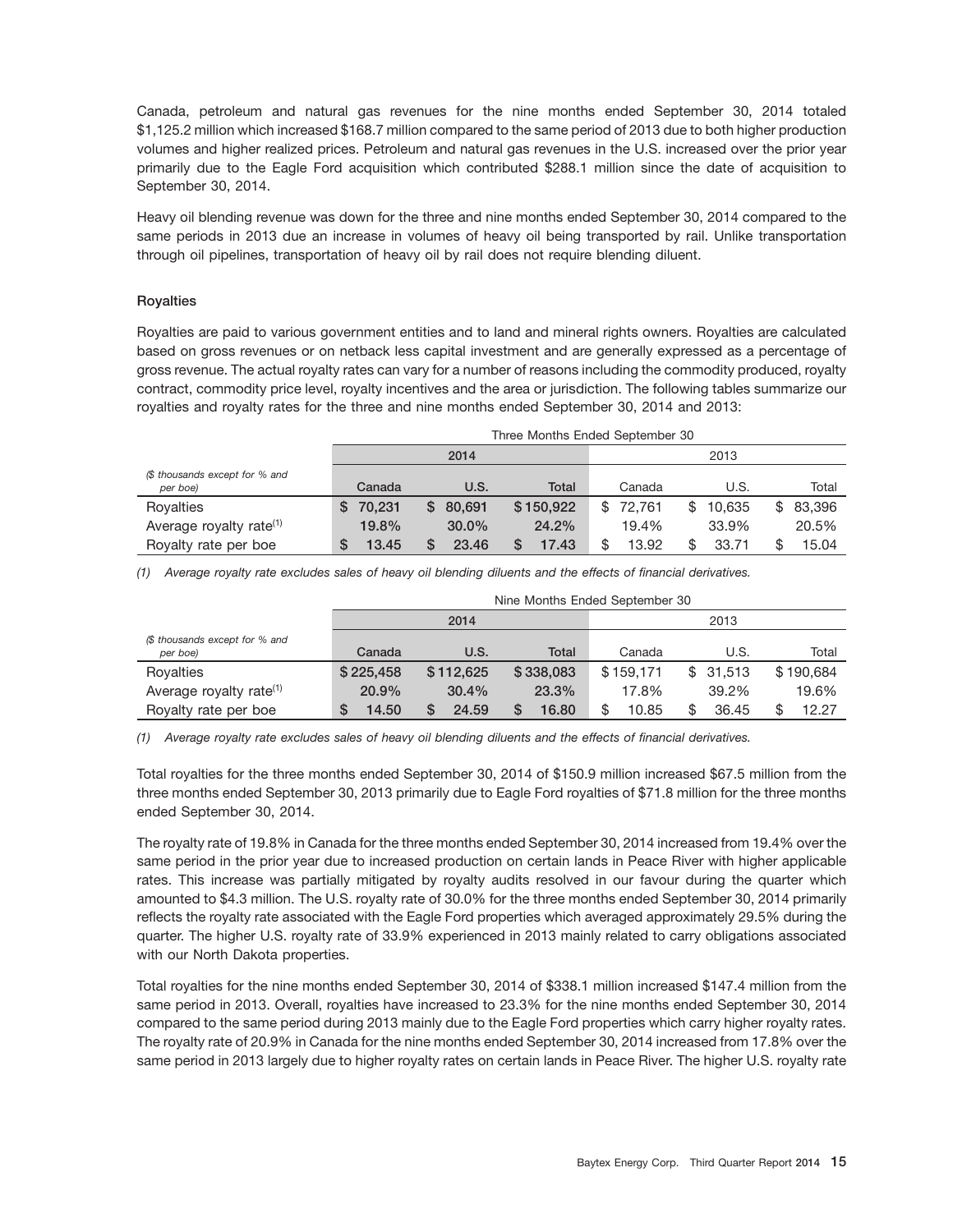for the nine months ended September 30, 2013 of 39.2% was due to carry obligations associated with our North Dakota properties.

#### **Production and Operating Expenses**

|                                   |             | Three Months Ended September 30 |              |                                |              |              |  |  |  |  |  |  |
|-----------------------------------|-------------|---------------------------------|--------------|--------------------------------|--------------|--------------|--|--|--|--|--|--|
|                                   |             | 2014                            |              |                                | 2013         |              |  |  |  |  |  |  |
| (\$ thousands except for per boe) | Canada      | U.S.                            | <b>Total</b> | Canada                         | U.S.         | Total        |  |  |  |  |  |  |
| Production and operating          |             |                                 |              |                                |              |              |  |  |  |  |  |  |
| expenses                          | 66,311<br>S | 27.626<br>S.                    | \$<br>93,937 | \$<br>66,501                   | \$<br>6.064  | 72.565<br>\$ |  |  |  |  |  |  |
| Production and operating          |             |                                 |              |                                |              |              |  |  |  |  |  |  |
| expenses per boe                  | \$<br>12.70 | \$<br>8.03                      | \$<br>10.85  | \$<br>12.72                    | \$<br>19.22  | \$<br>13.09  |  |  |  |  |  |  |
|                                   |             |                                 |              | Nine Months Ended September 30 |              |              |  |  |  |  |  |  |
|                                   |             | 2014                            |              |                                | 2013         |              |  |  |  |  |  |  |
|                                   |             |                                 |              |                                |              |              |  |  |  |  |  |  |
| (\$ thousands except for per boe) | Canada      | U.S.                            | <b>Total</b> | Canada                         | U.S.         | Total        |  |  |  |  |  |  |
| Production and operating          |             |                                 |              |                                |              |              |  |  |  |  |  |  |
| expenses                          | \$198,867   | \$<br>39.248                    | \$238.115    | \$191.142                      | \$<br>15.638 | \$206.780    |  |  |  |  |  |  |
| Production and operating          |             |                                 |              |                                |              |              |  |  |  |  |  |  |
| expenses per boe                  | S<br>12.79  | \$<br>8.57                      | \$<br>11.83  | \$<br>13.03                    | \$<br>18.09  | \$<br>13.31  |  |  |  |  |  |  |

Production and operating expenses for the three months ended September 30, 2014 of \$93.9 million increased \$21.4 million compared to the same period in 2013 primarily due to the inclusion of \$23.0 million of expenses related to the Eagle Ford properties. Production and operating expenses on a per boe basis decreased by \$2.24/boe from the third quarter of 2013 to \$10.85/boe in the current period as the Eagle Ford properties had lower average production and operating expenses of \$7.37/boe. Canadian production and operating expenses per boe were consistent year over year.

Production and operating expenses for the nine months ended September 30, 2014 of \$238.1 million increased \$31.3 million compared to the same period in 2013 primarily due to the inclusion of the Eagle Ford properties which contributed \$25.6 million to the overall increase. Production and operating expenses in Canada of \$198.9 million increased for the nine months ended September 30, 2014 from \$191.1 million in the same period in 2013 due to higher production volumes. Canadian production and operating expenses per boe decreased to \$12.79/boe for the first nine months of 2014 from \$13.03/boe in the same period last year primarily due to lower costs associated with repair and maintenance and fluid hauling in the current period and the impact of severe weather conditions in Saskatchewan in the first half of 2013. U.S. production and operating expenses per boe declined by \$9.52/boe to \$8.57/boe due to the inclusion of the Eagle Ford properties in 2014 and the impact of severe weather which increased costs during 2013.

#### **Transportation and Blending Expenses**

Transportation expenses include the costs to move production from the field to the sales point. The largest component of transportation expense relates to the movement of heavy oil to pipeline and rail delivery terminals. The heavy oil produced by Baytex requires blending to reduce its viscosity in order to meet pipeline specifications and to facilitate its marketing. The cost of blending diluent is recovered in the sale price of the blended product. Heavy oil transported by rail does not require blending diluent.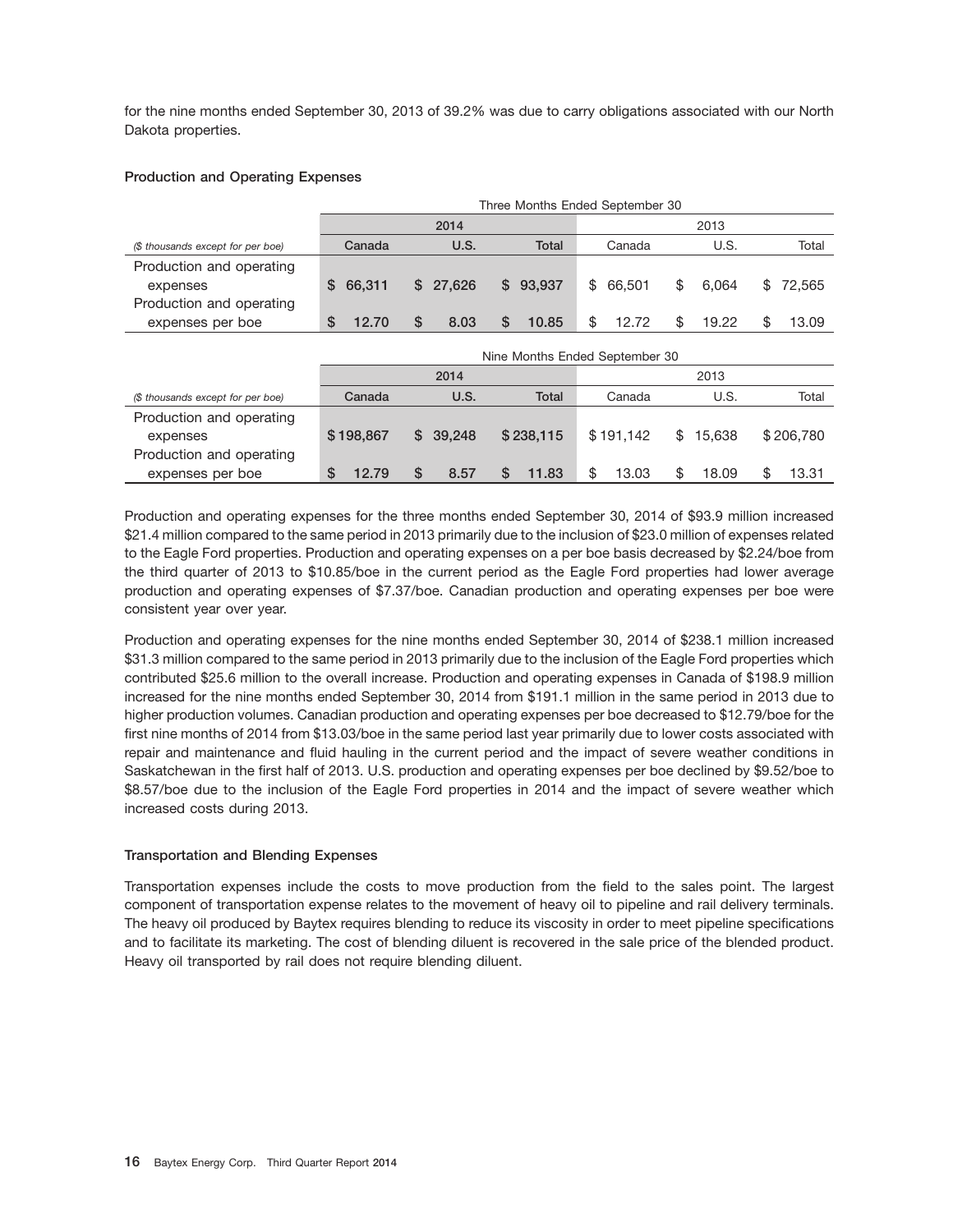The following tables compare our blending and transportation expenses for the three and nine months ended September 30, 2014 and 2013: Three Months Ended September 30

|                                   |    | THRE MOTILES ENGED SEPTEMBER 30 |    |       |    |              |      |          |    |      |    |        |
|-----------------------------------|----|---------------------------------|----|-------|----|--------------|------|----------|----|------|----|--------|
|                                   |    | 2014                            |    |       |    |              | 2013 |          |    |      |    |        |
| (\$ thousands except for per boe) |    | Canada                          |    | U.S.  |    | <b>Total</b> |      | Canada   |    | U.S. |    | Total  |
| <b>Blending expenses</b>          | S. | 10,475                          | \$ | -     | S  | 10.475       | \$   | 16.054   | \$ |      |    | 16,054 |
| Transportation expenses           |    | 20,456                          |    | 4.688 |    | 25,144       |      | 17,124   |    |      |    | 17,124 |
| Total transportation and          |    |                                 |    |       |    |              |      |          |    |      |    |        |
| blending expenses                 | S. | 30,931                          | S  | 4.688 |    | \$35,619     |      | \$33,178 | \$ |      | \$ | 33,178 |
| Transportation expense            |    |                                 |    |       |    |              |      |          |    |      |    |        |
| per boe <sup>(1)</sup>            | S  | 3.92                            | \$ | 1.36  | \$ | 2.90         | S.   | 3.27     | \$ | -    |    | 3.09   |

*(1) Transportation expenses per boe exclude the purchase of blending diluent.*

|                                   |             | Nine Months Ended September 30 |       |   |              |    |           |      |      |   |           |  |
|-----------------------------------|-------------|--------------------------------|-------|---|--------------|----|-----------|------|------|---|-----------|--|
|                                   |             | 2014                           |       |   |              |    |           | 2013 |      |   |           |  |
| (\$ thousands except for per boe) | Canada      |                                | U.S.  |   | <b>Total</b> |    | Canada    |      | U.S. |   | Total     |  |
| <b>Blending expenses</b>          | 48,191<br>S | \$                             | -     | S | 48,191       | \$ | 61.436    | \$   |      | S | 61.436    |  |
| Transportation expenses           | 66,228      |                                | 5,840 |   | 72,068       |    | 59,318    |      |      |   | 59,318    |  |
| Total transportation and          |             |                                |       |   |              |    |           |      |      |   |           |  |
| blending expenses                 | \$114,419   | S                              | 5.840 |   | \$120,259    |    | \$120,754 | \$   |      |   | \$120,754 |  |
| Transportation expense            |             |                                |       |   |              |    |           |      |      |   |           |  |
| per boe <sup>(1)</sup>            | S<br>4.26   | \$.                            | 1.27  | S | 3.58         | \$ | 4.04      | \$   |      |   | 3.82      |  |

*(1) Transportation expenses per boe exclude the purchase of blending diluent.*

Blending expenses for the three and nine months ended September 30, 2014 decreased compared to the same periods in 2013 due to lower volumes of condensate being required for blending due to increased volumes being shipped by rail.

Transportation expenses for the three and nine months ended September 30, 2014 totaled \$25.1 million and \$72.1 million, respectively, and increased \$8.0 million and \$12.8 million, respectively, compared to the same periods in 2013. The increases are primarily due the inclusion of expenses related to the Eagle Ford properties which accounted for \$4.7 million and \$5.8 million of the increases, respectively, for the three and nine months ended September 30, 2014 combined with the reversal of a \$4.0 million provision during 2013 in Canada which reduced 2013 costs.

#### **Financial Derivatives**

As part of our normal operations, we are exposed to movements in commodity prices, foreign exchange rates and interest rates. In an effort to manage these exposures, we utilize a series of financial derivative contracts which are intended to reduce some of the volatility in our operating cash flow. Financial derivatives are managed corporately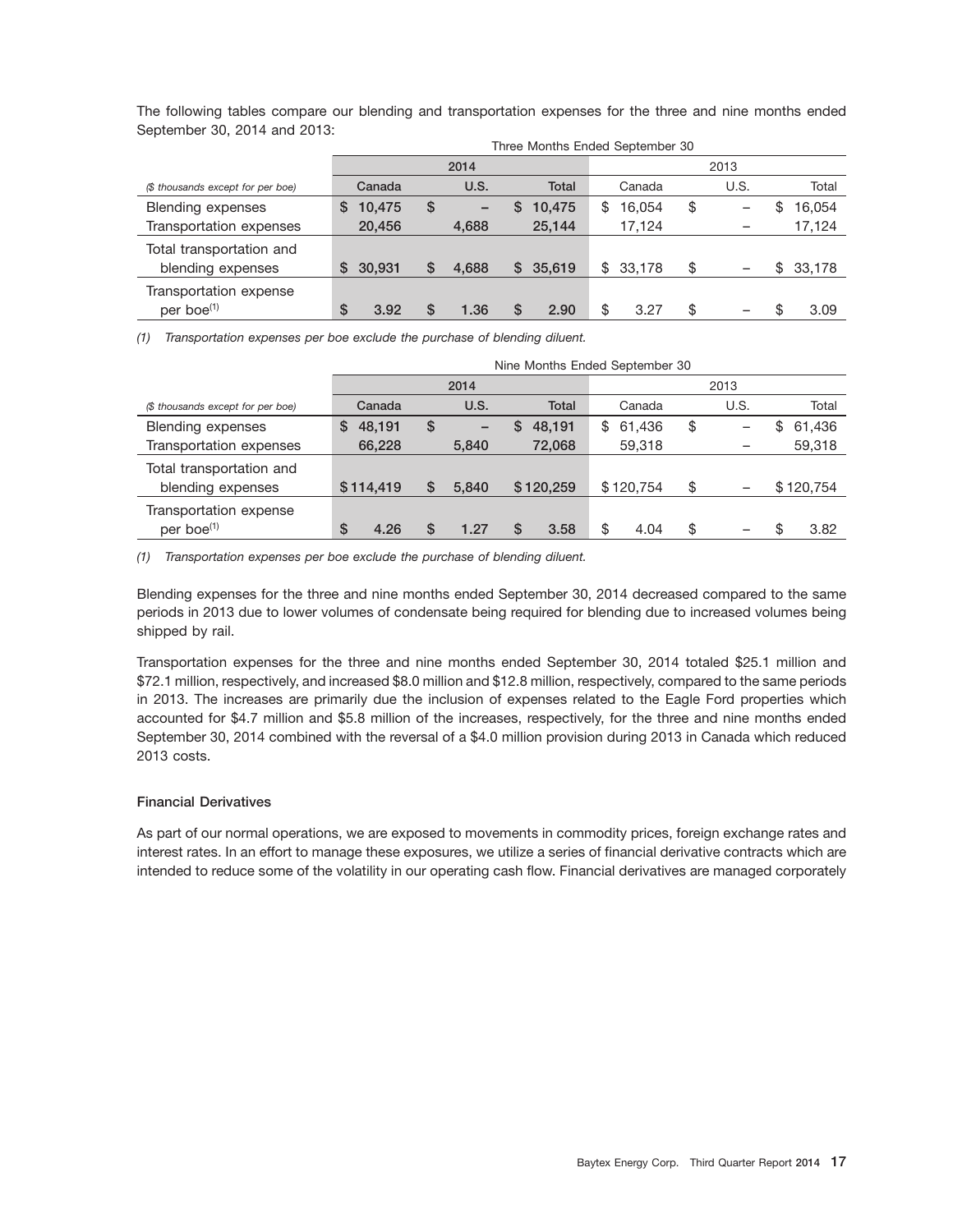and are not allocated between divisions. The following table summarizes the results of our financial derivative contracts for the three and nine months ended September 30, 2014 and 2013.

|                                               |                | Three Months Ended September 30 |              | Nine Months Ended September 30 |                 |                 |  |  |  |
|-----------------------------------------------|----------------|---------------------------------|--------------|--------------------------------|-----------------|-----------------|--|--|--|
| (\$ thousands)                                | 2014           | 2013                            | Change       | 2014                           | 2013            | Change          |  |  |  |
| Realized gain (loss) on                       |                |                                 |              |                                |                 |                 |  |  |  |
| financial derivatives <sup>(1)</sup>          |                |                                 |              |                                |                 |                 |  |  |  |
| Crude oil                                     | \$<br>(2,811)  | \$ (16,713)                     | 13,902<br>\$ | \$ (13,252)                    | \$<br>(1, 104)  | \$(12, 148)     |  |  |  |
| Natural gas                                   | 45             | 744                             | (699)        | (1,771)                        | 823             | (2, 594)        |  |  |  |
| Foreign currency                              | (1, 281)       | 27                              | (1,308)      | (4, 547)                       | 840             | (5, 387)        |  |  |  |
| Interest                                      | (4, 109)       | (3,776)                         | (333)        | (8, 130)                       | (7, 381)        | (749)           |  |  |  |
| Total                                         | \$<br>(8, 156) | \$ (19,718)                     | 11,562<br>\$ | (27,700)<br>\$                 | \$<br>(6, 822)  | \$<br>(20, 878) |  |  |  |
| Unrealized gain (loss) on                     |                |                                 |              |                                |                 |                 |  |  |  |
| financial derivatives <sup>(2)</sup>          |                |                                 |              |                                |                 |                 |  |  |  |
| Crude oil                                     | \$100,098      | \$(10, 463)                     | \$110,561    | 57,752<br>\$                   | \$ (15,537)     | 73,289<br>\$    |  |  |  |
| Natural gas                                   | 2,528          | 153                             | 2,375        | 287                            | 803             | (516)           |  |  |  |
| Foreign currency                              | (10, 295)      | 18,612                          | (28, 907)    | (4, 177)                       | (4,095)         | (82)            |  |  |  |
| Interest $(3)$                                | 6,357          | (7,649)                         | 14,006       | 22,325                         | 7,136           | 15,189          |  |  |  |
| Total                                         | 98,688<br>\$   | \$<br>653                       | 98,035<br>\$ | 76,187<br>S                    | \$(11,693)      | \$<br>87,880    |  |  |  |
| Total gain (loss) on<br>financial derivatives |                |                                 |              |                                |                 |                 |  |  |  |
| Crude oil                                     | 97,287<br>\$   | \$ (27, 176)                    | \$124,463    | 44,500<br>\$                   | \$(16,641)      | \$<br>61,141    |  |  |  |
| Natural gas                                   | 2,573          | 897                             | 1,676        | (1, 484)                       | 1,626           | (3, 110)        |  |  |  |
| Foreign currency                              | (11, 576)      | 18,639                          | (30, 215)    | (8, 724)                       | (3,255)         | (5, 469)        |  |  |  |
| Interest <sup>(3)</sup>                       | 2,248          | (11, 425)                       | 13,673       | 14,195                         | (245)           | 14,440          |  |  |  |
| Total                                         | 90,532<br>S    | $$$ (19,065)                    | \$109,597    | 48,487<br>\$                   | \$<br>(18, 515) | \$<br>67,002    |  |  |  |

*(1) Realized gain (loss) on financial derivatives represents actual cash settlement or receipts for the financial derivatives.*

*(2) Unrealized gain (loss) on financial derivatives represents the change in fair value of the financial derivatives during the period.*

*(3) Unrealized gain (loss) on interest rate derivatives includes the change in fair value of the call options embedded in our senior unsecured notes.*

Contracts settled in the period result in realized gains or losses based on the market price compared to the contract price on the date the contract matures. As the forward markets for commodities and currencies fluctuate and as new contracts are executed, changes in the fair value are reported as unrealized gains or losses in the period. Contracts in place at the beginning of the period which settle during the period will give rise to the reversal of the unrealized gain or loss recorded at the beginning of the period.

The realized loss of \$8.2 million for the three months ended September 30, 2014 on derivative contracts is mainly due to crude oil prices rising to levels above our fixed price contracts, the settlement of our remaining out-of-money interest rate swaps as well as the weakening Canadian dollar against the U.S. dollar at September 30, 2014 over the period. The unrealized mark-to-market gain of \$98.7 million for the three months ended September 30, 2014 mainly relates to lower forward crude oil prices at September 30, 2014 compared to prices set in our fixed price contracts, partially offset by the weakening Canadian dollar against the U.S. dollar, as compared to June 30, 2014

The realized loss of \$27.7 million for the nine months ended September 30, 2014 on derivative contracts relates mainly to crude oil prices rising to levels above our fixed price contracts, the settlement of our out-of-money interest rate swaps as well as the weakening Canadian dollar against the U.S. dollar at September 30, 2014 over the period. The unrealized mark-to-market gain of \$76.2 million for the nine months ended September 30, 2014 is mainly due to lower forward commodity prices at September 30, 2014 compared to prices set in our fixed price contracts, the fair value gain of \$14.4 million on the call options embedded in our senior unsecured notes and the settlement of previously recorded unrealized losses on interest rate contracts, partially offset by the weakening Canadian dollar against the U.S. dollar at September 30, 2014 compared to December 31, 2014.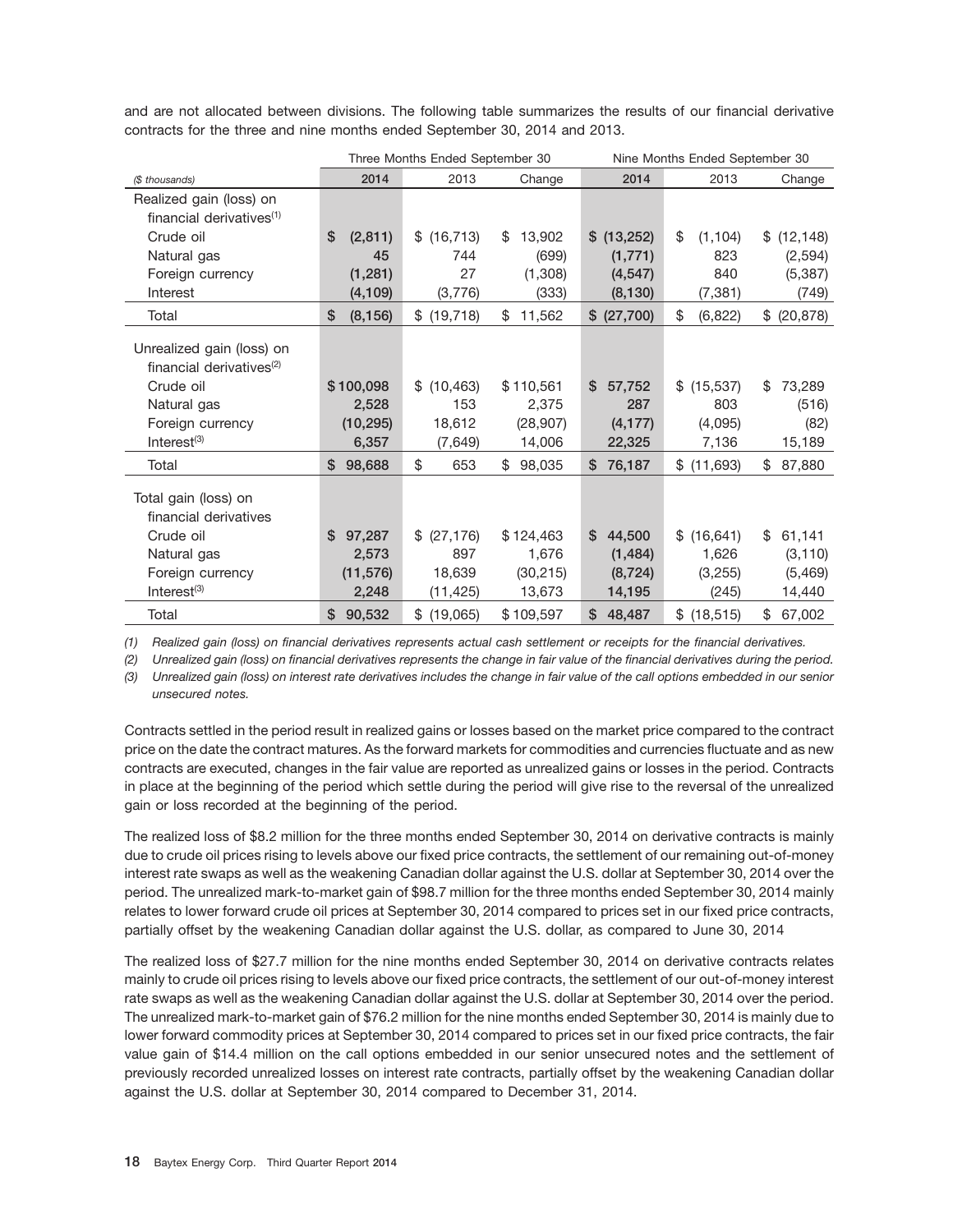A summary of the financial derivative contracts in place as at September 30, 2014 and the accounting treatment thereof are disclosed in note 19 to the consolidated financial statements.

#### **Operating Netback**

|                                             | Three Months Ended September 30 |                       |              |             |             |             |  |  |  |  |  |  |
|---------------------------------------------|---------------------------------|-----------------------|--------------|-------------|-------------|-------------|--|--|--|--|--|--|
|                                             |                                 | 2014                  |              |             | 2013        |             |  |  |  |  |  |  |
| (\$ per boe except for volume)              | Canada                          | U.S.                  | <b>Total</b> | Canada      | U.S.        | Total       |  |  |  |  |  |  |
| Sales volume (boe/d)                        | 56,753                          | 37,384                | 94,137       | 56.834      | 3.428       | 60,262      |  |  |  |  |  |  |
| Operating netback <sup>(1)</sup> :          |                                 |                       |              |             |             |             |  |  |  |  |  |  |
| Sales price                                 | 67.93<br>\$.                    | 78.28<br>$\mathbb{S}$ | \$72.04      | \$<br>71.78 | \$99.54     | 73.36<br>\$ |  |  |  |  |  |  |
| Less:                                       |                                 |                       |              |             |             |             |  |  |  |  |  |  |
| Royalties                                   | 13.45                           | 23.46                 | 17.43        | 13.92       | 33.72       | 15.04       |  |  |  |  |  |  |
| Production and operating                    |                                 |                       |              |             |             |             |  |  |  |  |  |  |
| expenses                                    | 12.70                           | 8.03                  | 10.85        | 12.72       | 19.22       | 13.09       |  |  |  |  |  |  |
| Transportation expenses                     | 3.92                            | 1.36                  | 2.90         | 3.27        |             | 3.09        |  |  |  |  |  |  |
| Operating netback before financial          |                                 |                       |              |             |             |             |  |  |  |  |  |  |
| derivatives                                 | 37.86<br>\$.                    | \$45.43               | \$40.86      | \$<br>41.87 | \$46.60     | \$<br>42.14 |  |  |  |  |  |  |
| Financial derivatives (loss) <sup>(2)</sup> |                                 |                       | (0.47)       |             |             | (2.88)      |  |  |  |  |  |  |
| Operating netback after financial           |                                 |                       |              |             |             |             |  |  |  |  |  |  |
| derivatives                                 | 37.86<br><b>S</b>               | \$45.43               | \$40.39      | \$<br>41.87 | 46.60<br>\$ | \$ 39.26    |  |  |  |  |  |  |

*(1) Operating netback table includes revenues and costs associated with sulphur production.*

*(2) Financial derivatives reflect realized losses on commodity related contracts only and exclude the impact of interest rate swaps.*

|                                                  |                       | Nine Months Ended September 30 |              |         |         |             |  |  |  |  |  |  |
|--------------------------------------------------|-----------------------|--------------------------------|--------------|---------|---------|-------------|--|--|--|--|--|--|
|                                                  |                       | 2014                           |              |         | 2013    |             |  |  |  |  |  |  |
| (\$ per boe except for volume)                   | Canada                | U.S.                           | <b>Total</b> | Canada  | U.S.    | Total       |  |  |  |  |  |  |
| Sales volume (boe/d)                             | 56,938                | 16,780                         | 73,718       | 53,747  | 3.167   | 56.914      |  |  |  |  |  |  |
| Operating netback <sup>(1)</sup> :               |                       |                                |              |         |         |             |  |  |  |  |  |  |
| Sales price                                      | $\mathbf{s}$<br>69.29 | \$80.99                        | \$71.97      | \$61.00 | \$92.89 | \$<br>62.77 |  |  |  |  |  |  |
| Less:                                            |                       |                                |              |         |         |             |  |  |  |  |  |  |
| Royalties                                        | 14.50                 | 24.59                          | 16.80        | 10.85   | 36.45   | 12.27       |  |  |  |  |  |  |
| Production and operating                         |                       |                                |              |         |         |             |  |  |  |  |  |  |
| expenses                                         | 12.79                 | 8.57                           | 11.83        | 13.03   | 18.09   | 13.31       |  |  |  |  |  |  |
| Transportation expenses                          | 4.26                  | 1.27                           | 3.58         | 4.04    |         | 3.82        |  |  |  |  |  |  |
| Operating netback before financial               |                       |                                |              |         |         |             |  |  |  |  |  |  |
| derivatives                                      | 37.74<br>$\mathbf{s}$ | \$46.56                        | \$39.76      | \$33.08 | \$38.35 | \$33.37     |  |  |  |  |  |  |
| Financial derivatives (loss) gain <sup>(2)</sup> |                       | -                              | (0.97)       |         |         | 0.04        |  |  |  |  |  |  |
| Operating netback after financial                |                       |                                |              |         |         |             |  |  |  |  |  |  |
| derivatives                                      | \$<br>37.74           | 46.56<br>S.                    | \$38.79      | \$33.08 | \$38.35 | \$33.41     |  |  |  |  |  |  |

*(1) Operating netback table includes revenues and costs associated with sulphur production.*

*(2) Financial derivatives reflect realized gains (losses) on commodity related contracts only and exclude the impact of interest rate swaps.*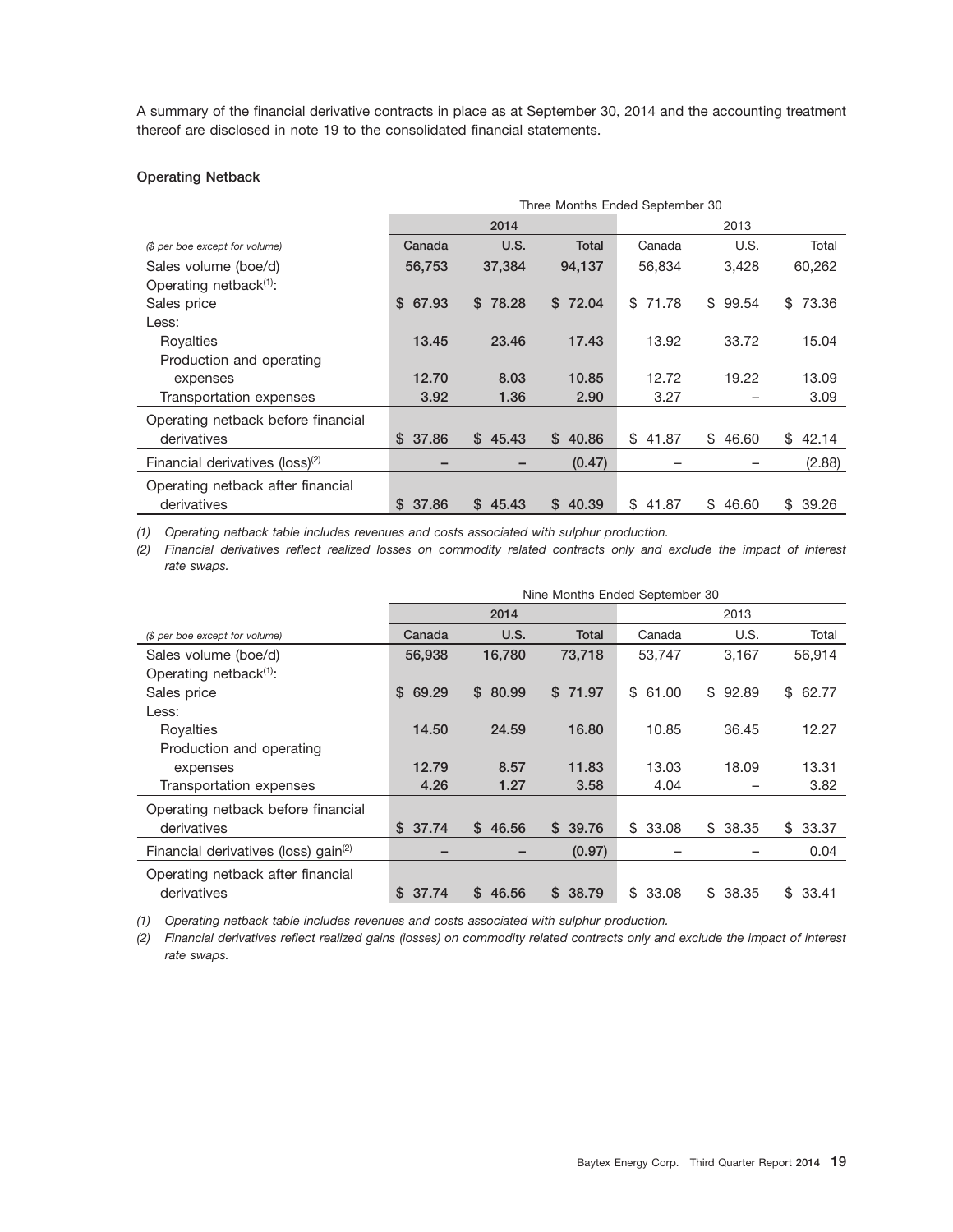#### **Evaluation and Exploration Expense**

Evaluation and exploration expense includes the write-off of undeveloped lands and assets and will vary period to period depending on the expiry of leases and our assessment of undeveloped land.

Evaluation and exploration expense decreased to \$1.6 million for the three months ended September 30, 2014 from \$2.2 million for the same period in 2013 due to a decrease in the expiration of undeveloped land leases.

Evaluation and exploration expense increased to \$16.1 million for the nine months ended September 30, 2014 from \$7.7 million for the same period in 2013 due to both an increase in the expiration of undeveloped land leases and the write-off of evaluation and exploration assets that will not be developed. Approximately \$6.0 million of the expense related to expiring leases in North Dakota which we sold during the third quarter of 2014.

#### **Depletion and Depreciation**

|                                           | Three Months Ended September 30 |  |          |    |           |      |           |    |       |  |          |  |
|-------------------------------------------|---------------------------------|--|----------|----|-----------|------|-----------|----|-------|--|----------|--|
|                                           |                                 |  | 2014     |    |           | 2013 |           |    |       |  |          |  |
| (\$ thousands except for per boe)         | Canada                          |  | U.S.     |    | Total     |      | Canada    |    | U.S.  |  | Total    |  |
| Depletion and depreciation <sup>(1)</sup> | \$78.573                        |  | \$92.582 |    | \$172.024 |      | \$ 67,938 | \$ | 5.570 |  | \$74.397 |  |
| Depletion and                             |                                 |  |          |    |           |      |           |    |       |  |          |  |
| depreciation per boe                      | 15.05                           |  | 26.92    | \$ | 19.86     |      | 12.99     | \$ | 17.66 |  | 13.43    |  |

*(1) Total includes corporate depreciation.*

|                                           |           | Nine Months Ended September 30 |           |           |          |           |  |  |  |  |  |  |  |  |
|-------------------------------------------|-----------|--------------------------------|-----------|-----------|----------|-----------|--|--|--|--|--|--|--|--|
|                                           |           | 2014                           |           |           |          |           |  |  |  |  |  |  |  |  |
| (\$ thousands except for per boe)         | Canada    | U.S.                           | Total     | Canada    | U.S.     | Total     |  |  |  |  |  |  |  |  |
| Depletion and depreciation <sup>(1)</sup> | \$237,029 | \$121.048                      | \$360,208 | \$222,700 | \$14,873 | \$239,507 |  |  |  |  |  |  |  |  |
| Depletion and                             |           |                                |           |           |          |           |  |  |  |  |  |  |  |  |
| depreciation per boe                      | 15.25     | 26.42                          | 17.90     | 15.18     | 17.20    | 15.41     |  |  |  |  |  |  |  |  |

*(1) Total includes corporate depreciation.*

Depletion and depreciation expense totaled \$172.0 million and \$360.2 million for the three and nine months ended September 30, 2014, respectively, as compared to \$74.4 million and \$239.5 million in the same periods of 2013. The depletion rate per boe for the three and nine months ended September 30, 2014 increased to \$19.86/boe and \$17.90/boe, respectively, from \$13.43/boe and \$15.41/boe, respectively, for the comparative periods of 2013, mainly due to the acquisition of the Eagle Ford assets and the full inclusion of the fair value attributed to oil and gas properties in the depletable pool.

#### **General and Administrative Expenses**

|                                     |          | Three Months Ended September 30 |        | Nine Months Ended September 30 |          |        |  |  |
|-------------------------------------|----------|---------------------------------|--------|--------------------------------|----------|--------|--|--|
| (\$ thousands except for per boe)   | 2014     | 2013                            | Change | 2014                           | 2013     | Change |  |  |
| General and administrative expenses | \$16,770 | \$10,970                        | 53%    | \$42,978                       | \$33,060 | 30%    |  |  |
| General and administrative          |          |                                 |        |                                |          |        |  |  |
| expenses per boe                    | 1.94     | 1.98                            | (2%)   | 2.14                           | 2.13     | $-$ %  |  |  |

General and administrative expenses for the three and nine months ended September 30, 2014 increased compared to the same periods of 2013 due to higher salaries and increased head count. Overall we expect our general and administrative expenses per boe to decrease as a result of the Eagle Ford acquisition as we are able to leverage our existing structure to support the acquired operations.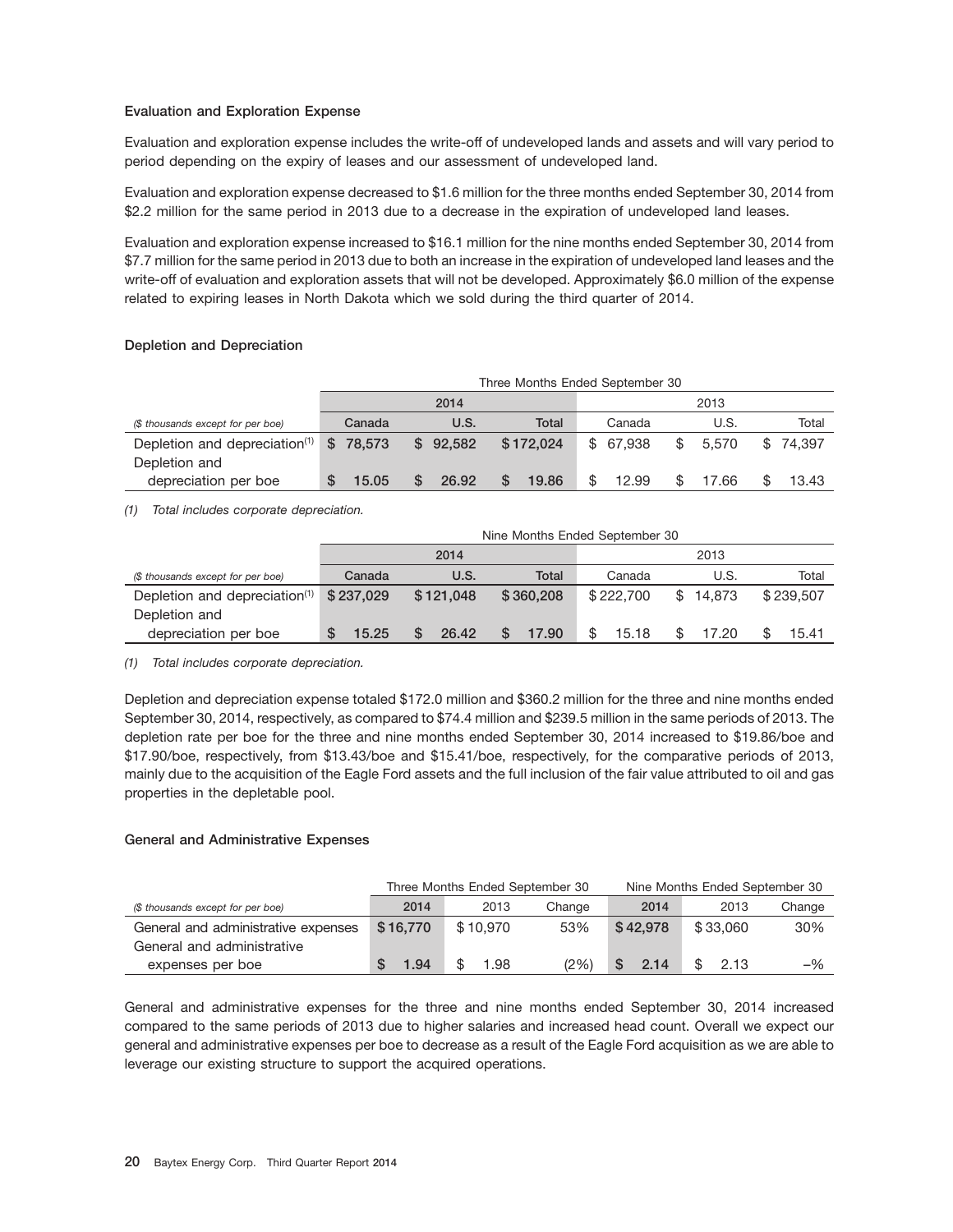#### **Acquisition-related Costs**

During the nine months ended September 30, 2014, acquisition-related costs for the Aurora acquisition were \$37.0 million, which included legal, regulatory and advisory fees along with premiums paid on foreign currency hedges.

#### **Gain on Divestiture of Oil and Gas Properties**

For the three and nine months ended September 30, 2014 the gain on divestiture of oil and gas properties totaled \$26.8 million and \$45.6 million, respectively. In the third quarter of 2014 we disposed of our interests located in North Dakota for net proceeds of \$341.6 million resulting in a \$11.4 million gain before income tax. On the disposition of the North Dakota assets, accumulated other comprehensive income of \$15.5 million was also reclassified to gain on divestiture of oil and gas properties. In the second quarter of 2014, we completed a swap of assets, exiting mature properties in Saskatchewan and acquiring additional properties in Peace River area, resulting in a gain on divestiture of oil and gas properties of \$18.7 million.

#### **Share-based Compensation Expense**

Compensation expense associated with the Share Award Incentive Plan and the Share Rights Plan is recognized in income over the vesting period of the share awards or share rights with a corresponding increase in contributed surplus. The issuance of common shares upon the conversion of share awards or exercise of share rights is recorded as an increase in shareholders' capital with a corresponding reduction in contributed surplus.

Compensation expense related to the Share Award Incentive Plan decreased to \$6.9 million and \$22.9 million for the three and nine months ended September 30, 2013, respectively, from \$8.6 million and \$27.5 million in the three and nine months ended September 30, 2013, respectively. This decrease is primarily due to an increase in actual forfeitures resulting from the closure of our Denver office following the sale of the North Dakota assets combined with a higher estimated future forfeiture rate and a lower estimated payout multiplier for performance awards during 2014 compared to 2013.

### **Financing Costs**

Financing costs include interest on bank loans and long-term debt, non-cash charges related to accretion of asset retirement obligations, the amortization of financing expenses and debt issuance costs.

|                               |          | Three Months Ended September 30 |        | Nine Months Ended September 30 |          |        |  |  |
|-------------------------------|----------|---------------------------------|--------|--------------------------------|----------|--------|--|--|
| (\$ thousands except for %)   | 2014     | 2013                            | Change | 2014                           | 2013     | Change |  |  |
| Bank loan and other           | \$8.919  | \$2.884                         | 209%   | \$16,332                       | \$7.364  | 122%   |  |  |
| Long-term debt                | 20,352   | 7.755                           | 162%   | 39.547                         | 23.149   | 71%    |  |  |
| Accretion on asset retirement |          |                                 |        |                                |          |        |  |  |
| obligations                   | 1,786    | 1.817                           | (2%)   | 5,307                          | 5.167    | 3%     |  |  |
| Debt financing costs          | 255      | 22                              | 1059%  | 312                            | 2.178    | (86%)  |  |  |
| Financing costs               | \$31,312 | \$12.478                        | 151%   | \$61,498                       | \$37,858 | 62%    |  |  |

The increases in financing costs for the three and nine months ended September 30, 2014 were primarily due to higher outstanding debt levels compared to the same periods in 2013. Debt levels increased primarily as a result of the acquisition of the Eagle Ford assets.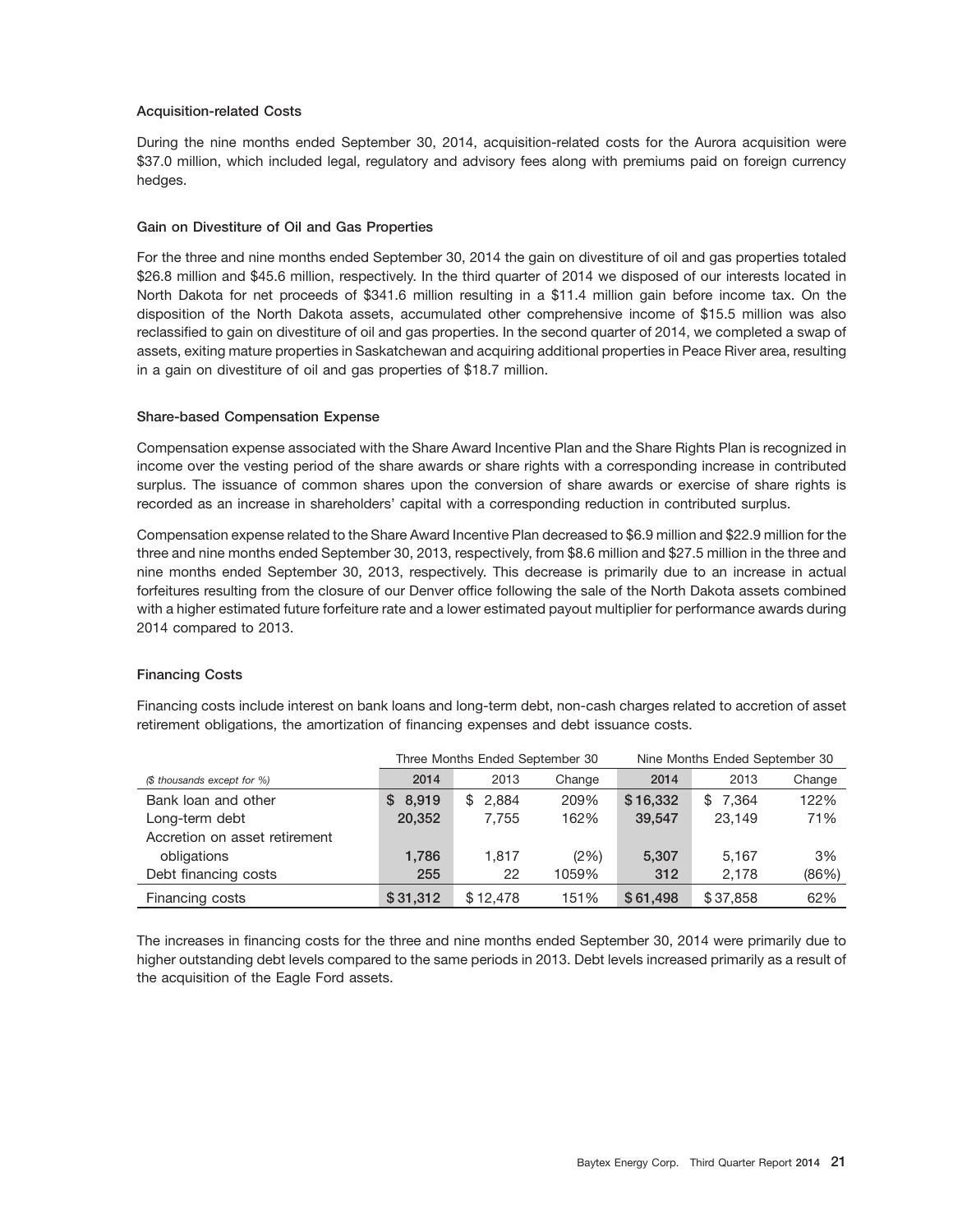#### **Foreign Exchange**

Unrealized foreign exchange gains and losses are due to translation of the U.S. dollar denominated long-term debt and bank loans caused by the movement of the Canadian dollar against the U.S. dollar during the period. Realized foreign exchange gains and losses are due to our day-to-day U.S. dollar denominated transactions.

|                                          |          | Three Months Ended September 30 |          | Nine Months Ended September 30 |             |          |  |  |
|------------------------------------------|----------|---------------------------------|----------|--------------------------------|-------------|----------|--|--|
| (\$ thousands except for exchange rates) | 2014     | 2013                            | Change   | 2014                           | 2013        | Change   |  |  |
| Unrealized foreign exchange              |          |                                 |          |                                |             |          |  |  |
| loss (gain)                              | \$54,937 | \$ (4,030)                      | \$58,967 | \$40,014                       | \$4,706     | \$35,308 |  |  |
| Realized foreign exchange                |          |                                 |          |                                |             |          |  |  |
| loss (gain)                              | 2,109    | (28)                            | 2.137    | 3,095                          | (3,629)     | 6,724    |  |  |
| Foreign exchange loss (gain)             | \$57,046 | \$ (4,058)                      | \$61,104 | \$43,109                       | 1,077<br>\$ | \$42,032 |  |  |
| CAD/USD exchange rates:                  |          |                                 |          |                                |             |          |  |  |
| At beginning of period                   | 1.0676   | 1.0512                          |          | 1.0636                         | 0.9949      |          |  |  |
| At end of period                         | 1.1208   | 1.0285                          |          | 1.1208                         | 1.0285      |          |  |  |

The foreign exchange losses of \$57.0 million and \$43.1 million for the three and nine months ended September 30, 2014, respectively, were primarily due to the weaker Canadian dollar against the U.S. dollar upon translation of our U.S. dollar denominated long-term debt and bank loan.

#### **Income Taxes**

For the three months ended September 30, 2014, total income tax expense was \$41.3 million, an increase of \$18.5 million over the same period of 2013, and was comprised of \$52.5 million of current income tax expense (three months ended September 30, 2013 – \$6.8 million recovery) and \$11.2 million of deferred income tax recovery (three months ended September 30, 2013 – \$29.6 million expense).

For the nine months ended September 30, 2014, total income tax expense was \$81.4 million, an increase of \$40.8 million over the same period of 2013), and was comprised of \$52.5 million of current income tax expense (nine months ended September 30, 2013 – \$6.8 million recovery) and \$28.9 million of deferred income tax expense (nine months ended September 30, 2013 – \$47.4 million)

The gain on disposition of the North Dakota assets resulted in current income tax expense of \$52.5 million and a deferred income tax recovery of \$52.4 million.

The decrease in deferred tax expense for both the three and nine months ended September 30, 2014 relates to the realization of current income taxes on the disposition of North Dakota assets, partially offset by the increase in unrealized financial derivative gains, net of unrealized foreign exchange losses and an increase in tax pool claims used to shelter income generated by higher operating netbacks.

#### **Net Income**

Net income for the three months ended September 30, 2014 totaled \$144.4 million compared to \$87.3 million for the same period in 2013. The increase was due to higher operating netbacks, financial derivative gains and gains on divestitures of oil and gas properties in the current quarter, partially offset by foreign exchange losses and higher depletion expense, financing costs and income taxes.

Net income for the nine months ended September 30, 2014 totaled \$229.0 million compared to \$133.7 million for the same period in 2013. The increase was due to higher operating netbacks, financial derivative gains and gains on divestitures of oil and gas properties, partially offset by higher foreign exchange losses, costs incurred related to the acquisition of Aurora and higher depletion expense, financing costs and income taxes.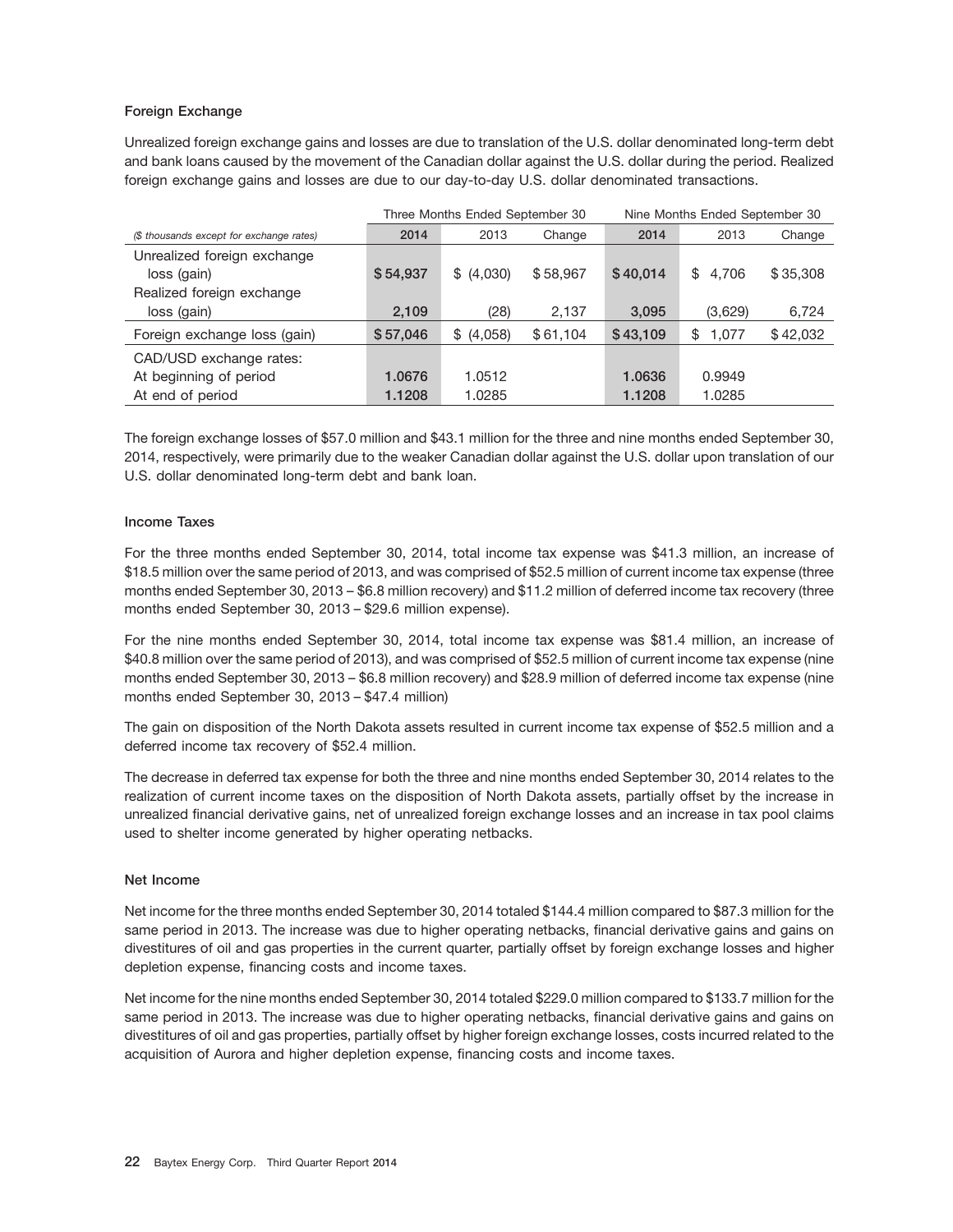#### **Other Comprehensive Income**

Other comprehensive income is comprised of the foreign currency translation adjustment on U.S. operations not recognized in profit or loss. The \$155.5 million and \$108.4 million foreign currency translation gain for the three and nine months ended September 30, 2014, respectively, is primarily due to the weakening of the Canadian dollar against the U.S. dollar at September 30, 2014 compared to the exchange rate on June 30, 2014, June 11, 2014 (being the closing date of the acquisition of Aurora), and December 31, 2013, respectively. Other comprehensive income is higher in 2014 than in 2013 as the carrying value of U.S. operations is significantly higher in the current year as a result of the Aurora acquisition.

#### **Capital Expenditures**

Capital expenditures for the three and nine months ended September 30, 2014 and 2013 are summarized as follows:

|                                           |    | Three Months Ended September 30 |      |            |      |              |           |     |        |           |  |
|-------------------------------------------|----|---------------------------------|------|------------|------|--------------|-----------|-----|--------|-----------|--|
|                                           |    |                                 | 2014 |            | 2013 |              |           |     |        |           |  |
| (\$ thousands)                            |    | Canada                          |      | U.S.       |      | <b>Total</b> | Canada    |     | U.S.   | Total     |  |
| Exploration and                           |    |                                 |      |            |      |              |           |     |        |           |  |
| development                               | \$ | 76.621                          | S    | 153.411    | S    | 230.032      | \$109.297 | \$  | 12,187 | \$121,484 |  |
| Acquisitions, net of                      |    |                                 |      |            |      |              |           |     |        |           |  |
| divestitures                              |    | (388)                           |      | (341, 520) |      | (341,908)    | 3.419     |     | (581)  | 2,838     |  |
| Other plant and                           |    |                                 |      |            |      |              |           |     |        |           |  |
| equipment, net <sup>(1)</sup>             |    |                                 |      |            |      | 1,843        |           |     |        | 12        |  |
| Total capital expenditures <sup>(1)</sup> | S  | 76,233                          | S    | (188, 109) | S    | (110, 033)   | \$112,716 | \$. | 11.606 | \$124,334 |  |

*(1) Total includes corporate capital expenditures.*

|                                           |           | Nine Months Ended September 30 |               |           |              |           |  |  |  |  |  |  |
|-------------------------------------------|-----------|--------------------------------|---------------|-----------|--------------|-----------|--|--|--|--|--|--|
|                                           |           | 2014                           |               | 2013      |              |           |  |  |  |  |  |  |
| (\$ thousands)                            | Canada    | U.S.                           | <b>Total</b>  | Canada    | U.S.         | Total     |  |  |  |  |  |  |
| Exploration and                           |           |                                |               |           |              |           |  |  |  |  |  |  |
| development                               | \$328,994 | \$<br>222.379                  | \$<br>551,373 | \$399.169 | 66.671<br>\$ | \$465,840 |  |  |  |  |  |  |
| Acquisitions, net of                      |           |                                |               |           |              |           |  |  |  |  |  |  |
| divestitures                              | 8.349     | 2,572,470                      | 2,580,819     | (42, 311) | 971          | (41, 340) |  |  |  |  |  |  |
| Other plant and                           |           |                                |               |           |              |           |  |  |  |  |  |  |
| equipment, net <sup>(1)</sup>             |           |                                | 6,704         |           |              | 4,732     |  |  |  |  |  |  |
| Total capital expenditures <sup>(1)</sup> | \$337.343 | \$2.794.849                    | \$3.138,896   | \$356,858 | 67.642<br>\$ | \$429,232 |  |  |  |  |  |  |

*(1) Total includes corporate capital expenditures.*

During the three months ended September 30, 2014, exploration and development expenditures of \$230.0 million increased \$108.5 million from the same period in 2013. The increase is mainly due to higher activity associated with the Eagle Ford acquisition. In the third quarter of 2014, we drilled 41.4 net wells (24.0 net in Canada, 14.9 net in the Eagle Ford and 2.5 net in North Dakota) compared to 58.3 net wells (57.0 net in Canada and 1.3 net in North Dakota) in the three months ended September 30, 2013.

During the nine months ended September 30, 2014, exploration and development expenditures of \$551.4 million increased \$85.5 million from the same period in 2013. The increase is primarily due to higher activity levels associated with the Eagle Ford acquisition. In the first nine months of 2014, we drilled 188.8 net wells (163.8 net in Canada, 17.8 net in the Eagle Ford and 7.2 net in North Dakota) compared to 193.9 net wells (185.3 net in Canada and 8.6 net in North Dakota) in the nine months ended September 30, 2013.

In 2014, capital investment activity has progressed as planned in our key development areas. For the three and nine months ended September 30, 2014 our Canadian exploration and development expenditures are moderately lower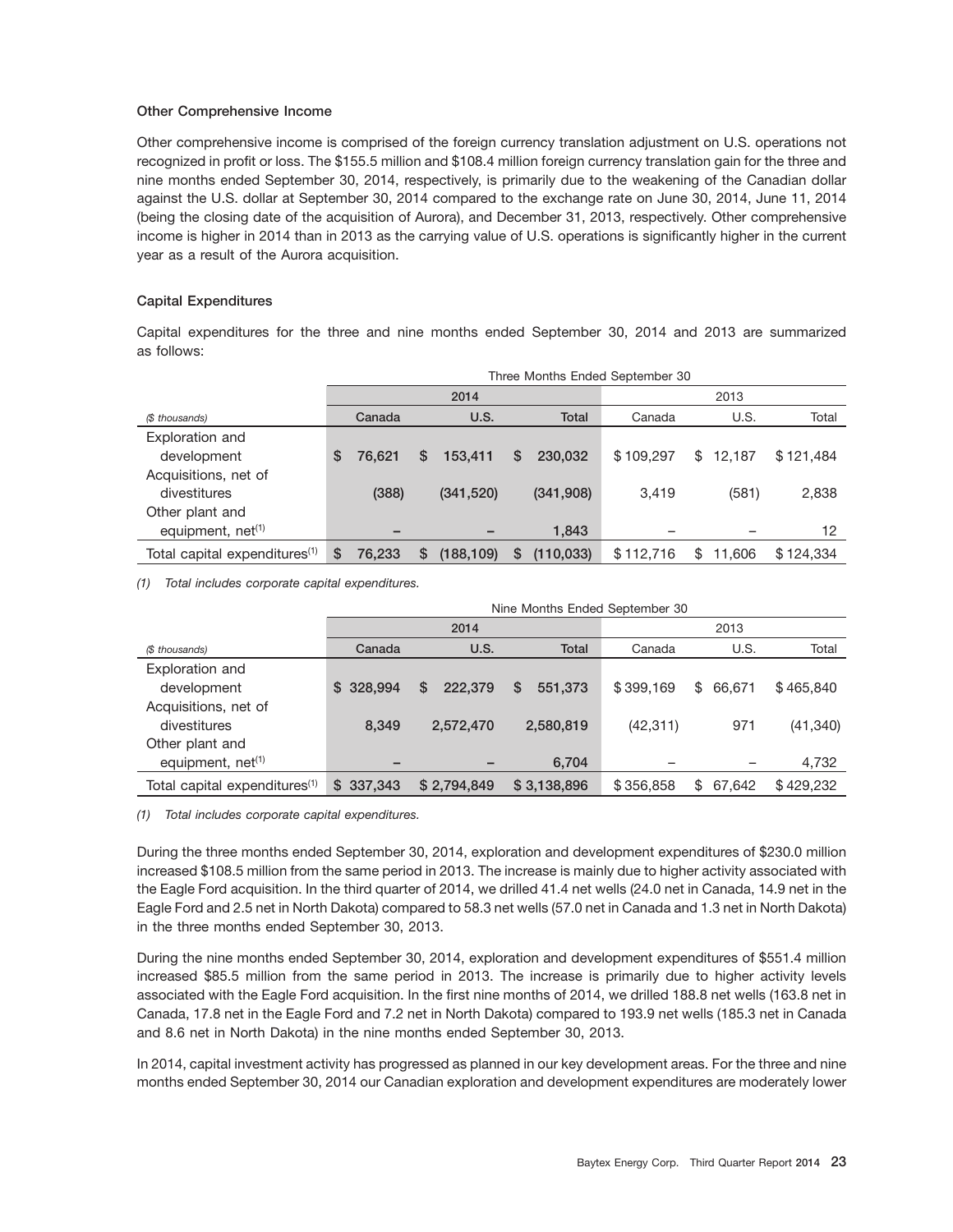compared to the same period in 2013 due to our current focus on our Eagle Ford assets. Although our average per well costs are higher on our U.S. properties, we generate higher operating netback as a result of incurring exploration and development expenditures in this division.

On September 24, 2014 we disposed of our interests located in North Dakota, which consisted of oil and gas properties, exploration and evaluation assets and other plant and equipment with carrying values of \$295.7 million, \$32.5 million, \$2.0 million, respectively, for cash proceeds of \$341.6 million.

#### **FUNDS FROM OPERATIONS, PAYOUT RATIO AND DIVIDENDS**

Funds from operations and payout ratio are non-GAAP measures. Funds from operations represents cash flow from operating activities adjusted for financing costs, changes in non-cash operating working capital and other operating items. Payout ratio is calculated as cash dividends (net of participation in the DRIP) divided by funds from operations. Baytex considers these to be key measures of performance as they demonstrate our ability to generate the cash flow necessary to fund dividends and capital investments.

The following table reconciles cash flow from our operating activities (a GAAP measure) to funds from operations (a non-GAAP measure):

|                                           | <b>Three Months Ended</b><br>September 30 |           |    |           |    | Nine Months Ended<br>September 30 |               |
|-------------------------------------------|-------------------------------------------|-----------|----|-----------|----|-----------------------------------|---------------|
| (\$ thousands except for %)               |                                           | 2014      |    | 2013      |    | 2014                              | 2013          |
| Cash flow from operating activities       | \$                                        | 347,102   | \$ | 204.093   | \$ | 620,796                           | \$<br>459,573 |
| Change in non-cash working capital        |                                           | (24,094)  |    | 1,776     |    | 57,846                            | 21,334        |
| Asset retirement expenditures             |                                           | 3,894     |    | 3,944     |    | 10,782                            | 8,190         |
| Financing costs                           |                                           | (31, 312) |    | (12, 478) |    | (61, 498)                         | (37, 858)     |
| Accretion on asset retirement obligations |                                           | 1,786     |    | 1,817     |    | 5,307                             | 5,167         |
| Accretion on notes and long-term debt     |                                           | 588       |    | 166       |    | 1,044                             | 488           |
| Funds from operations                     | \$                                        | 297,964   | \$ | 199,318   | \$ | 634,277                           | \$<br>456,894 |
| Dividends declared                        | \$                                        | 119.785   | \$ | 82.029    | \$ | 298,509                           | \$<br>244,420 |
| Reinvested dividends                      |                                           | (30,014)  |    | (20, 675) |    | (69, 899)                         | (66, 291)     |
| Cash dividends declared (net of DRIP)     | \$                                        | 89,771    | \$ | 61,354    | \$ | 228,610                           | \$<br>178,129 |
| Payout ratio $(1)$                        |                                           | 40%       |    | 41%       |    | 47%                               | 53%           |
| Payout ratio (net of DRIP) <sup>(1)</sup> |                                           | 30%       |    | 31%       |    | 36%                               | 39%           |

*(1) Excluding acquisition-related costs, the payout ratio for the nine months ended September 30, 2014 was 44% (34% net of DRIP)*

Baytex does not deduct capital expenditures when calculating the payout ratio. Should the costs to explore for, develop or acquire petroleum and natural gas assets increase significantly, it is possible that we would be required to reduce or eliminate dividends on our common shares in order to fund capital expenditures. There can be no certainty that we will be able to maintain current production levels in future periods. Cash dividends declared, net of DRIP participation, of \$89.8 million and \$228.6 million for the three and nine months ended September 30, 2014 were funded by funds from operations of \$298.0 million and \$634.3 million, respectively.

### **LIQUIDITY, CAPITAL RESOURCES AND RISK MANAGEMENT**

We regularly review our liquidity sources as well as our exposure to counterparties and have concluded that our capital resources are sufficient to meet our on-going short, medium and long-term commitments. Specifically, we believe that our internally generated funds from operations, augmented by our hedging program and existing credit facilities, will provide sufficient liquidity to sustain our operations, dividends and planned capital expenditures. The timing of most of the capital expenditures is discretionary and there are no material long-term capital expenditure commitments. The level of dividend is also discretionary, and we have the ability to modify dividend levels should funds from operations be negatively impacted by factors such as reductions in commodity prices or production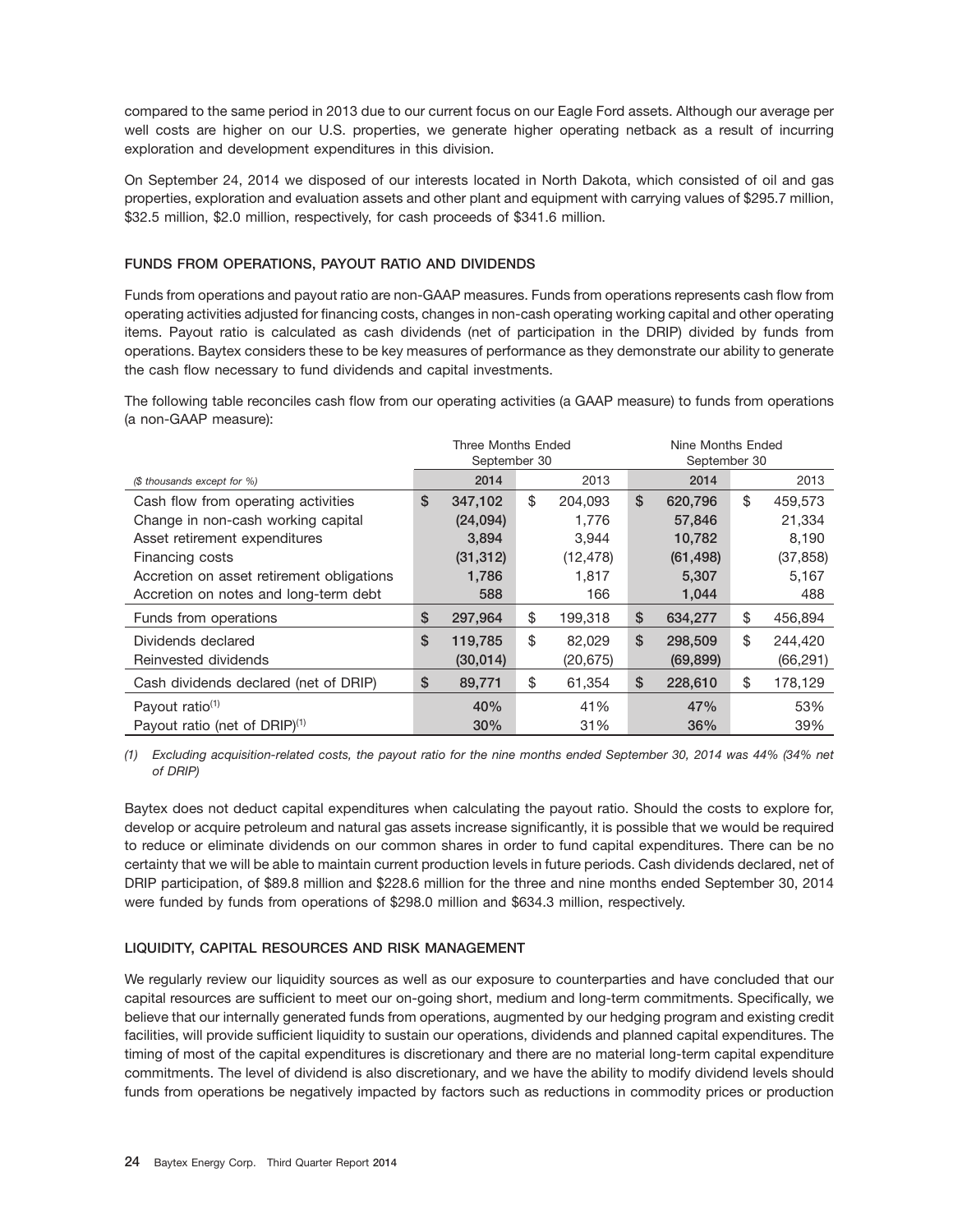volumes. Further, we believe that our counterparties currently have the financial capacities to honor outstanding obligations to us in the normal course of business. We periodically review the financial capacity of our counterparties and, in certain circumstances, we will seek enhanced credit protection.

| (\$ thousands)                            | September 30,<br>2014 | December 31.<br>2013 |
|-------------------------------------------|-----------------------|----------------------|
| Bank loan                                 | 624.067               | 223,371              |
| Long-term debt <sup>(1)</sup>             | 1,380,811             | 459,540              |
| Working capital deficiency <sup>(2)</sup> | 250,939               | 79.151               |
| Total monetary debt                       | 2,255,817<br>S        | 762.062              |

*(1) Principal amount of instruments.*

*(2) Working capital is current assets less current liabilities (excluding non-cash items such as unrealized gains or losses on financial derivatives, assets held for sale, and liabilities related to assets held for sale).*

#### **Bank Loan**

At September 30, 2014, total monetary debt was \$2,255.8 million, as compared to \$762.1 million at December 31, 2013. The increase in total monetary debt at September 30, 2014, as compared to December 31, 2013, was primarily due to the acquisition of Aurora, exploration and development expenditures and cash dividends exceeding cash flow from operations during the first nine months of the year.

Baytex had established credit facilities of approximately \$1.4 billion with its bank lending syndicate consisting of the following: (i) revolving extendible unsecured credit facilities consisting of a \$50 million operating loan and a \$950 million syndicated loan for Baytex and a US\$200 million syndicated loan for our wholly-owned subsidiary, Baytex USA Oil & Gas, Inc., both of which have a four-year term (collectively, the ''Revolving Facilities''); and (ii) a \$200 million non-revolving unsecured syndicated loan with a two-year term (the "Non-Revolving Facility" and, together with the Revolving Facilities, the ''Unsecured Facilities'').

The Non-Revolving Facility was a single drawdown facility available solely to finance the acquisition of Aurora. In accordance with the terms of the facility agreement, it was repaid in full on September 29, 2014 using a portion of the proceeds from the sale of the North Dakota assets. As a result, the Non-Revolving Facility was canceled and the available credit facilities as at September 30, 2014 totaled approximately \$1.2 billion.

The Unsecured Facilities contain standard commercial covenants for facilities of this nature and the Revolving Facilities do not require any mandatory principal payments prior to maturity. At September 30, 2014, \$624.1 million was drawn on the Unsecured Facilities leaving approximately \$575.9 million in undrawn credit capacity. A copy of the credit agreement is accessible on the SEDAR website at www.sedar.com (filed under the category ''Material Document'' on June 11, 2014 and September 9, 2014).

#### **Long term debt**

On June 6, 2014, we issued US\$800 million of senior unsecured notes, comprised of US\$400 million of 5.125% notes due June 1, 2021 (the ''2021 Notes'') and US\$400 million of 5.625% notes due June 1, 2024 (the ''2024 Notes''). The 2021 Notes and the 2024 Notes pay interest semi-annually and are redeemable at the Company's option, in whole or in part, commencing on June 1, 2017 (in the case of the 2021 Notes) and June 1, 2019 (in the case of the 2024 Notes) at specified redemption prices.

Pursuant to the acquisition of Aurora, we assumed US\$365 million of 9.875% senior unsecured notes due February 15, 2017 (the "2017 Notes") and US\$300 million of 7.500% senior unsecured notes due April 1, 2020 (the ''2020 Notes''). On June 11, 2014, we purchased and cancelled US\$357.1 million (97.8% of total outstanding) of the 2017 Notes and US\$293.6 million (97.9% of total outstanding) of the 2020 Notes. The remaining notes are redeemable at the issuer's option, in whole or in part, commencing on February 15, 2015 (in the case of the 2017 Notes) and April 1, 2016 (in the case of the 2020 Notes) at specified redemption prices.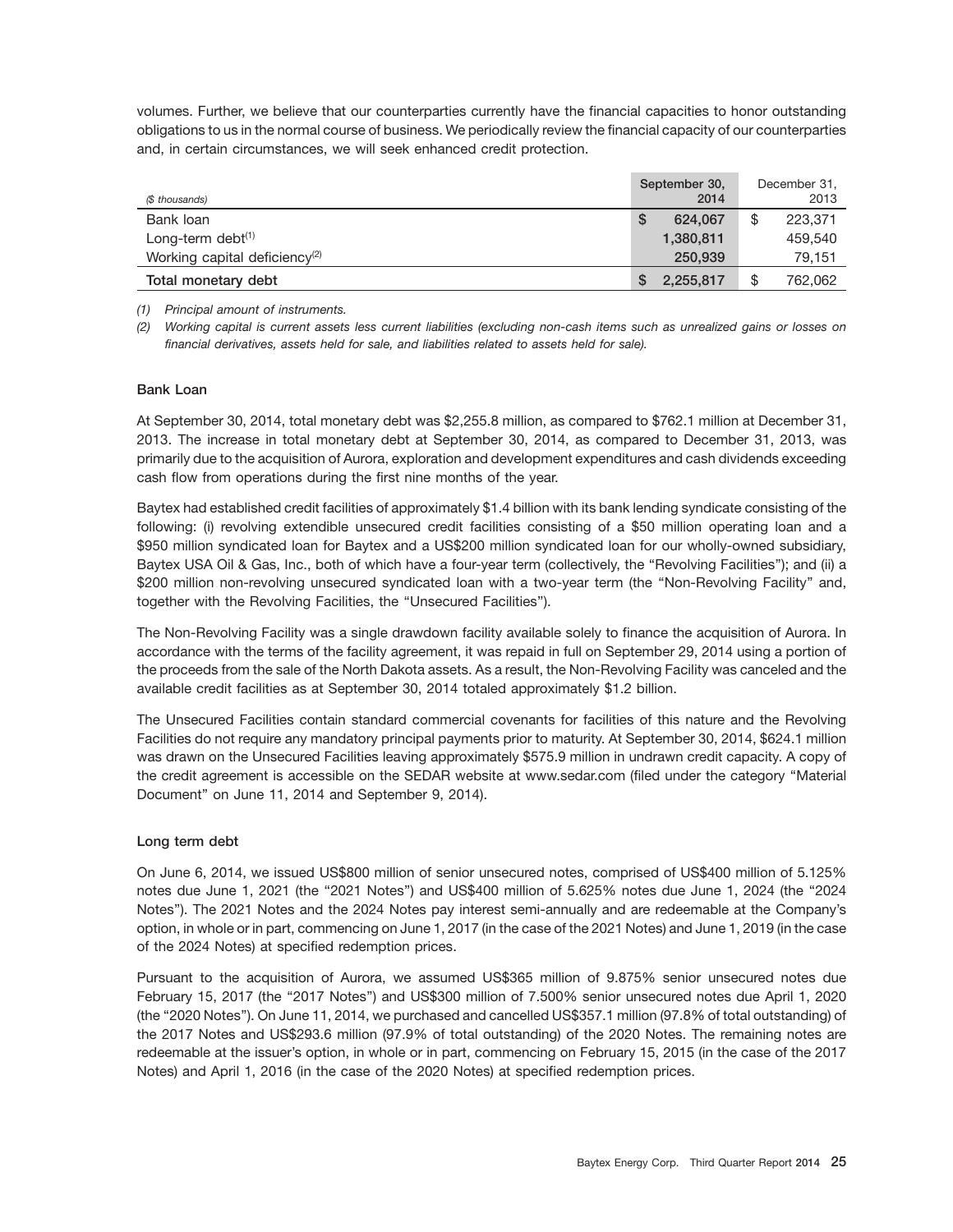On July 19, 2012, we issued \$300 million principal amount of senior unsecured notes bearing interest at 6.625% payable semi-annually with principal repayable on July 19, 2022. On February 17, 2011, we issued US\$150 million principal amount of senior unsecured notes bearing interest at 6.75% payable semi-annually with principal repayable on February 17, 2021.

The following table lists the financial covenants under the Unsecured Facilities and the senior unsecured notes, and the compliance therewith as at September 30, 2014.

|                                                     |                      | Position at        |
|-----------------------------------------------------|----------------------|--------------------|
| <b>Covenant Description</b>                         |                      | September 30, 2014 |
| Bank loan                                           | <b>Maximum Ratio</b> |                    |
| Senior debt to capitalization $(1)(2)$              | 0.50:1.00            | 0.42:1.00          |
| Senior debt to adjusted income <sup>(1)(5)(6)</sup> | 3.00:1.00            | 1.71:1.00          |
| Total debt to adjusted income <sup>(3)(5)(6)</sup>  | 4.00:1.00            | 1.71:1.00          |
| Long-term debt                                      | <b>Minimum Ratio</b> |                    |
| Fixed charge coverage $(4)(5)(6)$                   | 2:00:1.00            | 9.93:1.00          |

*(1) ''Senior debt'' is defined as the sum of our bank loan and principal amount of long-term debt.*

*(2) ''Capitalization'' is defined as the sum of our bank loan, principal amount of long-term debt and shareholders' equity.*

*(3) ''Total debt'' is defined as the sum of our bank loan, the principal amount of long-term debt, and certain other liabilities identified in the credit agreement.*

*(4) Fixed charge coverage is computed as the ratio of financing cost to trailing twelve month Adjusted income.*

*(5) For purposes of the covenant calculations, Aurora's Adjusted income for the trailing twelve months has been included, in accordance with the terms of the credit agreement and the note indentures.*

*(6) Adjusted income is calculated based on terms and definitions set out in the credit agreement and the note indentures which adjusts net income for financing costs, certain specific unrealized and non-cash transactions, acquisition and disposition activity and is calculated based on a trailing twelve month basis.*

Adjusted income for the trailing twelve months ended September 30, 2014 was \$1.18 billion.

In the event of a material acquisition, certain of the financial covenants for our credit facilities are relaxed for up to two quarter ends following the closing of such material acquisition, provided that in each quarter: (i) the senior debt to capitalization ratio shall not exceed 0.55:1.00; (ii) the senior debt to adjusted income ratio shall not exceed 3.50:1.00; and (iii) the sole cause of such ratios exceeding the levels set forth above is due to the material acquisition. If we exceed any of the covenants under the Unsecured Facilities, we would be required to repay, refinance or renegotiate the loan terms and conditions which may restrict our ability to pay dividends to our shareholders.

The weighted average interest rate on the bank loan for the three and nine months ended September 30, 2014 was 3.42% and 3.52%, respectively (three and nine months ended September 30, 2013 – 4.21% and 4.80%, respectively).

Pursuant to various agreements with our lenders, we are restricted from paying dividends to shareholders where the dividend would or could have a material adverse effect on us or our subsidiaries' ability to fulfill our respective obligations under our senior unsecured notes and credit facilities.

#### **Financial Instruments**

As part of our normal operations, we are exposed to a number of financial risks, including liquidity risk, credit risk and market risk. Liquidity risk is the risk that the Company will encounter difficulty in meeting obligations associated with financial liabilities. We manage liquidity risk through cash and debt management. Credit risk is the risk that a counterparty to a financial asset will default resulting in the Company incurring a loss. Credit risk is managed by entering into sales contracts with creditworthy entities and reviewing our exposure to individual entities on a regular basis. Market risk is the risk that the fair value of future cash flows will fluctuate due to movements in market prices, and is comprised of foreign currency risk, interest rate risk and commodity price risk. Market risk is partially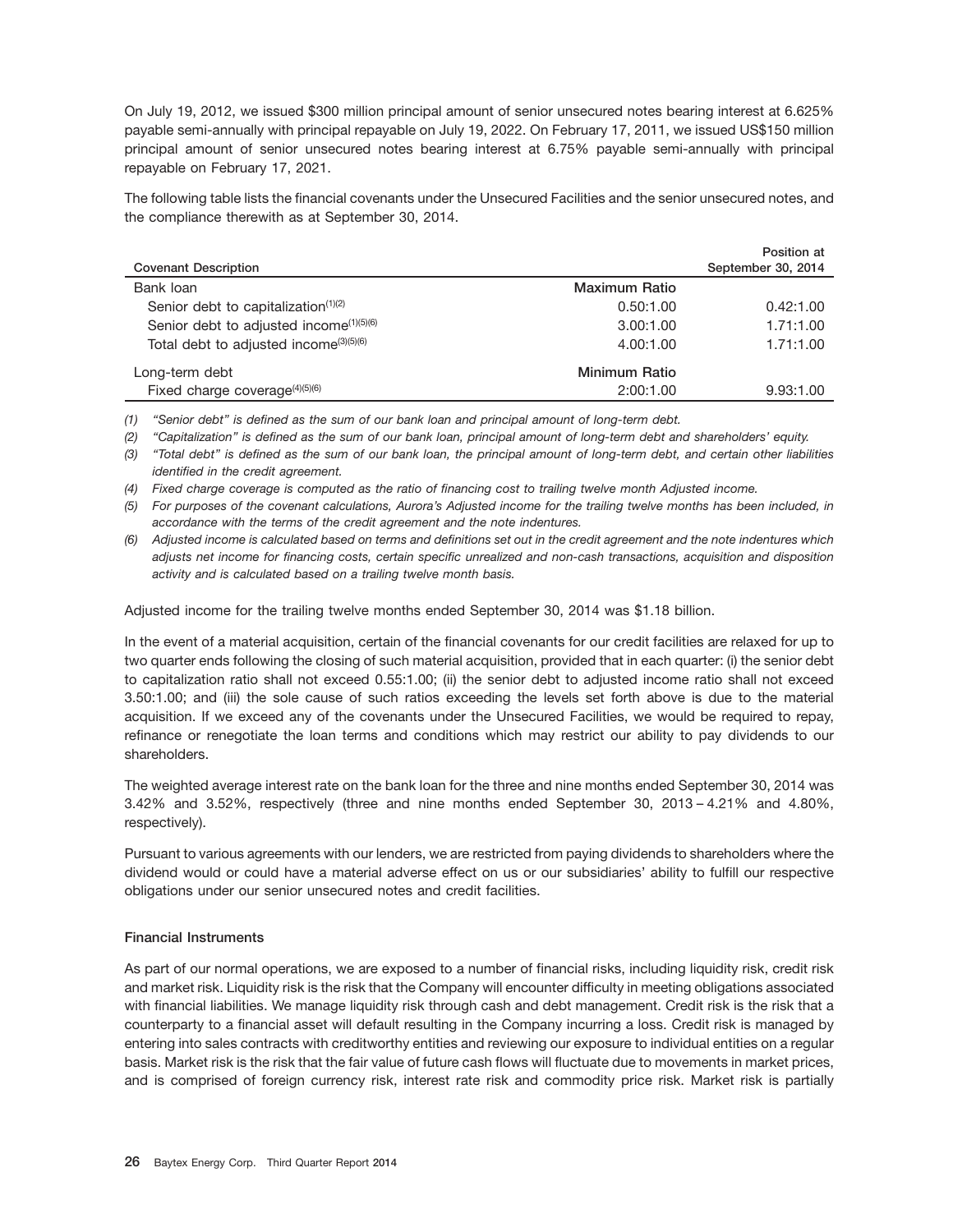mitigated through a series of derivative contracts intended to reduce some of the volatility of our funds from operations.

A summary of the risk management contracts in place as at September 30, 2014 and the accounting treatment thereof is disclosed in note 19 to the consolidated financial statements.

#### **Shareholders' Capital**

We are authorized to issue an unlimited number of common shares and 10,000,000 preferred shares. The rights and terms of preferred shares are determined upon issuance. As at October 27, 2014, we had 167,036,306 common shares and no preferred shares issued and outstanding. During the nine months ended September 30, 2014 we issued 41,317,163 common shares including 38,433,000 common shares upon closing of the acquisition of Aurora.

#### **Contractual Obligations**

We have a number of financial obligations that are incurred in the ordinary course of business. These obligations are of a recurring nature and impact the Company's funds from operations in an ongoing manner. A significant portion of these obligations will be funded by funds from operations. These obligations as of September 30, 2014 and the expected timing for funding these obligations is noted in the table below.

|                                   |               | Less than     |              |               | Beyond      |
|-----------------------------------|---------------|---------------|--------------|---------------|-------------|
| Operating leases                  | <b>Total</b>  | 1 year        | 1-3 years    | 3-5 years     | 5 years     |
| Trade and other payables          | \$<br>480,345 | 480.345<br>\$ | \$           | \$            | \$          |
| Dividends payable to shareholders | 40,010        | 40,010        |              |               |             |
| Bank loan <sup>(1)</sup>          | 624,067       |               |              | 624.067       |             |
| Long-term debt $(2)$              | 1,380,811     |               | 8,854        | -             | 1,371,957   |
| Operating leases                  | 44,073        | 7.831         | 16,024       | 15.907        | 4.311       |
| Processing agreements             | 90,225        | 11,663        | 19.571       | 13.963        | 45,028      |
| Transportation agreements         | 73,900        | 11,719        | 20,444       | 18,902        | 22,835      |
| Total                             | \$2,733,431   | 551,568<br>\$ | 64,893<br>\$ | 672,839<br>\$ | \$1,444,131 |

*(1) The bank loan is a covenant-based loan with a revolving portion that is extendible annually for up to a four year period. Unless extended, the revolving period will end on June 3, 2018, with all amounts to be re-paid on such date.*

*(2) Principal amount of instruments.*

We also have ongoing obligations related to the abandonment and reclamation of well sites and facilities which have reached the end of their economic lives. Programs to abandon and reclaim them are undertaken regularly in accordance with applicable legislative requirements.

#### **QUARTERLY FINANCIAL INFORMATION**

|                                                    |         | 2014    |         |         | 2012    |         |         |         |
|----------------------------------------------------|---------|---------|---------|---------|---------|---------|---------|---------|
| (\$ thousands, except per common<br>share amounts) | Q3      | Q2      | Q1      | O4      | Q3      | Q2      | Q1      | Q4      |
| Gross revenues                                     | 634.417 | 476.404 | 385,809 | 330.712 | 422.791 | 341.011 | 272.945 | 292.095 |
| Net income                                         | 144.369 | 36.799  | 47.841  | 31.173  | 87.331  | 36.192  | 10.149  | 31.620  |
| Per common share – basic                           | 0.87    | 0.27    | 0.38    | 0.26    | 0.70    | 0.29    | 0.08    | 0.26    |
| Per common share – diluted                         | 0.86    | 0.27    | 0.38    | 0.25    | 0.70    | 0.29    | 0.08    | 0.26    |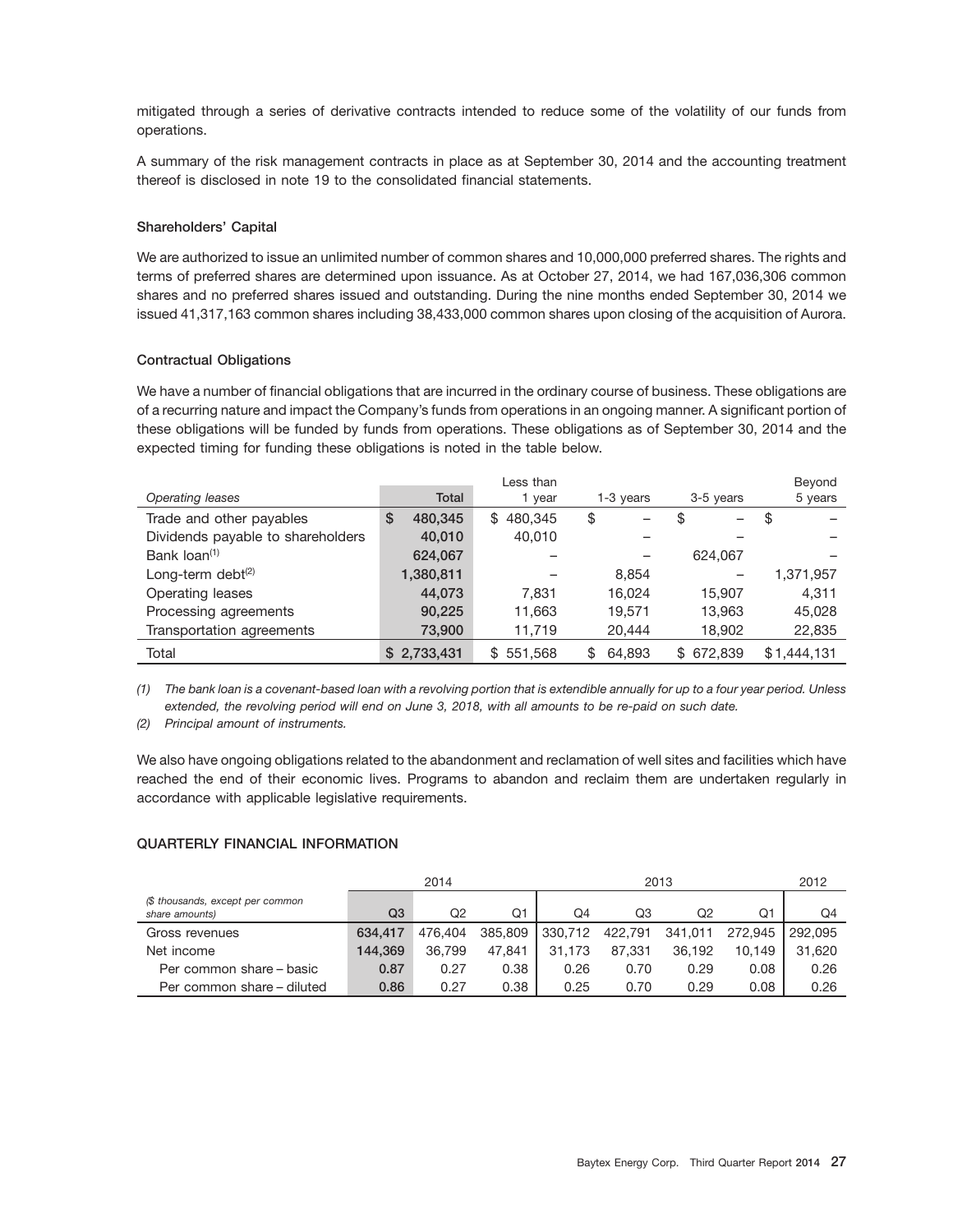#### **FORWARD-LOOKING STATEMENTS**

*In the interest of providing our shareholders and potential investors with information regarding Baytex, including management's assessment of the Company's future plans and operations, certain statements in this document are ''forward-looking statements'' within the meaning of the United States Private Securities Litigation Reform Act of 1995 and ''forward-looking information'' within the meaning of applicable Canadian securities legislation (collectively, ''forward-looking statements''). In some cases, forward-looking statements can be identified by terminology such as ''anticipate'', ''believe'', ''continue'', ''could'', ''estimate'', ''expect'', ''forecast'', ''intend'', ''may'', ''objective'', ''ongoing'', ''outlook'', ''potential'', ''project'', ''plan'', ''should'', ''target'', ''would'', ''will'' or similar words suggesting future outcomes, events or performance. The forward-looking statements contained in this document speak only as of the date of this document and are expressly qualified by this cautionary statement.*

*Specifically, this document contains forward-looking statements relating to but not limited to: the anticipated benefits from the acquisition of Aurora; our expectations that the Aurora assets have infrastructure in place that support future annual production growth; our expectations regarding the effect of well downspacing, improving completion techniques and new development targets on the reserves potential of the Aurora assets; crude oil and natural gas prices and the price differentials between light, medium and heavy oil prices; the sufficiency of our capital resources to meet our on-going short, medium and long-term commitments; the financial capacity of counterparties to honor outstanding obligations to us in the normal course of business; our business strategies, plans and objectives; our ability to fund our capital expenditures and dividends on our common shares from funds from operations; funding sources for our cash dividends and capital program; the timing of funding our financial obligations; and the existence, operation and strategy of our risk management program. In addition, information and statements relating to reserves are deemed to be forward-looking statements, as they involve implied assessment, based on certain estimates and assumptions, that the reserves described exist in quantities predicted or estimated, and that the reserves can be profitably produced in the future. Cash dividends on our common shares are paid at the discretion of our Board of Directors and can fluctuate. In establishing the level of cash dividends, the Board of Directors considers all factors that it deems relevant, including, without limitation, the outlook for commodity prices, our operational execution, the amount of funds from operations and capital expenditures and our prevailing financial circumstances at the time.*

*These forward-looking statements are based on certain key assumptions regarding, among other things: our ability to execute and realize on the anticipated benefits of the acquisition of Aurora; petroleum and natural gas prices and differentials between light, medium and heavy oil prices; well production rates and reserve volumes; our ability to add production and reserves through our exploration and development activities; capital expenditure levels; the receipt, in a timely manner, of regulatory and other required approvals for our operating activities; the availability and cost of labour and other industry services; the amount of future cash dividends that we intend to pay; interest and foreign exchange rates; the continuance of existing and, in certain circumstances, proposed tax and royalty regimes; our ability to develop our crude oil and natural gas properties in the manner currently contemplated; and current industry conditions, laws and regulations continuing in effect (or, where changes are proposed, such changes being adopted as anticipated). Readers are cautioned that such assumptions, although considered reasonable by Baytex at the time of preparation, may prove to be incorrect.*

*Actual results achieved will vary from the information provided herein as a result of numerous known and unknown risks and uncertainties and other factors. Such factors include, but are not limited to: failure to realize the anticipated benefits of the acquisition of Aurora; declines in oil and natural gas prices; risks related to the accessibility, availability, proximity and capacity of gathering, processing and pipeline systems; variations in interest rates and foreign exchange rates; risks associated with our hedging activities; uncertainties in the credit markets may restrict the availability of credit or increase the cost of borrowing; refinancing risk for existing debt and debt service costs; access to external sources of capital; third party credit risk; a downgrade of our credit ratings; risks associated with the exploitation of our properties and our ability to acquire reserves; increases in operating costs; changes in government regulations that affect the oil and gas industry; changes to royalty or mineral/severance tax regimes; risks relating to hydraulic fracturing; changes in income tax or other laws or government incentive programs; uncertainties associated with estimating petroleum and natural gas reserves; risks associated with acquiring, developing and exploring for oil and natural gas and other aspects of our operations; risks associated with properties operated by third parties; risks associated with delays in business operations; risks associated with the marketing of*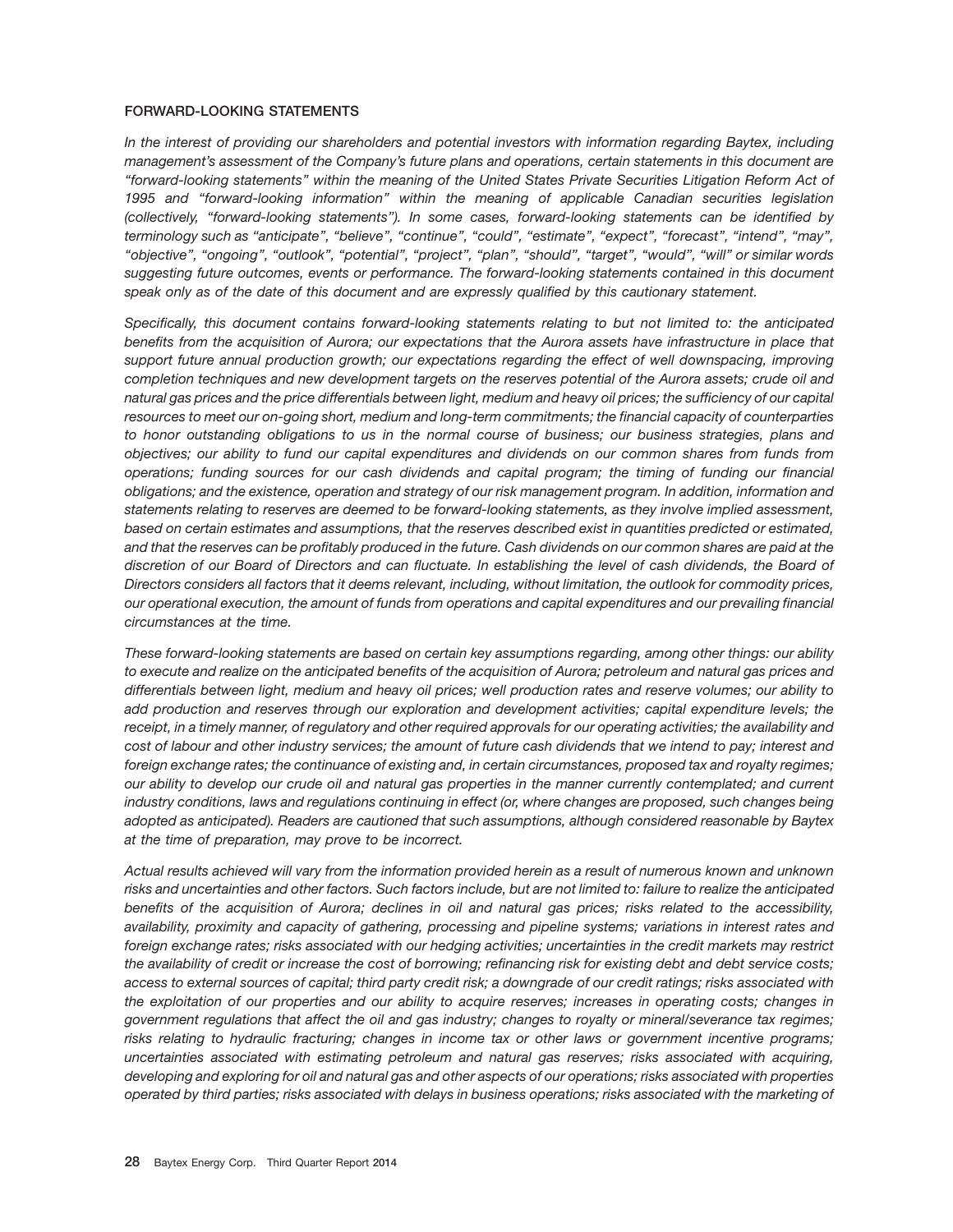*our petroleum and natural gas production; risks associated with large projects or expansion of our activities; risks related to heavy oil projects; expansion of our operations; the failure to realize anticipated benefits of acquisitions and dispositions or to manage growth; changes in environmental, health and safety regulations; the implementation of strategies for reducing greenhouse gases; competition in the oil and gas industry for, among other things, acquisitions of reserves, undeveloped lands, skilled personnel and drilling and related equipment; the activities of our operating entities and their key personnel and information systems; depletion of our reserves; risks associated with securing and maintaining title to our properties; seasonal weather patterns; our permitted investments; access to technological advances; changes in the demand for oil and natural gas products; involvement in legal, regulatory and tax proceedings; the failure of third parties to comply with confidentiality agreements; risks associated with the ownership of our securities, including the discretionary nature of dividend payments and changes in market-based factors; risks for United States and other non-resident shareholders, including the ability to enforce civil remedies, differing practices for reporting reserves and production, additional taxation applicable to non-residents and foreign exchange risk; and other factors, many of which are beyond the control of Baytex. These and additional risk factors are discussed in our Annual Information Form, Annual Report on Form 40-F and Management's Discussion and Analysis for the year ended December 31, 2013, as filed with Canadian securities regulatory authorities and the U.S. Securities and Exchange Commission.*

*The above summary of assumptions and risks related to forward-looking statements has been provided in order to provide shareholders and potential investors with a more complete perspective on Baytex's current and future operations and such information may not be appropriate for other purposes.*

*There is no representation by Baytex that actual results achieved will be the same in whole or in part as those referenced in the forward-looking statements and Baytex does not undertake any obligation to update publicly or to revise any of the included forward-looking statements, whether as a result of new information, future events or otherwise, except as may be required by applicable securities law.*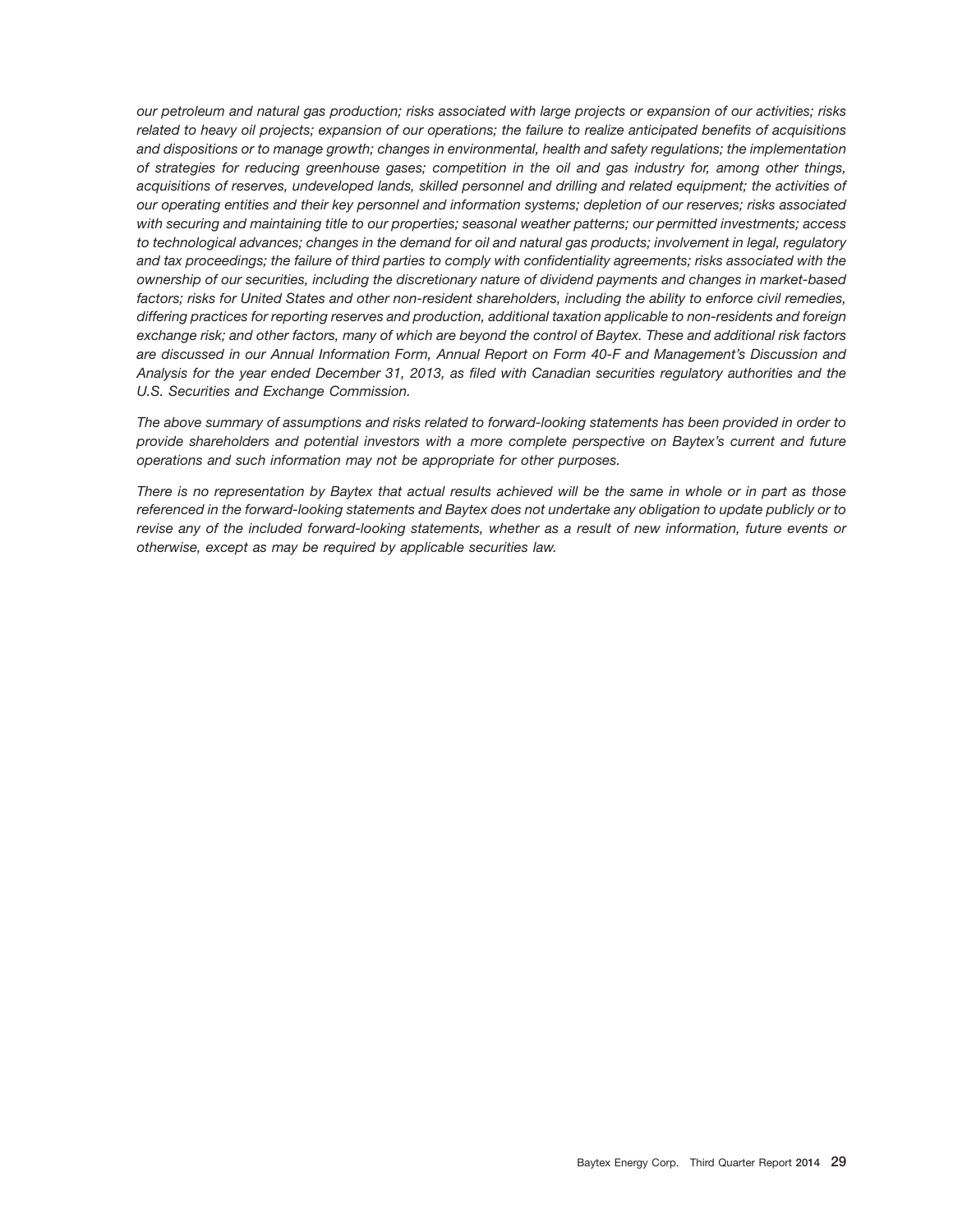# CONDENSED CONSOLIDATED STATEMENTS OF FINANCIAL POSITION

| As at<br>(thousands of Canadian dollars) (unaudited) | September 30,<br>2014 | December 31,<br>2013 |
|------------------------------------------------------|-----------------------|----------------------|
| <b>ASSETS</b>                                        |                       |                      |
| Current assets                                       |                       |                      |
| Cash                                                 | \$<br>3,153           | \$<br>18,368         |
| Trade and other receivables                          | 265,766               | 141,651              |
| Crude oil inventory                                  | 497                   | 1,507                |
| <b>Financial derivatives</b>                         | 46,552                | 10,087               |
| Assets held for sale                                 |                       | 73,634               |
|                                                      | 315,968               | 245,247              |
| Non-current assets                                   |                       |                      |
| <b>Financial derivatives</b>                         | 23,414                |                      |
| Exploration and evaluation assets (note 6)           | 531,556               | 162,987              |
| Oil and gas properties (note 7)                      | 4,856,589             | 2,222,786            |
| Other plant and equipment                            | 33,884                | 29,559               |
| Other assets (note 5)                                | 3,829                 |                      |
| Goodwill (note 8)                                    | 672,402               | 37,755               |
| <b>TOTAL ASSETS</b>                                  | \$<br>6,437,642       | \$2,698,334          |
| <b>LIABILITIES</b>                                   |                       |                      |
| <b>Current liabilities</b>                           |                       |                      |
| Trade and other payables                             | \$<br>480,345         | \$<br>213,091        |
| Dividends payable to shareholders                    | 40,010                | 27,586               |
| Financial derivatives                                | 14,105                | 18,632               |
| Liabilities related to assets held for sale          |                       | 10,241               |
|                                                      | 534,460               | 269,550              |
| Non-current liabilities                              |                       |                      |
| Bank loan (note 9)                                   | 624,067               | 223,371              |
| Long-term debt (note 10)                             | 1,361,232             | 452,030              |
| Asset retirement obligations (note 11)               | 258,860               | 221,628              |
| Deferred income tax liability                        | 833,408               | 248,401              |
| Financial derivatives                                | 3,438                 | 869                  |
|                                                      | 3,615,465             | 1,415,849            |
| <b>SHAREHOLDERS' EQUITY</b>                          |                       |                      |
| Shareholders' capital (note 12)                      | 3,540,481             | 2,004,203            |
| Contributed surplus                                  | 33,064                | 53,081               |
| Accumulated other comprehensive income               | 94,415                | 1,484                |
| Deficit                                              | (845, 783)            | (776, 283)           |
|                                                      | 2,822,177             | 1,282,485            |
| TOTAL LIABILITIES AND SHAREHOLDERS' EQUITY           | \$<br>6,437,642       | \$2,698,334          |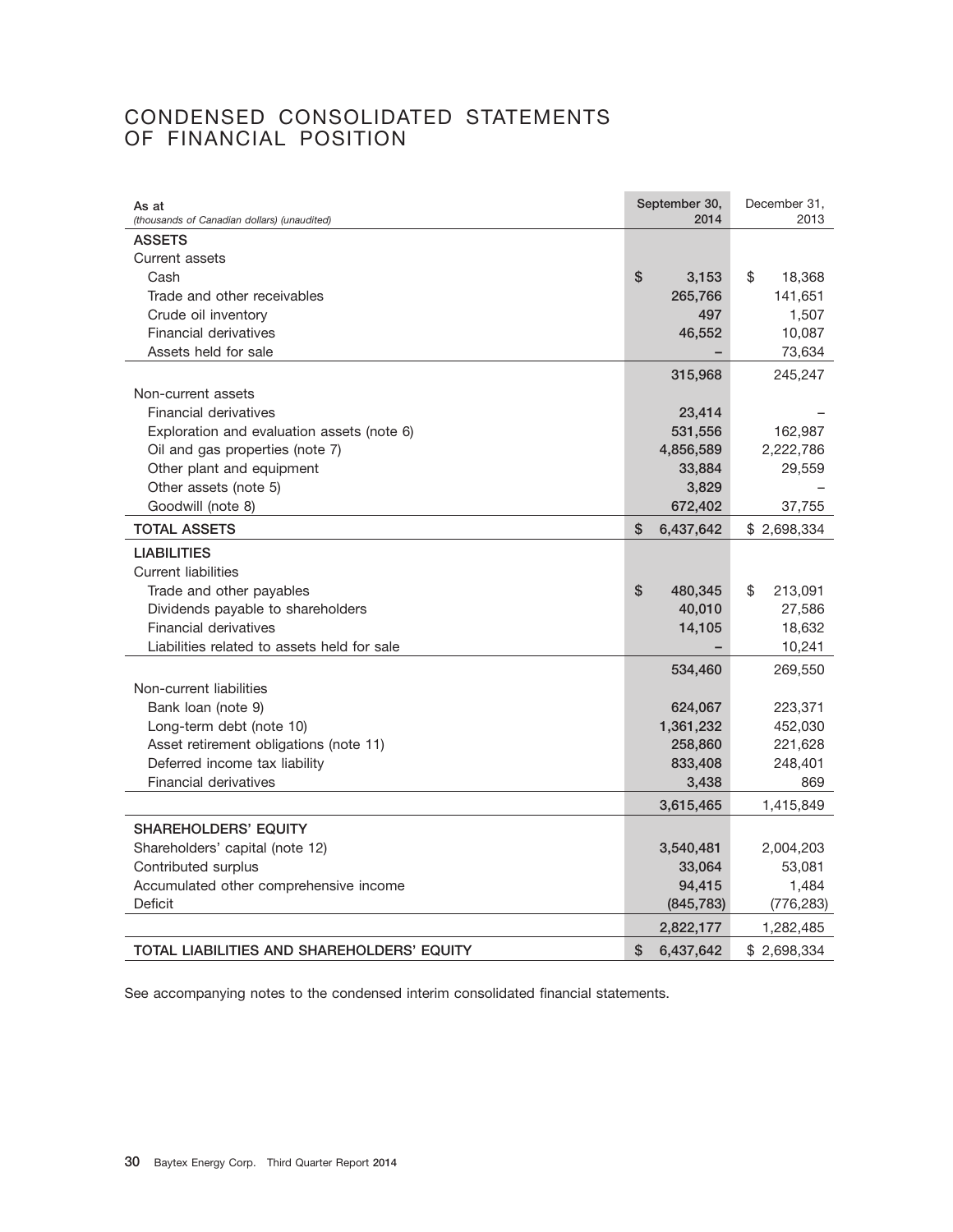# CONDENSED CONSOLIDATED STATEMENTS OF INCOME AND COMPREHENSIVE INCOME

|                                                                  | <b>Three Months Ended</b><br>September 30 |              | Nine Months Ended<br>September 30 |            |  |  |
|------------------------------------------------------------------|-------------------------------------------|--------------|-----------------------------------|------------|--|--|
| (thousands of Canadian dollars, except per common share amounts) |                                           |              |                                   |            |  |  |
| (unaudited)                                                      | 2014                                      | 2013         | 2014                              | 2013       |  |  |
| Revenues, net of royalties (note 16)                             | \$483,493                                 | \$339,395    | \$1,158,544                       | \$846,063  |  |  |
| <b>Expenses</b>                                                  |                                           |              |                                   |            |  |  |
| Production and operating                                         | 93,937                                    | 72,565       | 238,115                           | 206,780    |  |  |
| Transportation and blending                                      | 35,619                                    | 33,178       | 120,259                           | 120,754    |  |  |
| Exploration and evaluation (note 6)                              | 1,637                                     | 2,160        | 16,145                            | 7,737      |  |  |
| Depletion and depreciation                                       | 172,024                                   | 74,397       | 360,208                           | 239,507    |  |  |
| General and administrative                                       | 16,770                                    | 10,970       | 42,978                            | 33,060     |  |  |
| Acquisition-related costs                                        |                                           |              | 36,973                            |            |  |  |
| Share-based compensation (note 13)                               | 6,854                                     | 8,586        | 22,941                            | 27,524     |  |  |
| Financing costs (note 17)                                        | 31,312                                    | 12,478       | 61,498                            | 37,858     |  |  |
| (Gain) loss on financial derivatives (note 19)                   | (90, 532)                                 | 19,065       | (48, 487)                         | 18,515     |  |  |
| Foreign exchange loss (gain) (note 18)                           | 57,046                                    | (4,058)      | 43,109                            | 1,077      |  |  |
| Gain on divestiture of oil and gas properties                    | (26, 847)                                 | (38)         | (45, 588)                         | (20, 989)  |  |  |
|                                                                  | 297,820                                   | 229,303      | 848,151                           | 671,823    |  |  |
| Net income before income taxes                                   | 185,673                                   | 110,092      | 310,393                           | 174,240    |  |  |
| Income tax expense (note 15)                                     |                                           |              |                                   |            |  |  |
| Current income tax expense (recovery)                            | 52,461                                    | (6, 821)     | 52,461                            | (6, 821)   |  |  |
| Deferred income tax (recovery) expense                           | (11, 157)                                 | 29,582       | 28,923                            | 47,389     |  |  |
|                                                                  | 41,304                                    | 22,761       | 81,384                            | 40,568     |  |  |
| Net income attributable to shareholders                          | \$144,369                                 | \$<br>87,331 | \$<br>229,009                     | \$133,672  |  |  |
| Other comprehensive income                                       |                                           |              |                                   |            |  |  |
| Foreign currency translation adjustment                          | 155,498                                   | (5,603)      | 108,373                           | 5,740      |  |  |
| Comprehensive income                                             | \$299,867                                 | \$<br>81,728 | \$<br>337,382                     | \$139,412  |  |  |
| Net income per common share (note 14)                            |                                           |              |                                   |            |  |  |
| <b>Basic</b>                                                     | \$<br>0.87                                | \$<br>0.70   | \$<br>1.60                        | \$<br>1.08 |  |  |
| <b>Diluted</b>                                                   | \$<br>0.86                                | \$<br>0.70   | \$<br>1.59                        | \$<br>1.07 |  |  |
| Weighted average common shares (note 14)                         |                                           |              |                                   |            |  |  |
| <b>Basic</b>                                                     | 166,189                                   | 124,172      | 142,730                           | 123,318    |  |  |
| <b>Diluted</b>                                                   | 167,300                                   | 125,570      | 144,222                           | 124,860    |  |  |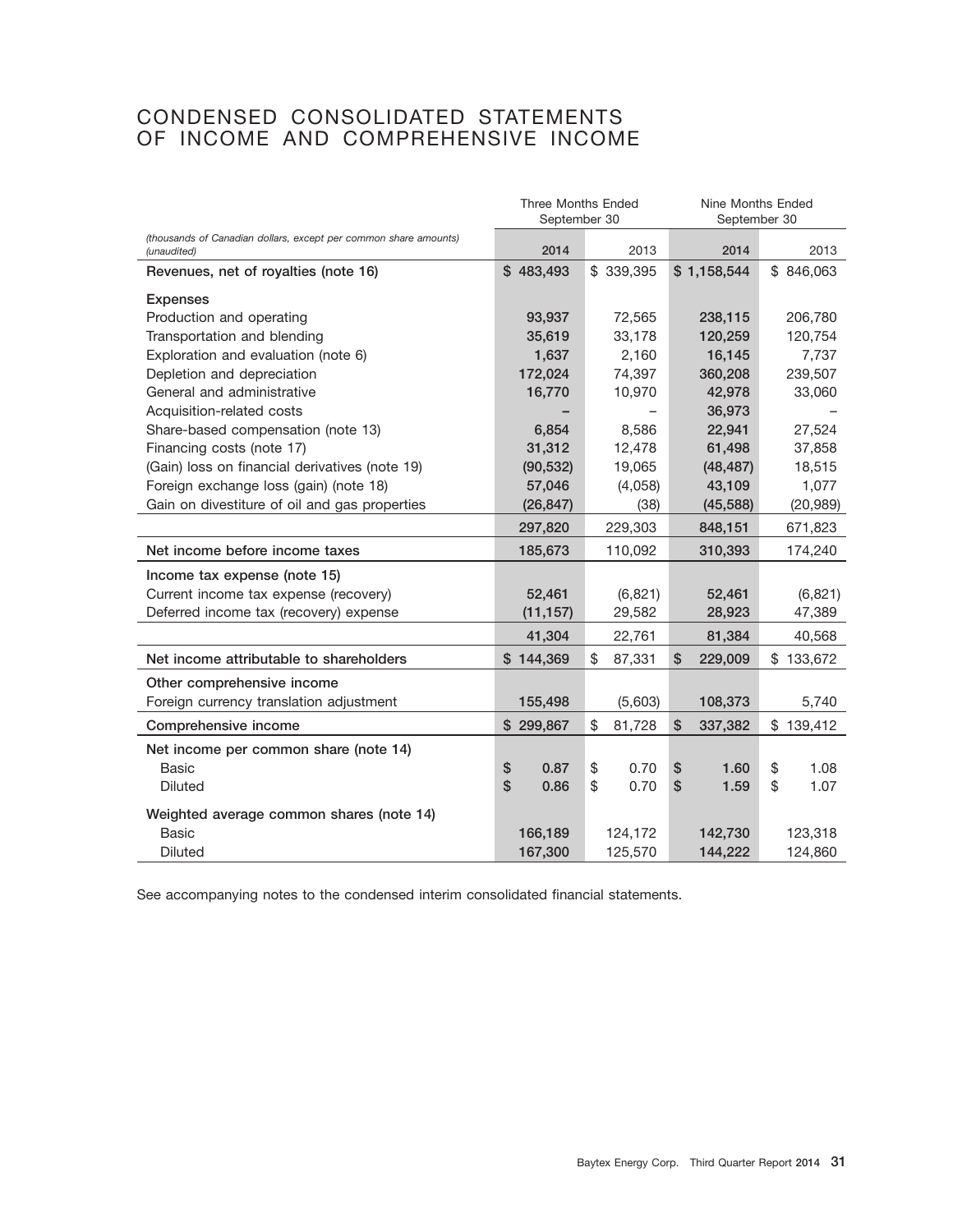# CONDENSED CONSOLIDATED STATEMENTS OF CHANGES IN EQUITY

|                                     | Accumulated |               |    |                        |    |               |                  |              |  |
|-------------------------------------|-------------|---------------|----|------------------------|----|---------------|------------------|--------------|--|
|                                     |             |               |    |                        |    | other         |                  |              |  |
| (thousands of Canadian dollars)     |             | Shareholders' |    | Contributed            |    | comprehensive |                  | <b>Total</b> |  |
| (unaudited)                         |             | capital       |    | surplus <sup>(1)</sup> |    | income (loss) | <b>Deficit</b>   | equity       |  |
| Balance at December 31, 2012        | \$          | 1,860,358     | \$ | 65,615                 | \$ | (12, 462)     | (614,099)<br>\$  | \$1,299,412  |  |
| Dividends to shareholders           |             |               |    |                        |    |               | (244, 420)       | (244, 420)   |  |
| Exercise of share rights            |             | 19,596        |    | (12, 184)              |    |               |                  | 7,412        |  |
| Vesting of share awards             |             | 22,339        |    | (22, 339)              |    |               |                  |              |  |
| Share-based compensation            |             |               |    | 27,524                 |    |               |                  | 27,524       |  |
| Issued pursuant to dividend         |             |               |    |                        |    |               |                  |              |  |
| reinvestment plan                   |             | 66,725        |    |                        |    |               |                  | 66,725       |  |
| Comprehensive income for the period |             |               |    |                        |    | 5,740         | 133,672          | 139,412      |  |
| Balance at September 30, 2013       | \$          | 1,969,018     | \$ | 58,616                 | \$ | (6, 722)      | \$<br>(724, 847) | \$1,296,065  |  |
| Balance at December 31, 2013        | \$          | 2,004,203     | \$ | 53,081                 | \$ | 1,484         | (776, 283)<br>\$ | \$1,282,485  |  |
| Dividends to shareholders           |             |               |    |                        |    |               | (298, 509)       | (298, 509)   |  |
| Exercise of share rights            |             | 18.759        |    | (10,692)               |    |               |                  | 8,067        |  |
| Vesting of share awards             |             | 32,266        |    | (32, 266)              |    |               |                  |              |  |
| Share-based compensation            |             |               |    | 22,941                 |    |               |                  | 22,941       |  |
| Issued for cash                     |             | 1,495,044     |    |                        |    |               |                  | 1,495,044    |  |
| Issuance costs, net of tax          |             | (78, 468)     |    |                        |    |               |                  | (78, 468)    |  |
| Issued pursuant to dividend         |             |               |    |                        |    |               |                  |              |  |
| reinvestment plan                   |             | 68,677        |    |                        |    |               |                  | 68,677       |  |
| Accumulated other comprehensive     |             |               |    |                        |    |               |                  |              |  |
| income recognized on disposition of |             |               |    |                        |    |               |                  |              |  |
| foreign operation                   |             |               |    |                        |    | (15, 442)     |                  | (15, 442)    |  |
| Comprehensive income for the period |             |               |    |                        |    | 108,373       | 229,009          | 337,382      |  |
| Balance at September 30, 2014       | \$          | 3,540,481     | \$ | 33,064                 | \$ | 94,415        | (845, 783)<br>\$ | \$2,822,177  |  |

*(1) Share-based compensation is accumulated in contributed surplus.*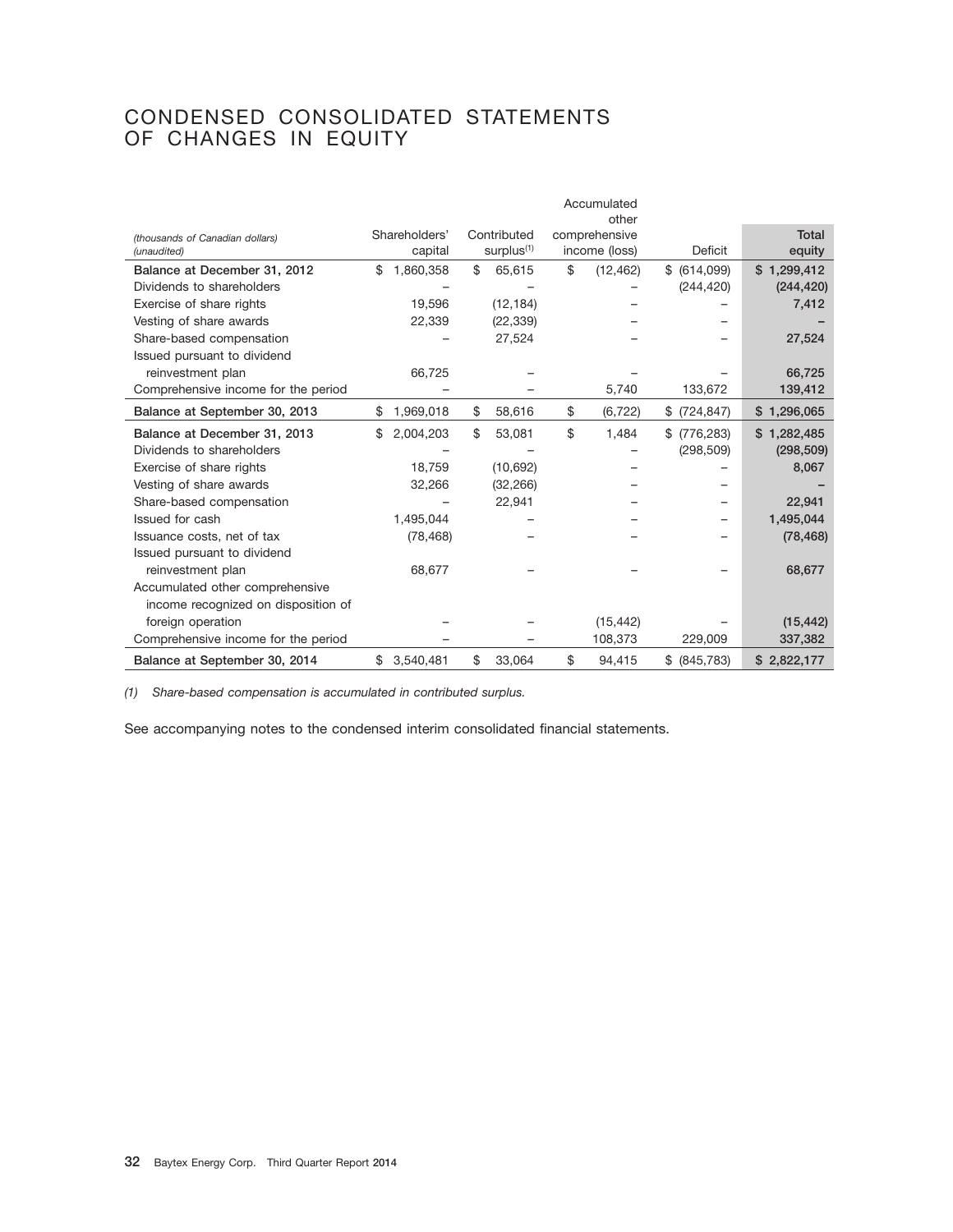# CONDENSED CONSOLIDATED STATEMENTS OF CASH FLOWS

|                                                           | September 30 | <b>Three Months Ended</b> | Nine Months Ended<br>September 30 |            |  |  |
|-----------------------------------------------------------|--------------|---------------------------|-----------------------------------|------------|--|--|
| (thousands of Canadian dollars) (unaudited)               | 2014         | 2013                      | 2014                              | 2013       |  |  |
| CASH PROVIDED BY (USED IN):                               |              |                           |                                   |            |  |  |
| <b>Operating activities</b>                               |              |                           |                                   |            |  |  |
| Net income for the period                                 | \$144,369    | \$<br>87,331              | \$229,009                         | \$133,672  |  |  |
| Adjustments for:                                          |              |                           |                                   |            |  |  |
| Share-based compensation (note 13)                        | 6,854        | 8,586                     | 22,941                            | 27,524     |  |  |
| Unrealized foreign exchange loss (gain) (note 18)         | 54,937       | (4,030)                   | 40,014                            | 4,706      |  |  |
| Exploration and evaluation                                | 1,637        | 2,160                     | 16,145                            | 7,737      |  |  |
| Depletion and depreciation                                | 172,024      | 74,397                    | 360,208                           | 239,507    |  |  |
| Unrealized (gain) loss on financial derivatives (note 19) | (98, 688)    | (653)                     | (76, 187)                         | 11,693     |  |  |
| Gain on divestitures of oil and gas properties            | (26, 847)    | (38)                      | (45, 588)                         | (20, 989)  |  |  |
| Current income tax expense on divestitures                | 52,461       |                           | 52,461                            |            |  |  |
| Deferred income tax (recovery) expense                    | (11, 157)    | 29,582                    | 28,923                            | 47,389     |  |  |
| Financing costs (note 17)                                 | 31,312       | 12,478                    | 61,498                            | 37,858     |  |  |
| Change in non-cash working capital                        | 24,094       | (1,776)                   | (57, 846)                         | (21, 334)  |  |  |
| Asset retirement obligations settled (note 11)            | (3,894)      | (3,944)                   | (10, 782)                         | (8, 190)   |  |  |
|                                                           | 347,102      | 204,093                   | 620,796                           | 459,573    |  |  |
| <b>Financing activities</b>                               |              |                           |                                   |            |  |  |
| Payments of dividends                                     | (89, 770)    | (61, 437)                 | (217, 407)                        | (177, 117) |  |  |
| Increase (decrease) in secured bank loan (note 9)         |              | 19,217                    | (223, 371)                        | 128,257    |  |  |
| (Decrease) increase in unsecured bank loan (note 9)       | (333, 027)   |                           | 476,316                           |            |  |  |
| Net proceeds from issuance of long-term debt              |              | $\overline{\phantom{0}}$  | 849,944                           |            |  |  |
| Tender of long-term debt                                  |              |                           | (793,099)                         |            |  |  |
| Issuance of common shares on share rights (note 12)       | 3,345        | 2,111                     | 8,067                             | 7,412      |  |  |
| Issuance of common shares, net of issue costs (note 12)   |              |                           | 1,401,317                         |            |  |  |
| Other assets (note 5)                                     |              |                           | (4,085)                           |            |  |  |
| Interest paid                                             | (19, 492)    | (18, 754)                 | (48, 952)                         | (40, 753)  |  |  |
|                                                           | (438, 944)   | (58, 863)                 | 1,448,730                         | (82, 201)  |  |  |
| Investing activities                                      |              |                           |                                   |            |  |  |
| Additions to exploration and evaluation assets (note 6)   | (2,735)      | (2, 545)                  | (11, 883)                         | (7,608)    |  |  |
| Additions to oil and gas properties (note 7)              | (227, 297)   | (118,939)                 | (539, 490)                        | (458, 232) |  |  |
| Property acquisitions                                     | (46)         | 18                        | (10, 639)                         | (36)       |  |  |
| Corporate acquisition (note 4)                            |              | (3,586)                   | (1,866,307)                       | (3,586)    |  |  |
| Proceeds from divestiture of oil and gas properties       | 341,954      | 730                       | 342,768                           | 44,962     |  |  |
| Additions to other plant and equipment, net of disposals  | (1, 843)     | (12)                      | (6,704)                           | (4, 732)   |  |  |
| Change in non-cash working capital                        | (33, 466)    | (22, 850)                 | 6,742                             | 52,085     |  |  |
|                                                           | 76,567       | (147, 184)                | (2,085,513)                       | (377, 147) |  |  |
| Impact of foreign currency translation on cash balances   | 276          | (85)                      | 772                               | (1,747)    |  |  |
| Change in cash                                            | (14,999)     | (2,039)                   | (15, 215)                         | (1,522)    |  |  |
| Cash, beginning of period                                 | 18,152       | 2,354                     | 18,368                            | 1,837      |  |  |
| Cash, end of period                                       | \$<br>3,153  | \$<br>315                 | \$<br>3,153                       | \$<br>315  |  |  |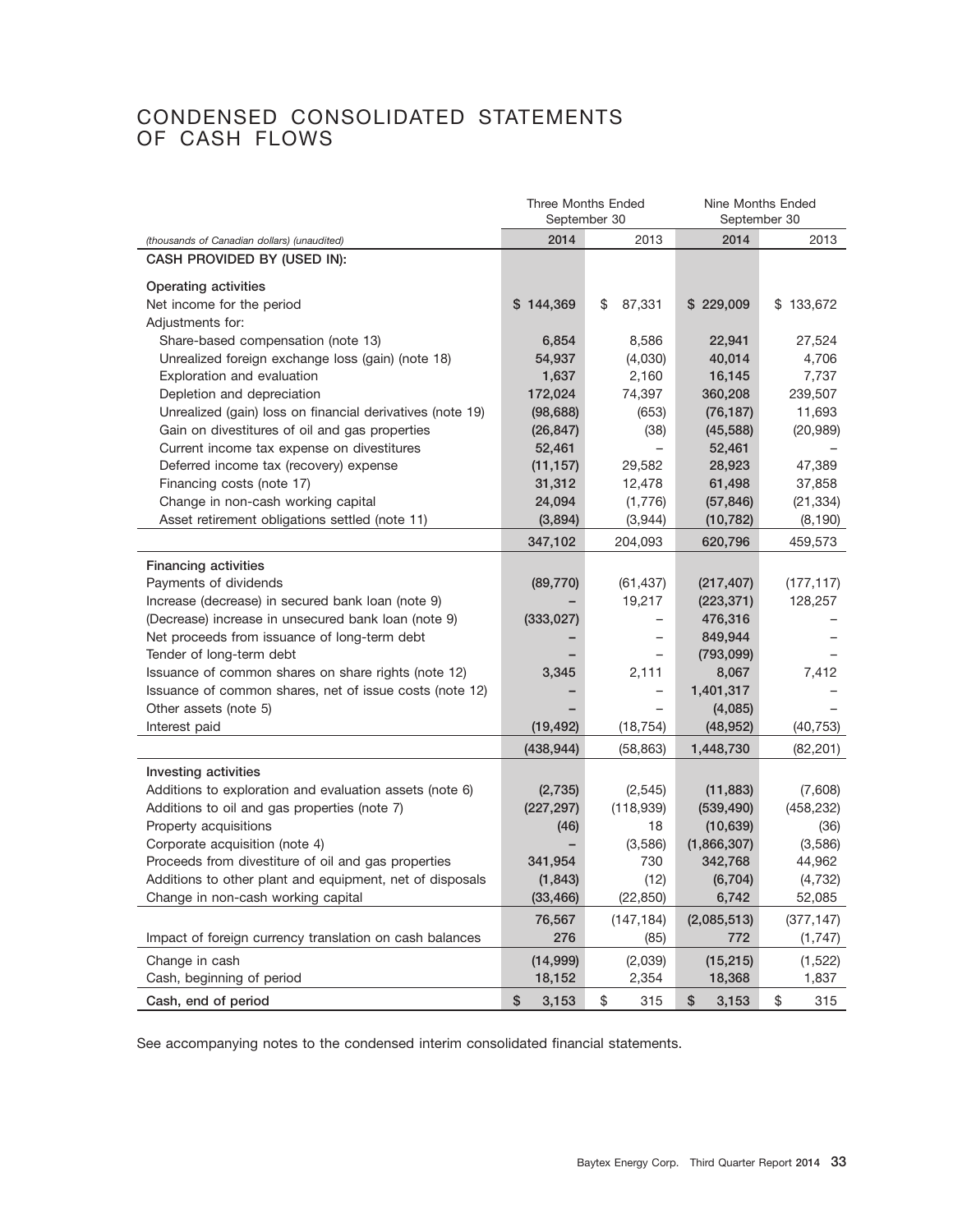# NOTES TO THE CONDENSED CONSOLIDATED FINANCIAL STATEMENTS

As at September 30, 2014 and December 31, 2013 and for the three and nine months ended September 30, 2014 and 2013

*(all tabular amounts in thousands of Canadian dollars, except per common share amounts) (unaudited)*

### **1. REPORTING ENTITY**

Baytex Energy Corp. (the "Company" or "Baytex") is an oil and gas corporation engaged in the acquisition, development and production of oil and natural gas in the Western Canadian Sedimentary Basin and the United States. The Company's common shares are traded on the Toronto Stock Exchange (''TSX'') and the New York Stock Exchange under the symbol BTE. The Company's head and principal office is located at 2800, 520 – 3rd Avenue S.W., Calgary, Alberta, T2P 0R3, and its registered office is located at 2400, 525 – 8th Avenue S.W., Calgary, Alberta, T2P 1G1.

### **2. BASIS OF PRESENTATION**

The condensed interim unaudited consolidated financial statements (''consolidated financial statements'') have been prepared in accordance with International Accounting Standards 34, Interim Financial Reporting, as issued by the International Accounting Standards Board. These consolidated financial statements do not include all the necessary annual disclosures as prescribed by International Financial Reporting Standards and should be read in conjunction with the annual audited consolidated financial statements as of December 31, 2013. The Company's accounting policies are unchanged compared to December 31, 2013 except as listed in note 3 ''Changes in Accounting Policies'' of the unaudited condensed consolidated financial statements as of March 31, 2014. The use of estimates and judgments is also consistent with the December 31, 2013 financial statements.

The consolidated financial statements were approved by the Board of Directors of Baytex on October 29, 2014.

The consolidated financial statements have been prepared on the historical cost basis, except for derivative financial instruments which have been measured at fair value. The consolidated financial statements are presented in Canadian dollars, which is the Company's functional currency. All financial information is rounded to the nearest thousand, except per share amounts and when otherwise indicated.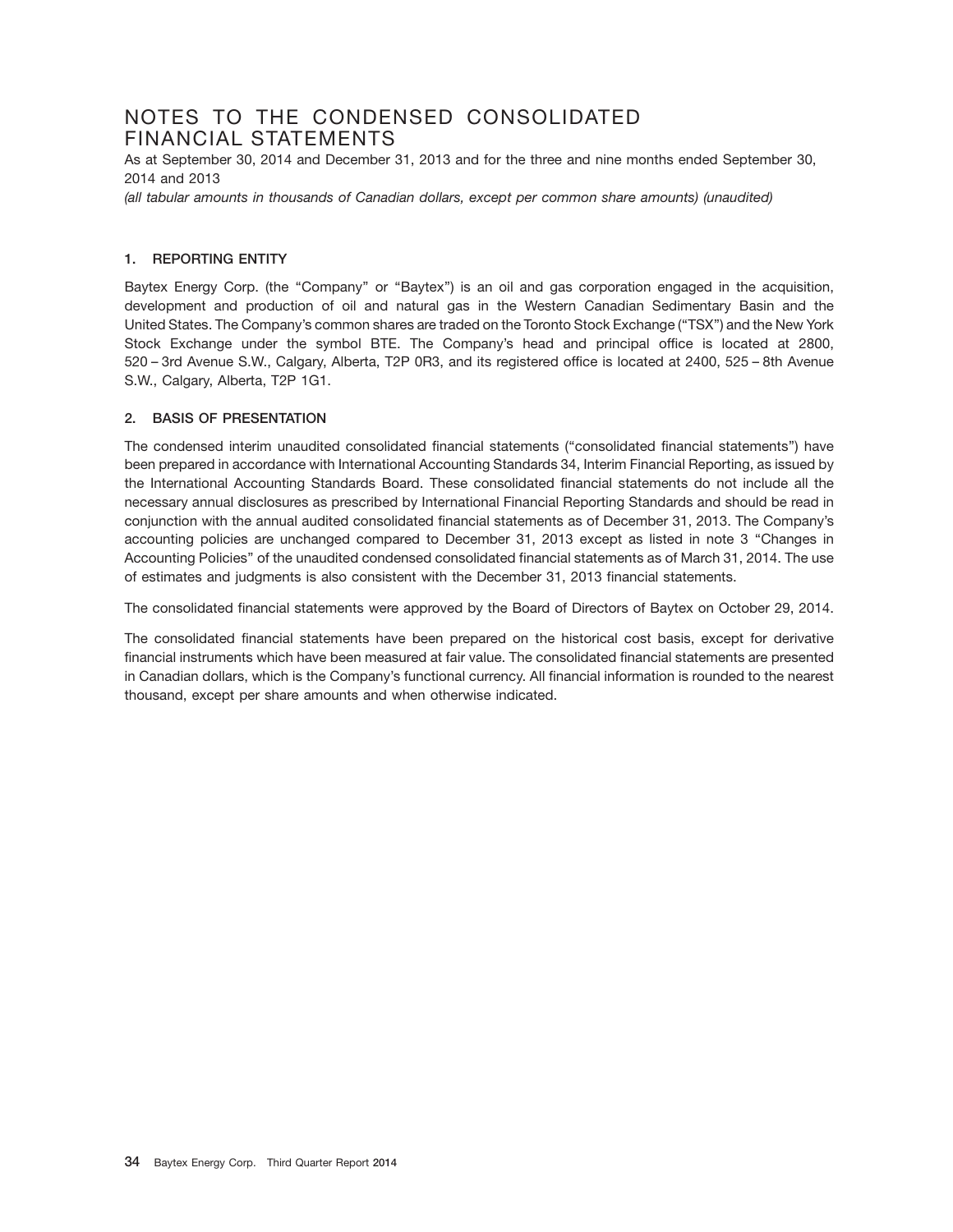#### **3. SEGMENTED FINANCIAL INFORMATION**

Baytex's reportable segments are determined based on the Company's geographic locations.

- Canada includes the exploration for, and the development and production of, crude oil and natural gas in Western Canada.
- U.S. includes the exploration for, and the development and production of, crude oil and natural gas in the states of Texas and North Dakota, USA. The North Dakota assets were sold in September 2014.
- Corporate includes corporate activities and items not allocated between segments.

|                             |              | Canada     | U.S.         |    |                          | Corporate          |               |    |                          | Consolidated            |                         |  |
|-----------------------------|--------------|------------|--------------|----|--------------------------|--------------------|---------------|----|--------------------------|-------------------------|-------------------------|--|
| <b>Three Months Ended</b>   |              |            |              |    |                          |                    |               |    |                          |                         |                         |  |
| September 30                | 2014         | 2013       | 2014         |    | 2013                     |                    | 2014          |    | 2013                     | 2014                    | 2013                    |  |
| Revenues, net of royalties  | \$294,950    | \$ 318,630 | \$188,543    | \$ | 20,765                   | \$                 |               | \$ | $\overline{\phantom{0}}$ | \$483,493               | \$339,395               |  |
| <b>Expenses</b>             |              |            |              |    |                          |                    |               |    |                          |                         |                         |  |
| Production and operating    | 66,311       | 66,501     | 27,626       |    | 6,064                    |                    |               |    |                          | 93,937                  | 72,565                  |  |
| Transportation and          |              |            |              |    |                          |                    |               |    |                          |                         |                         |  |
| blending                    | 30,931       | 33,178     | 4,688        |    |                          |                    |               |    |                          | 35,619                  | 33,178                  |  |
| Exploration and evaluation  | 1,043        | 1,217      | 594          |    | 943                      |                    |               |    |                          | 1,637                   | 2,160                   |  |
| Depletion and depreciation  | 78,573       | 67,938     | 92,582       |    | 5,570                    |                    | 869           |    | 889                      | 172,024                 | 74,397                  |  |
| General and administrative  |              |            |              |    | $\overline{\phantom{m}}$ |                    | 16,770        |    | 10,970                   | 16,770                  | 10,970                  |  |
| Share-based                 |              |            |              |    |                          |                    |               |    |                          |                         |                         |  |
| compensation                |              |            |              |    |                          |                    | 6,854         |    | 8,586                    | 6,854                   | 8,586                   |  |
| Financing costs             |              |            |              |    | $\overline{\phantom{0}}$ |                    | 31,312        |    | 12,478                   | 31,312                  | 12,478                  |  |
| (Gain) loss on financial    |              |            |              |    |                          |                    |               |    |                          |                         |                         |  |
| derivatives                 |              |            |              |    | $\overline{\phantom{0}}$ |                    | (90, 532)     |    | 19,065                   | (90, 532)               | 19,065                  |  |
| Foreign exchange loss       |              |            |              |    |                          |                    |               |    |                          |                         |                         |  |
| (gain)                      |              |            |              |    | $\overline{\phantom{m}}$ |                    | 57,046        |    | (4,058)                  | 57,046                  | (4,058)                 |  |
| Gain on divestiture of oil  |              |            |              |    |                          |                    |               |    |                          |                         |                         |  |
| and gas properties          |              | (38)       | (26, 847)    |    |                          |                    |               |    |                          | (26, 847)               | (38)                    |  |
|                             | 176,858      | 168,796    | 98,643       |    | 12,577                   |                    | 22,319        |    | 47,930                   | 297,820                 | 229,303                 |  |
| Net income before           |              |            |              |    |                          |                    |               |    |                          |                         |                         |  |
| income taxes                | 118,092      | 149,834    | 89,900       |    | 8,188                    |                    | (22, 319)     |    | (47,930)                 | 185,673                 | 110,092                 |  |
| Income tax expense          |              |            |              |    |                          |                    |               |    |                          |                         |                         |  |
| Current income tax          |              |            |              |    |                          |                    |               |    |                          |                         |                         |  |
| expense (recovery)          |              |            | 52,461       |    | (6,821)                  |                    |               |    |                          | 52,461                  | (6,821)                 |  |
| Deferred income tax         |              |            |              |    |                          |                    |               |    |                          |                         |                         |  |
| expense (recovery)          | 39,199       | 35,592     | (43, 755)    |    | 5,126                    |                    | (6,601)       |    | (11, 135)                | (11, 157)               | 29,582                  |  |
|                             | 39,199       | 35,592     | 8,706        |    | (1,695)                  |                    | (6,601)       |    | (11, 135)                | 41,304                  | 22,761                  |  |
| Net income                  | \$<br>78,893 | \$114,242  | \$<br>81,194 | \$ | 9,883                    | \$                 | $(15,718)$ \$ |    | (36, 795)                | \$144,369               | 87,331<br>$\frac{3}{2}$ |  |
| <b>Total capital</b>        |              |            |              |    |                          |                    |               |    |                          |                         |                         |  |
| expenditures <sup>(1)</sup> | \$<br>76,233 | \$112,716  | \$(188, 109) | \$ | 11.606                   | $\mathbf{\hat{s}}$ | 1,843         | \$ | 12                       | \$ (110,033) \$ 124,334 |                         |  |

*(1) Includes acquisitions and divestitures.*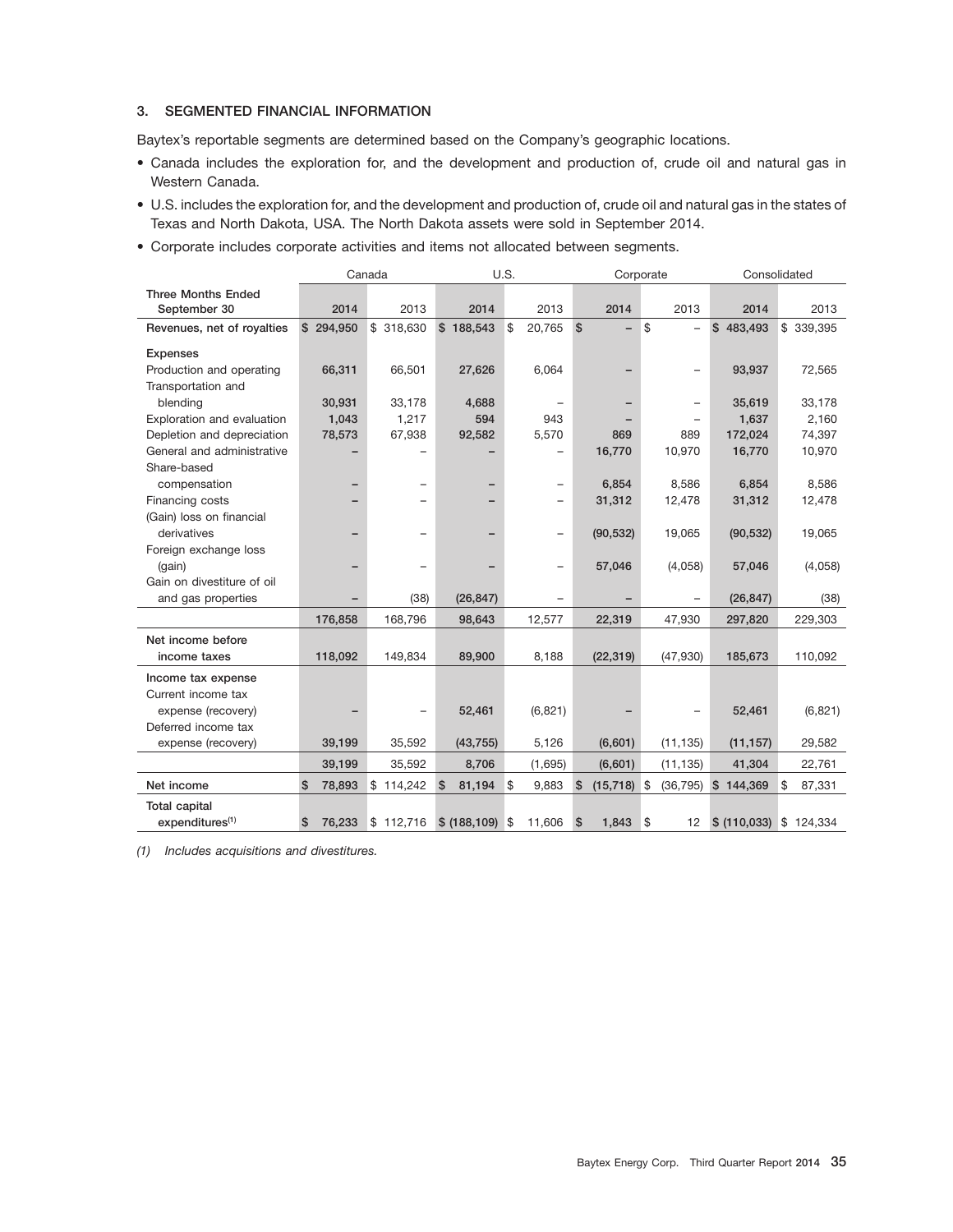|                             |                        | Canada        |               | U.S.                     |                   | Corporate                                 | Consolidated  |               |
|-----------------------------|------------------------|---------------|---------------|--------------------------|-------------------|-------------------------------------------|---------------|---------------|
| <b>Nine Months Ended</b>    |                        |               |               |                          |                   |                                           |               |               |
| September 30                | 2014                   | 2013          | 2014          | 2013                     | 2014              | 2013                                      | 2014          | 2013          |
| Revenues, net of royalties  | $$^{\circ}$<br>899,721 | \$<br>797,265 | 258,823<br>\$ | S.<br>48,798             | $\mathbf{s}$      | $\mathbf{\$}$<br>$\overline{\phantom{0}}$ | \$1,158,544   | \$ 846,063    |
| <b>Expenses</b>             |                        |               |               |                          |                   |                                           |               |               |
| Production and operating    | 198,867                | 191,142       | 39,248        | 15,638                   |                   |                                           | 238,115       | 206,780       |
| Transportation and          |                        |               |               |                          |                   |                                           |               |               |
| blending                    | 114,419                | 120,754       | 5,840         |                          |                   | $\overline{\phantom{0}}$                  | 120,259       | 120,754       |
| Exploration and evaluation  | 9,116                  | 5,260         | 7,029         | 2,477                    |                   | -                                         | 16,145        | 7,737         |
| Depletion and depreciation  | 237,029                | 222,700       | 121,048       | 14,873                   | 2,131             | 1,934                                     | 360,208       | 239,507       |
| General and administrative  |                        |               |               | -                        | 42,978            | 33,060                                    | 42,978        | 33,060        |
| Acquisition-related costs   |                        |               |               | $\overline{\phantom{0}}$ | 36,973            |                                           | 36,973        |               |
| Share-based                 |                        |               |               |                          |                   |                                           |               |               |
| compensation                |                        |               |               | —                        | 22,941            | 27,524                                    | 22,941        | 27,524        |
| Financing costs             |                        |               |               |                          | 61,498            | 37,858                                    | 61,498        | 37,858        |
| (Gain) loss on financial    |                        |               |               |                          |                   |                                           |               |               |
| derivatives                 |                        |               |               | $\overline{\phantom{0}}$ | (48, 487)         | 18,515                                    | (48, 487)     | 18,515        |
| Foreign exchange loss       |                        |               |               |                          | 43,109            | 1,077                                     | 43,109        | 1,077         |
| (Gain) loss on divestiture  |                        |               |               |                          |                   |                                           |               |               |
| of oil and gas properties   | (18, 741)              | (22, 468)     | (26, 847)     | 1,479                    |                   |                                           | (45, 588)     | (20, 989)     |
|                             | 540,690                | 517,388       | 146,318       | 34,467                   | 161,143           | 119,968                                   | 848,151       | 671,823       |
| Net income before           |                        |               |               |                          |                   |                                           |               |               |
| income taxes                | 359,031                | 279,877       | 112,505       | 14,331                   | (161, 143)        | (119,968)                                 | 310,393       | 174,240       |
| Income tax expense          |                        |               |               |                          |                   |                                           |               |               |
| Current income tax          |                        |               |               |                          |                   |                                           |               |               |
| expense (recovery)          |                        |               | 52,461        | (6, 821)                 |                   |                                           | 52,461        | (6,821)       |
| Deferred income tax         |                        |               |               |                          |                   |                                           |               |               |
| expense (recovery)          | 102,157                | 66,422        | (37, 283)     | 7,024                    | (35, 951)         | (26, 057)                                 | 28,923        | 47,389        |
|                             | 102,157                | 66,422        | 15,178        | 203                      | (35, 951)         | (26, 057)                                 | 81,384        | 40,568        |
| Net income                  | \$<br>256,874          | \$<br>213,455 | \$<br>97,327  | \$<br>14,128             | $$$ (125,192) $$$ | (93, 911)                                 | \$<br>229,009 | \$<br>133,672 |
| <b>Total capital</b>        |                        |               |               |                          |                   |                                           |               |               |
| expenditures <sup>(1)</sup> | \$337,343              | \$ 356,858    | \$2,794,849   | \$<br>67,642             | \$<br>6,704       | \$<br>4,732                               | \$3,138,896   | 429,232<br>\$ |
| As at September 30, 2014    |                        |               |               |                          |                   |                                           |               |               |
| and December 31, 2013       |                        |               |               |                          |                   |                                           |               |               |
| <b>Total Assets</b>         | \$2,488,730            | \$2,340,702   | \$3,845,062   | $\sqrt{3}$<br>322,150    | 103,850<br>\$     | \$<br>35,482                              | \$6,437,642   | \$2,698,334   |

*(1) Includes acquisitions and divestitures.*

#### **4. BUSINESS COMBINATION**

On June 11, 2014, Baytex acquired all of the issued and outstanding shares of Aurora Oil & Gas Limited (''Aurora''), a public oil and natural gas company listed on the Australian Stock Exchange and the TSX with properties in Texas, USA. The total consideration for the acquisition was \$2.8 billion (including the assumption of approximately \$0.9 billion of indebtedness).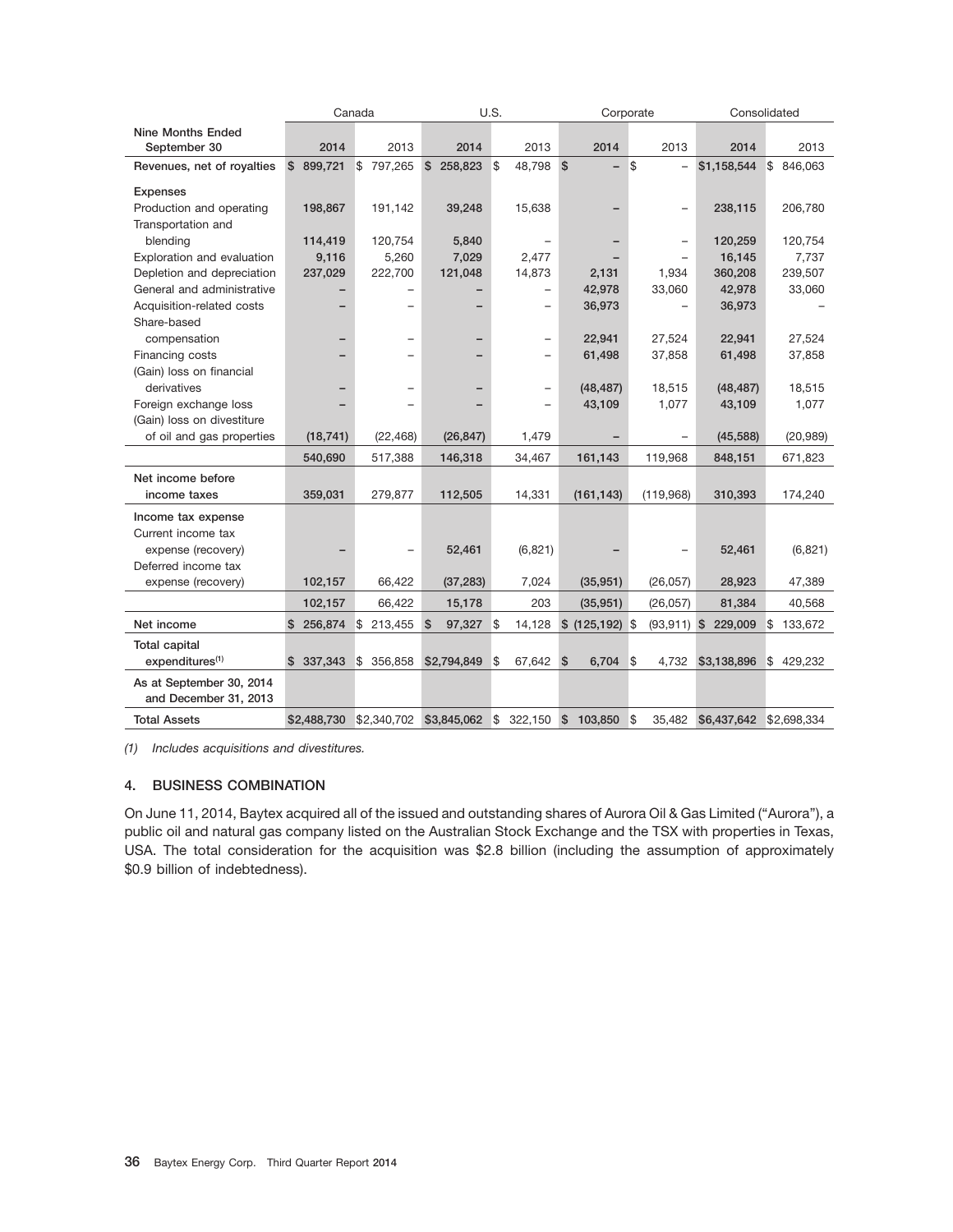The acquisition has been accounted for as a business combination with the fair value of the assets acquired and liabilities assumed at the date of acquisition summarized below:

| Consideration for the acquisition: |               |
|------------------------------------|---------------|
| Cash paid                          | \$1,920,928   |
| Cash acquired                      | (54, 621)     |
| Bank loan assumed                  | 145,618       |
| Long-term debt assumed             | 810,061       |
| <b>Total consideration</b>         | \$2,821,986   |
|                                    |               |
| Allocation of purchase price:      |               |
| Trade and other receivables        | \$<br>108,965 |
| Exploration and evaluation assets  | 391,127       |
| Oil and gas properties             | 2,520,612     |
| Other plant and equipment          | 1,209         |
| Goodwill                           | 615,338       |
| Trade and other payables           | (242, 045)    |
| Financial derivative contracts     | (20,083)      |
| Asset retirement obligations       | (1,217)       |
| Deferred income tax liabilities    | (551, 920)    |
| Total net assets acquired          | \$2,821,986   |

For the period from June 11, 2014 to September 30, 2014, the acquired properties contributed revenues, net of royalties, of \$202.6 million and operating income (revenues, net of royalties less production and operating expenses and transportation and blending expenses) of \$171.2 million to Baytex's operations. If the acquisition had occurred on January 1, 2014, management estimates for the nine months ended September 30, 2014, that the acquired properties would have contributed revenues, net of royalties, of approximately \$454.4 million and operating income of approximately \$390.5 million.

The fair values of assets and liabilities recognized are estimates due to the uncertainty of provisional amounts recognized. Amendments may be made to the purchase price equation as the cost estimates and balances are finalized.

#### **5. OTHER ASSETS**

Other assets include debt issuance costs related to the restructuring of the credit facilities (note 9) and will be amortized as debt financing costs over the four-year term of the credit facilities.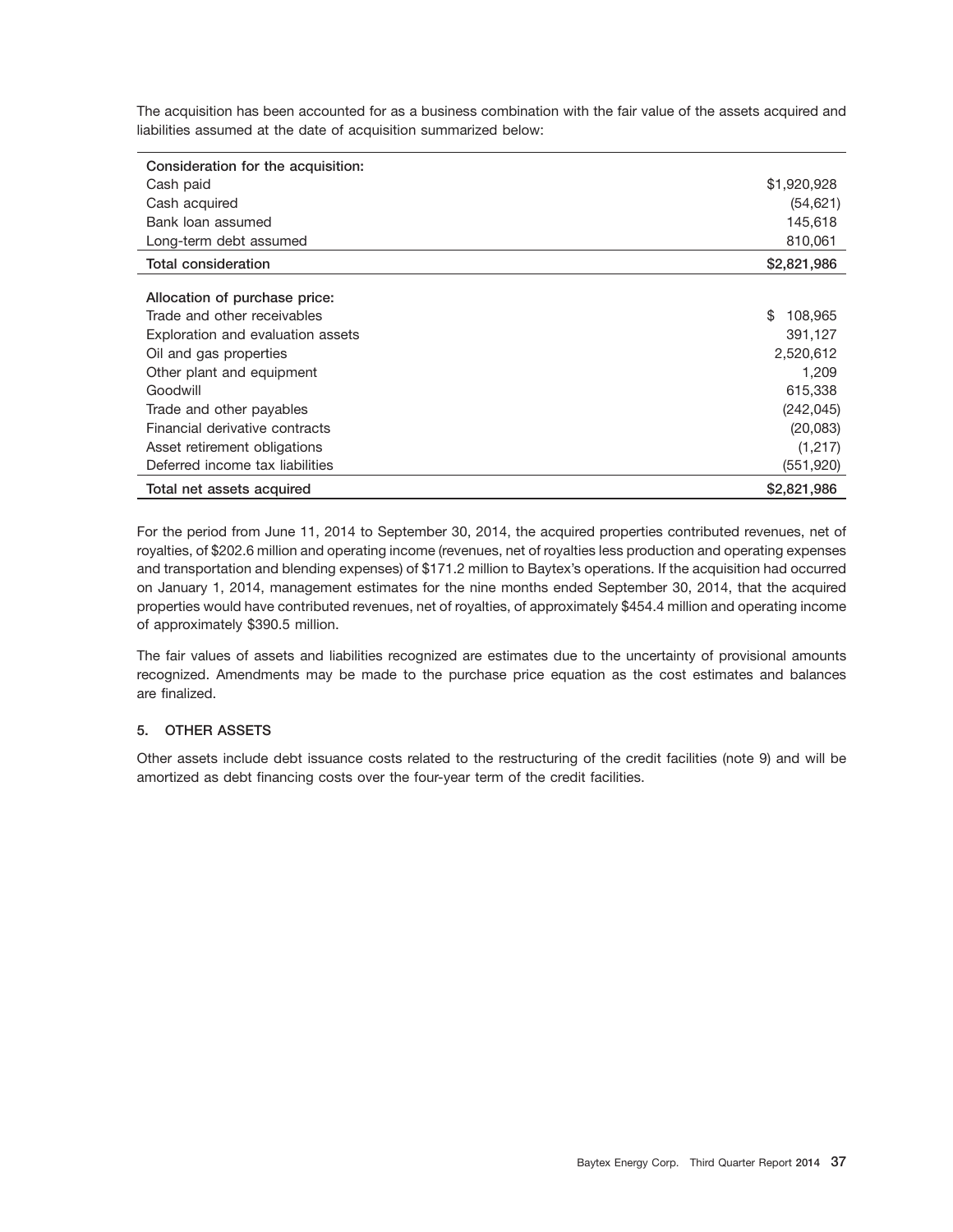## **6. EXPLORATION AND EVALUATION ASSETS**

| Cost                               |               |
|------------------------------------|---------------|
| As at December 31, 2012            | \$<br>240,015 |
| Capital expenditures               | 11,846        |
| Property acquisition               | 3,060         |
| Exploration and evaluation expense | (10, 286)     |
| Transfer to oil and gas properties | (82, 886)     |
| <b>Divestitures</b>                | (1, 109)      |
| Assets held for sale               | (305)         |
| Foreign currency translation       | 2,652         |
| As at December 31, 2013            | 162,987<br>S  |
| Capital expenditures               | 11.883        |
| Corporate acquisition (note 4)     | 391,127       |
| Property acquisition               | 10,080        |
| Exploration and evaluation expense | (16, 145)     |
| Transfer to oil and gas properties | (9,086)       |
| <b>Divestitures</b>                | (33, 413)     |
| Foreign currency translation       | 14,123        |
| As at September 30, 2014           | \$ 531,556    |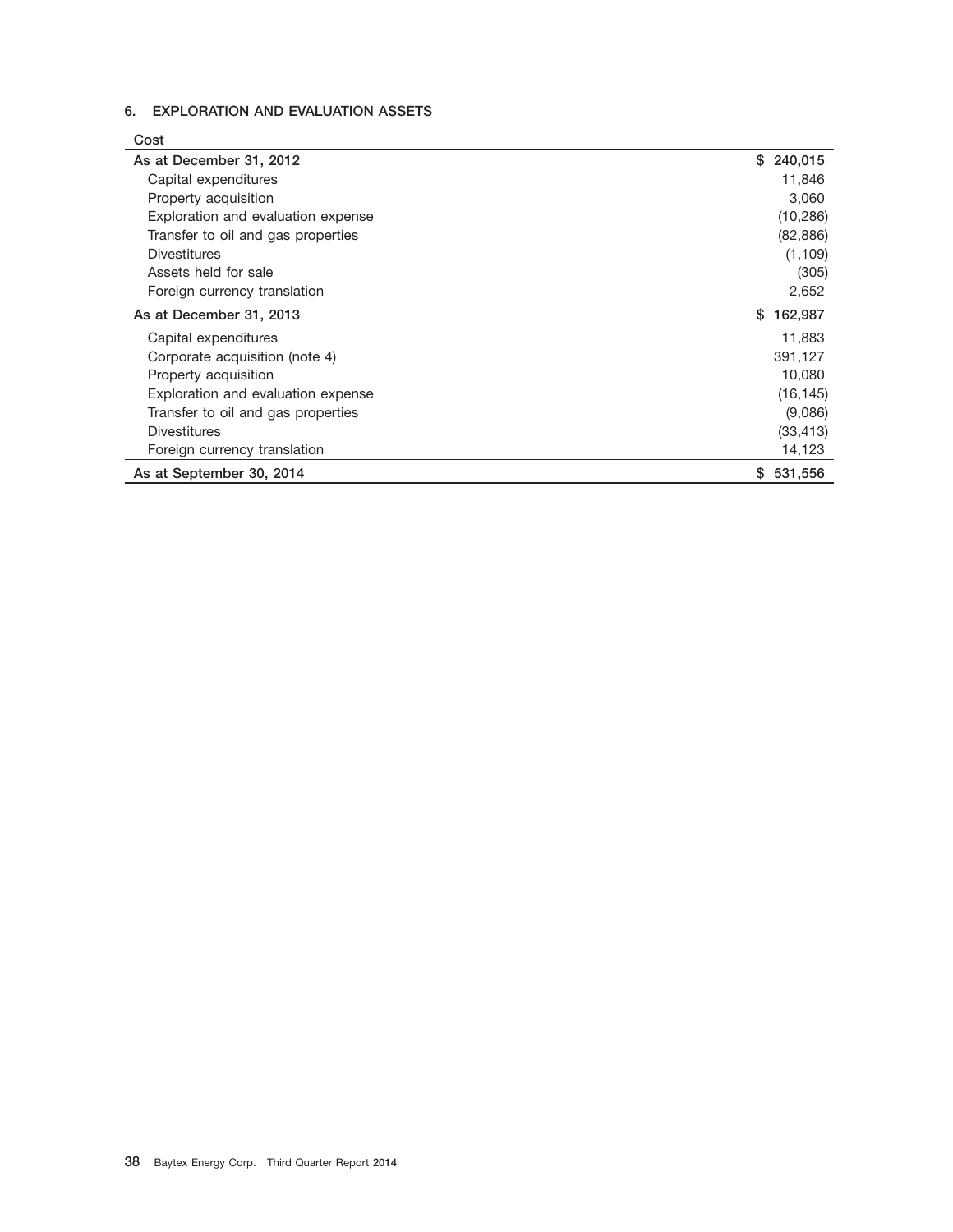## **7. OIL AND GAS PROPERTIES**

| Cost                                               |               |
|----------------------------------------------------|---------------|
| As at December 31, 2012                            | \$2,758,309   |
| Capital expenditures                               | 539,054       |
| Corporate acquisition                              | 100           |
| Property acquisitions                              | 108           |
| Transferred from exploration and evaluation assets | 82,886        |
| Assets held for sale                               | (110, 386)    |
| Change in asset retirement obligations             | (28, 734)     |
| <b>Divestitures</b>                                | (33,907)      |
| Foreign currency translation                       | 16,338        |
| As at December 31, 2013                            | \$3,223,768   |
| Capital expenditures                               | 539,490       |
| Corporate acquisition (note 4)                     | 2,520,612     |
| Property acquisitions                              | 83,314        |
| Transferred from exploration and evaluation assets | 9,086         |
| Change in asset retirement obligations             | 41,121        |
| <b>Divestitures</b>                                | (360, 960)    |
| Foreign currency translation                       | 99,928        |
| As at September 30, 2014                           | \$6,156,359   |
|                                                    |               |
| Accumulated depletion                              |               |
| As at December 31, 2012                            | \$<br>720,733 |
| Depletion for the period                           | 325,793       |
| <b>Divestitures</b>                                | (10, 191)     |
| Assets held for sale                               | (37,057)      |
| Foreign currency translation                       | 1,704         |
| As at December 31, 2013                            | \$1,000,982   |
| Depletion for the period                           | 357,689       |
| <b>Divestitures</b>                                | (64, 326)     |
| Foreign currency translation                       | 5,425         |
| As at September 30, 2014                           | \$1,299,770   |
|                                                    |               |
| Carrying value                                     |               |
| As at December 31, 2013                            | \$2,222,786   |
| As at September 30, 2014                           | \$4,856,589   |

On September 24, 2014, Baytex Energy USA LLC, an indirect, wholly-owned subsidiary of Baytex, disposed of its interests located in North Dakota, which consisted of oil and gas properties, exploration and evaluation assets and other plant and equipment with carrying values of \$295.7 million, \$32.5 million, \$2.0 million, respectively, for cash proceeds of \$341.6 million resulting in a gain of \$11.4 million before tax. An additional \$15.5 million was recognized in gain on divestiture of oil and gas properties resulting from the reclassification of accumulated other comprehensive income on disposition.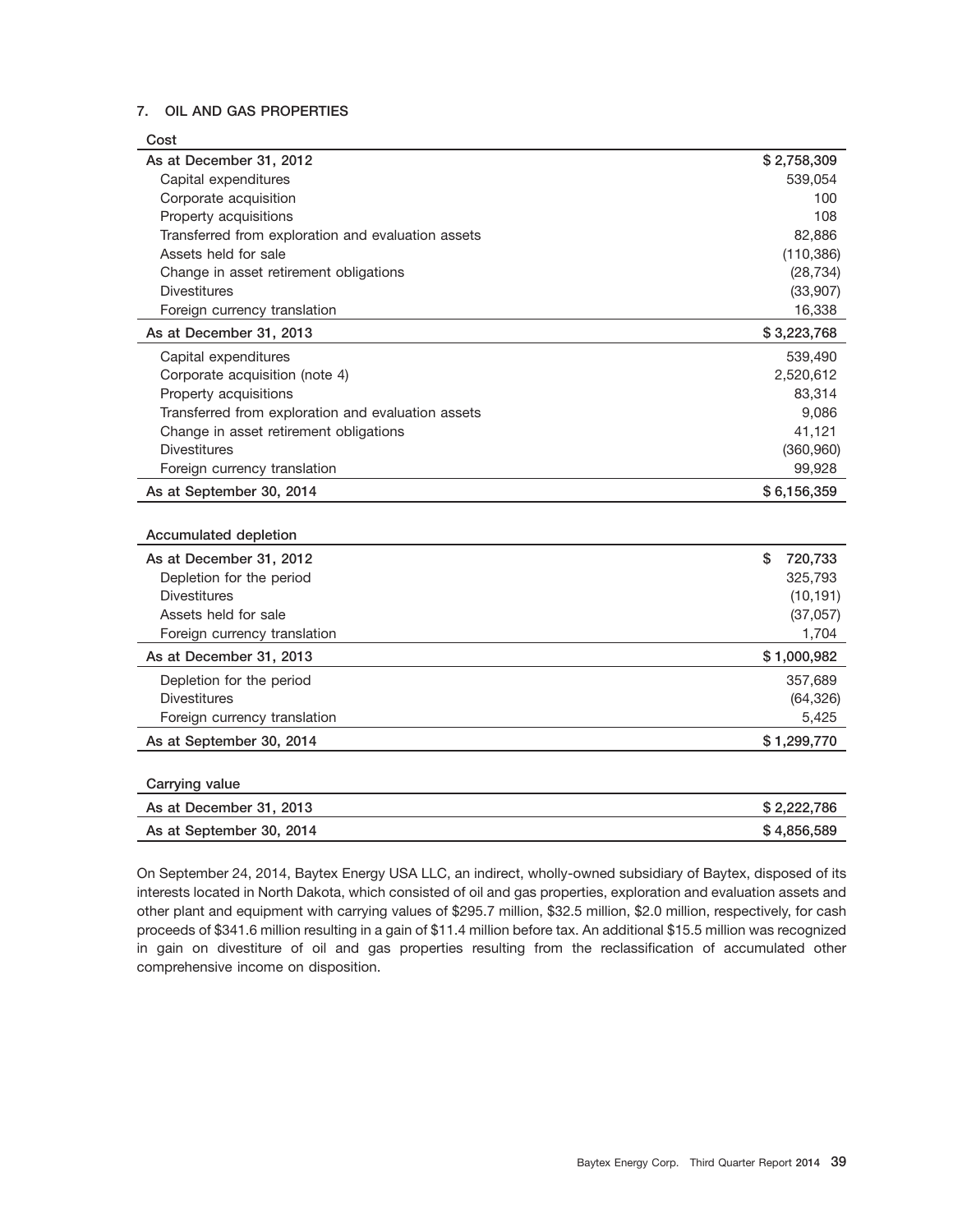#### **8. GOODWILL**

| As at December 31, 2012 and 2013 | \$ 37,755 |
|----------------------------------|-----------|
| Acquired goodwill                | 615,338   |
| Foreign currency translation     | 19,309    |
| As at September 30, 2014         | \$672,402 |

#### **9. BANK LOAN**

|           | September 30, | December 31, |
|-----------|---------------|--------------|
|           | 2014          | 2013         |
| Bank loan | 624,067       | 223.37       |

Baytex had established credit facilities totaling approximately \$1.4 billion with its bank lending syndicate consisting of the following: (i) revolving extendible unsecured credit facilities consisting of a \$50 million operating loan and a \$950 million syndicated loan for Baytex and a US\$200 million syndicated loan for our wholly-owned subsidiary, Baytex USA Oil & Gas, Inc., both of which have a four-year term (collectively, the ''Revolving Facilities''); and (ii) a \$200 million non-revolving unsecured syndicated loan with a two-year term (the "Non-Revolving Facility" and, together with the Revolving Facilities, the ''Unsecured Facilities'').

The Non-Revolving Facility was a single drawdown facility, which was available solely to finance the acquisition of Aurora. In accordance with the terms of the Non-Revolving Facility agreement, it was repaid in full on September 29, 2014 using a portion of the proceeds from the sale of the North Dakota assets. At September 30, 2014 the available credit facilities were approximately \$1.2 billion.

Unless extended, the revolving period under the Revolving Facilities will end on June 3, 2018 with all amounts to be re-paid on such date. Baytex may, once in each calendar year, request that the lenders under the Revolving Facilities extend the revolving period for up to four years (subject to a maximum four-year term at any time). The Revolving Facilities do not require any mandatory principal payments prior to maturity and do not include a term-out feature or a borrowing base restriction. The Revolving Facilities include an option allowing such facilities to be increased by up to \$250 million, subject to existing or new lender(s) providing commitments for any such increase.

The Unsecured Facilities contain standard commercial covenants for facilities of this nature and are guaranteed by Baytex and its material subsidiaries. Advances (including letters of credit) under the Unsecured Facilities can be drawn in either Canadian or U.S. funds and bear interest at the agent bank's prime lending rate, bankers' acceptance discount rates or London Interbank Offer Rates, plus applicable margins. In the event that Baytex does not comply with the covenants under the Unsecured Facilities, its ability to pay dividends to its shareholders may be restricted.

The weighted average interest rate on the bank loan for the three and nine months ended September 30, 2014 was 3.42% and 3.52%, respectively, and 4.21% and 4.80% for the three and nine months ended September 30, 2013, respectively.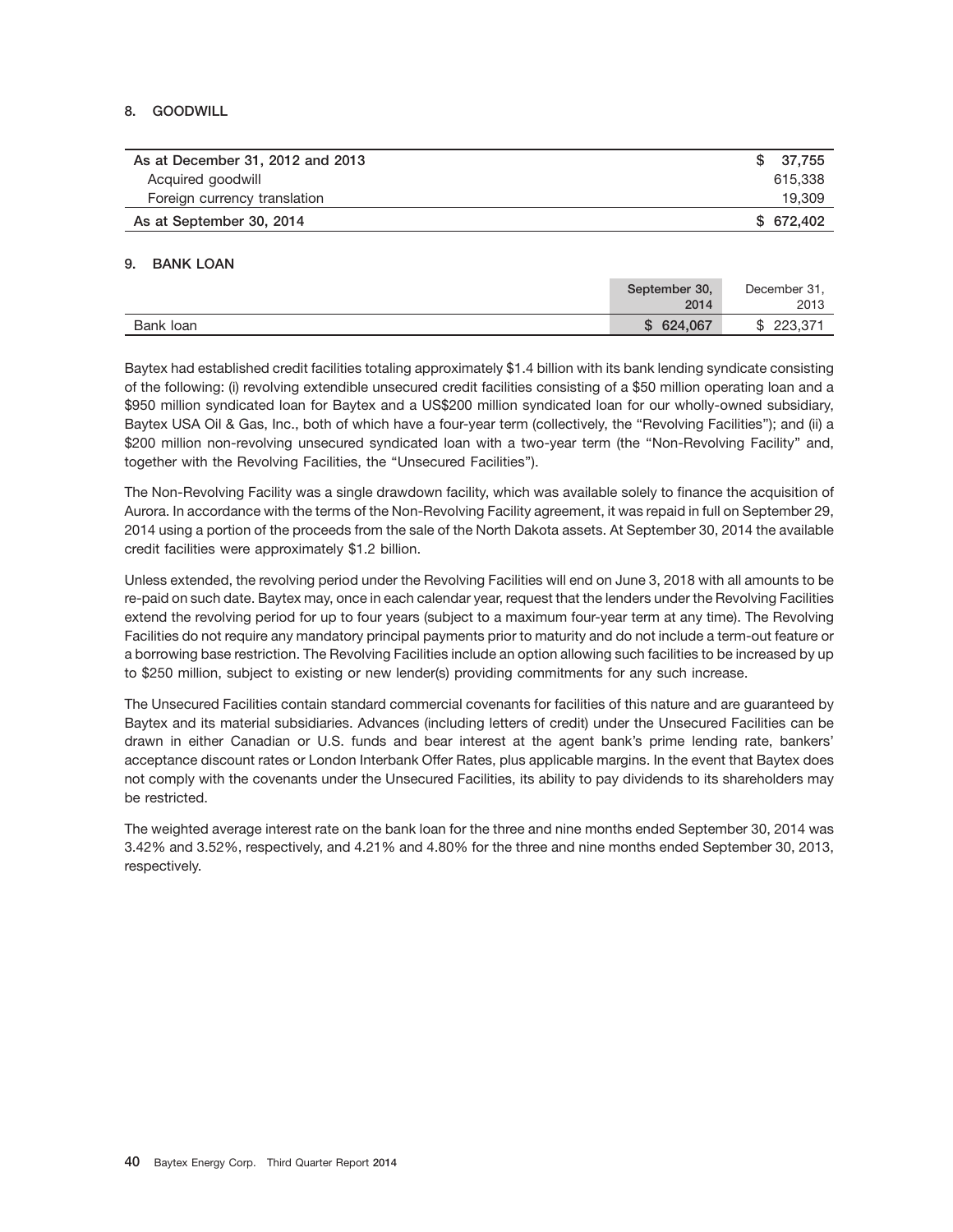#### **10. LONG-TERM DEBT**

|                                                              |   | September 30,<br>2014 | December 31.<br>2013 |
|--------------------------------------------------------------|---|-----------------------|----------------------|
| 9.875% notes (US\$7,900 – principal) due February 15, 2017   | S | 9.467                 | \$                   |
| 7.500% notes (US\$6,400 – principal) due April 1, 2020       |   | 7.919                 |                      |
| 6.750% notes (US\$150,000 - principal) due February 17, 2021 |   | 166,316               | 157.673              |
| 6.625% notes (Cdn\$300,000 - principal) due July 19, 2022    |   | 294,731               | 294.357              |
| 5.125% notes (US\$400,000 - principal) due June 1, 2021      |   | 442.863               |                      |
| 5.625% notes (US\$400,000 - principal) due June 1, 2024      |   | 439.936               |                      |
|                                                              |   | \$1,361,232           | 452,030              |

The 2017 and 2020 notes pay interest semi-annually and are redeemable at the Company's option, in whole or in part, commencing on February 15, 2015 (in the case of the 2017 notes) and April 1, 2016 (in the case of the 2020 notes) at specified redemption prices.

The 2021 and 2024 notes pay interest semi-annually and are redeemable at the Company's option in whole or in part, commencing on June 1, 2017 (in the case of the 2021 notes) and June 1, 2019 (in the case of the 2024 notes) at specified redemption prices.

Each of the outstanding notes are redeemable at the Company's option in accordance with the redemption provisions contained in the indenture governing such notes. Baytex has recognized the fair value of this redemption feature as a derivative financial asset. The fair value has been estimated using a valuation model that considers current bond prices and the spreads associated with the outstanding notes compared to the fixed redemption rates. A fair value gain of \$2.3 million and \$14.4 million for the three and nine months ended September 30, 2014, respectively, (three and nine months ended September 30, 2013 – \$nil) has been recorded as a gain on financial derivatives. As at September 30, 2014, \$20.0 million has been included in financial derivatives (December 31, 2013 – \$nil) representing the fair value of the redemption feature on all notes.

Accretion expense on the outstanding notes of \$0.3 million has been recorded in financing costs for the three months ended September 30, 2014 (three months ended September 30, 2013 – \$0.2 million) and \$0.8 million for the nine months ended September 30, 2014 (nine months ended September 30, 2013 – \$0.5 million).

|                                             | September 30,  | December 31.  |
|---------------------------------------------|----------------|---------------|
|                                             | 2014           | 2013          |
| Balance, beginning of period                | 221,628<br>\$  | 265,520<br>\$ |
| Liabilities incurred                        | 6.081          | 14.901        |
| Liabilities settled                         | (10, 782)      | (12,076)      |
| Liabilities acquired                        | 2,271          |               |
| Liabilities divested                        | (5, 383)       | (1,409)       |
| Corporate acquisition (note 4)              | 1,217          |               |
| Accretion                                   | 5,307          | 7.011         |
| Change in estimate $(1)$                    | 38,152         | (42, 226)     |
| Liabilities related to assets held for sale |                | (10, 241)     |
| Foreign currency translation                | 369            | 148           |
| Balance, end of period                      | 258,860<br>\$. | 221.628<br>\$ |

#### **11. ASSET RETIREMENT OBLIGATIONS**

*(1) Changes in the status of wells, discount rates and the estimated costs of abandonment and reclamation are factors resulting in a change in estimate.*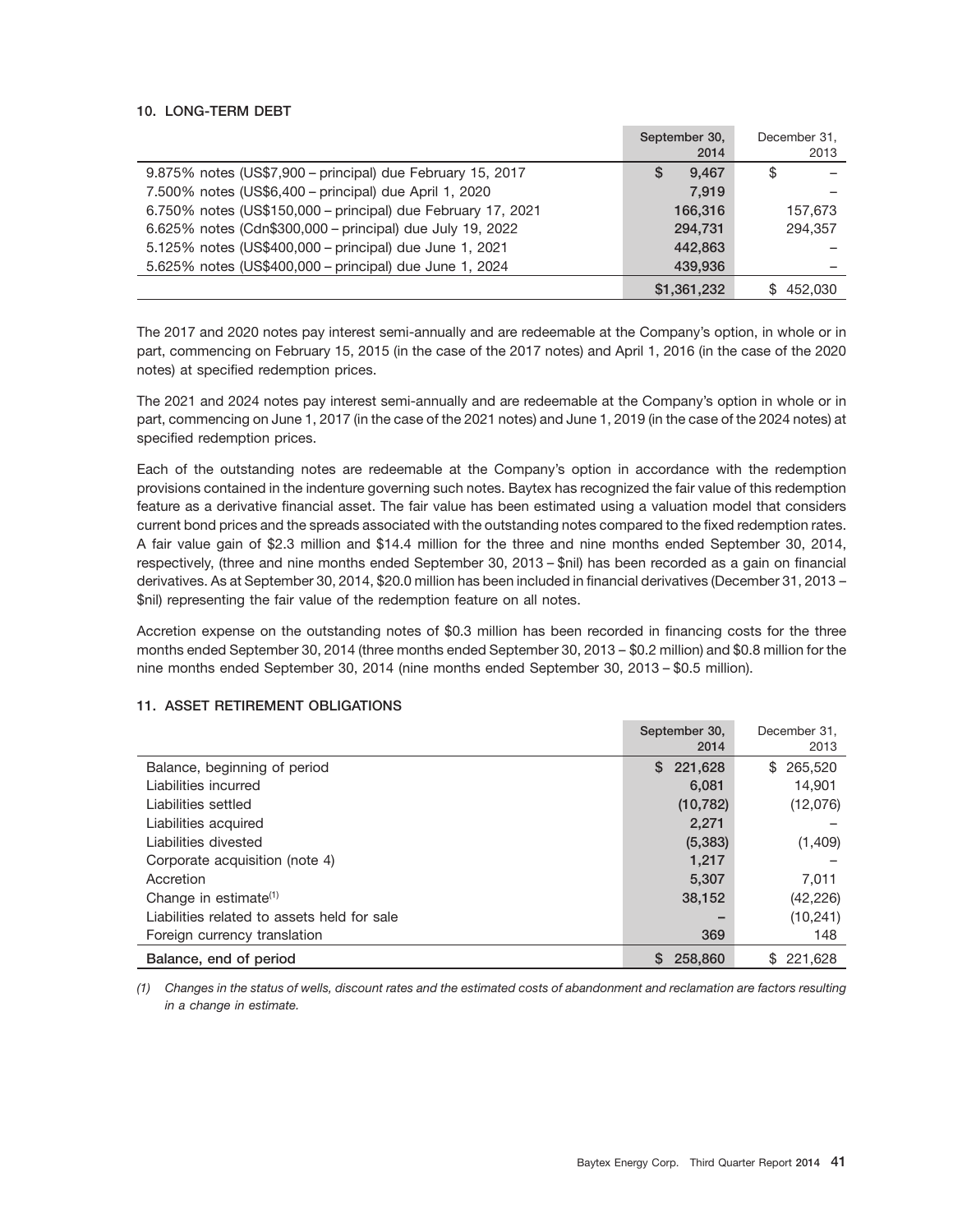#### **12. SHAREHOLDERS' CAPITAL**

The authorized capital of Baytex consists of an unlimited number of common shares without nominal or par value and 10,000,000 preferred shares without nominal or par value, issuable in series. Baytex establishes the rights and terms of the preferred shares upon issuance. As at September 30, 2014, no preferred shares have been issued by the Company and all common shares issued were fully paid.

|                                                                | Number of     |              |
|----------------------------------------------------------------|---------------|--------------|
|                                                                | Common Shares |              |
|                                                                | (000s)        | Amount       |
| Balance, December 31, 2012                                     | 121,868       | \$1,860,358  |
| Issued on exercise of share rights                             | 802           | 10,586       |
| Transfer from contributed surplus on exercise of share rights  |               | 20,333       |
| Transfer from contributed surplus on vesting and conversion of |               |              |
| share awards                                                   | 555           | 24,542       |
| Issued pursuant to dividend reinvestment plan                  | 2,167         | 88,384       |
| Balance, December 31, 2013                                     | 125,392       | \$2,004,203  |
| Issued on exercise of share rights                             | 502           | 8,067        |
| Transfer from contributed surplus on exercise of share rights  |               | 10,692       |
| Transfer from contributed surplus on vesting and conversion of |               |              |
| share awards                                                   | 791           | 32,266       |
| Issued for cash                                                | 38,433        | 1,495,044    |
| Issuance costs, net of tax                                     |               | (78, 468)    |
| Issued pursuant to dividend reinvestment plan                  | 1,591         | 68,677       |
| Balance, September 30, 2014                                    | 166,709       | \$ 3,540,481 |

Concurrent with the closing of the acquisition of Aurora on June 11, 2014, Baytex exchanged the 38.4 million subscription receipts issued in February 2014, for 38.4 million common shares and a dividend equivalent payment of \$0.88 per subscription receipt (representing the four dividends declared from the date of issuance of the subscription receipts to the date of closing of the acquisition). Issuance costs of \$93.7 million (\$78.5 million, after tax), including the aggregate dividend equivalent payment of \$33.8 million, were incurred.

The Company declared monthly dividends of \$0.24 per common share from June 2014 to September 2014 and \$0.22 per common share for the first five months of 2014. During the three and nine months ended September 30, 2014, total dividends declared of \$119.8 million (\$89.8 million net of dividend reinvestment) and \$298.5 million (\$228.6 million net of dividend reinvestment), respectively, were declared.

#### **13. EQUITY BASED PLANS**

#### *Share Award Incentive Plan*

The Company recorded compensation expense related to the share awards of \$6.9 million for the three months ended September 30, 2014 (three months ended September 30, 2013 – \$8.4 million) and \$22.9 million for the nine months ended September 30, 2014 (nine months ended September 30, 2013 – \$27.0 million).

The estimated weighted average fair value for share awards at the measurement date is \$43.79 per restricted award and performance award granted during the nine months ended September 30, 2014 (nine months ended September 30, 2013 – \$42.91 per restricted award and performance award).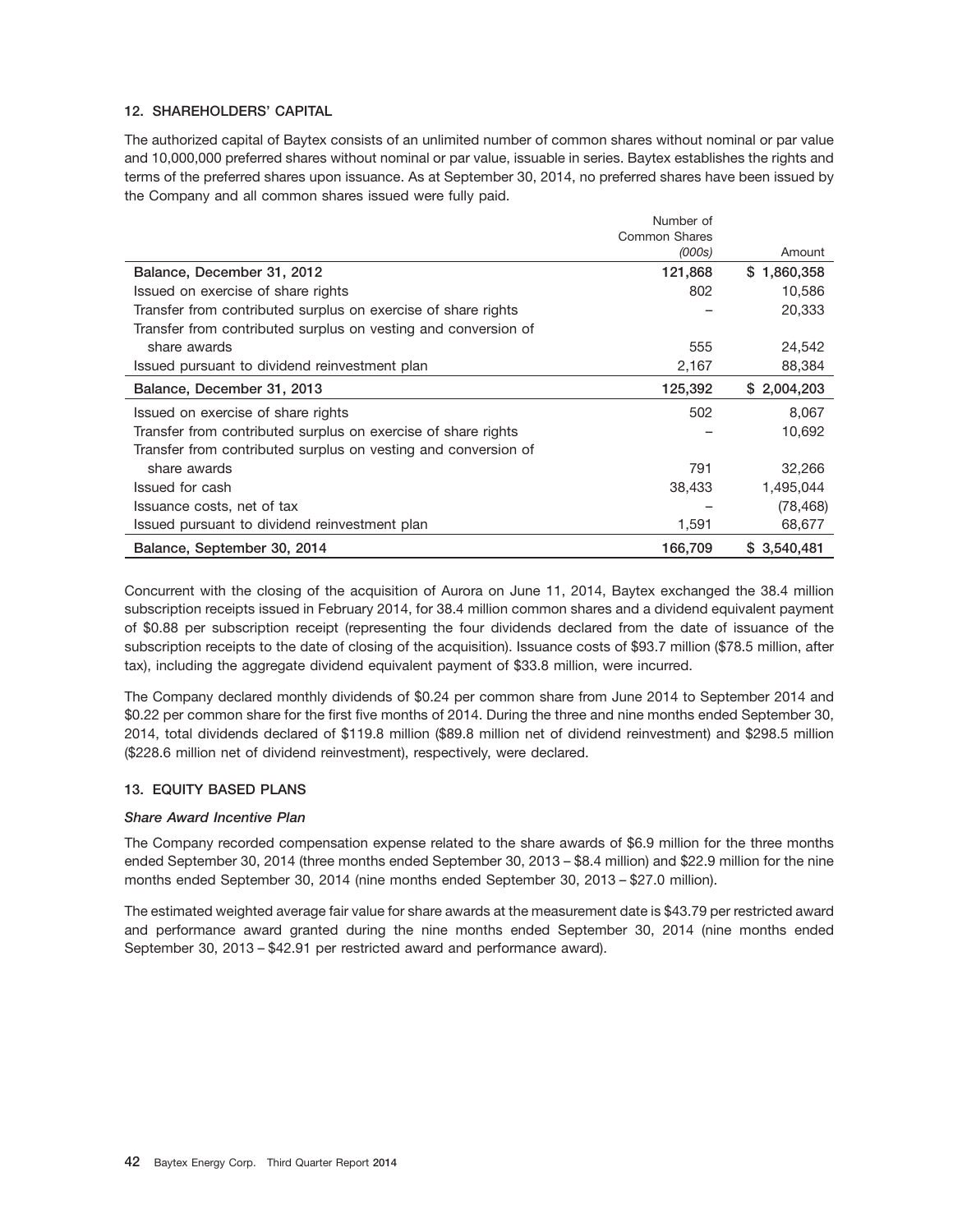The number of share awards outstanding is detailed below:

|                                       | Number of  | Number of   | Number of |
|---------------------------------------|------------|-------------|-----------|
|                                       | restricted | performance | share     |
|                                       | awards     | awards      | awards    |
|                                       | (000s)     | (000s)      | (000s)    |
| Balance, December 31, 2012            | 566        | 388         | 954       |
| Granted                               | 437        | 374         | 811       |
| Vested and converted to common shares | (215)      | (142)       | (357)     |
| Forfeited                             | (65)       | (40)        | (105)     |
| Balance, December 31, 2013            | 723        | 580         | 1,303     |
| Granted                               | 533        | 483         | 1,016     |
| Vested and converted to common shares | (307)      | (241)       | (548)     |
| Forfeited                             | (139)      | (154)       | (293)     |
| Balance, September 30, 2014           | 810        | 668         | 1,478     |

#### *Share Rights Plan*

No new grants have been made under the Share Rights Plan since December 31, 2010. All outstanding share rights have been fully expensed and are exercisable.

The number of share rights outstanding and exercise prices are detailed below:

|                                            | Number of<br>share rights<br>(000s) |    | Weighted average<br>exercise price |
|--------------------------------------------|-------------------------------------|----|------------------------------------|
| Balance, December 31, 2012 <sup>(1)</sup>  | 1,525                               | S  | 16.79                              |
| Exercise d <sup>(2)</sup>                  | (802)                               |    | 13.53                              |
| Forfeited <sup>(1)</sup>                   | (6)                                 |    | 27.77                              |
| Balance, December 31, 2013 <sup>(1)</sup>  | 717                                 | \$ | 17.69                              |
| Exercise d <sup>(2)</sup>                  | (502)                               |    | 16.03                              |
| Forfeited <sup>(1)</sup>                   |                                     |    |                                    |
| Balance, September 30, 2014 <sup>(1)</sup> | 215                                 | S  | 18.68                              |

*(1) Weighted average exercise price reflects the grant price less the reduction in exercise price for dividends and distributions.*

*(2) Weighted average exercise price includes rights exercised at both original grant prices and original grant prices reduced for dividends and distributions subsequent to grant date.*

#### **14. NET INCOME PER SHARE**

|                                                          |                      | Three Months Ended September 30 |                                   |               |                            |                                   |
|----------------------------------------------------------|----------------------|---------------------------------|-----------------------------------|---------------|----------------------------|-----------------------------------|
|                                                          | 2014                 |                                 |                                   |               | 2013                       |                                   |
|                                                          | <b>Net</b><br>income | Common<br>shares<br>(000s)      | <b>Net</b><br>income<br>per share | Net<br>income | Common<br>shares<br>(000s) | <b>Net</b><br>income<br>per share |
| Net income – basic                                       | \$144,369            | 166,189                         | \$0.87                            | \$87,331      | 124.172                    | \$0.70                            |
| Dilutive effect of<br>share awards<br>Dilutive effect of |                      | 928                             | -                                 |               | 937                        |                                   |
| share rights                                             | -                    | 183                             | -                                 |               | 461                        |                                   |
| Net income – diluted                                     | \$144,369            | 167,300                         | \$0.86                            | \$87,331      | 125,570                    | \$0.70                            |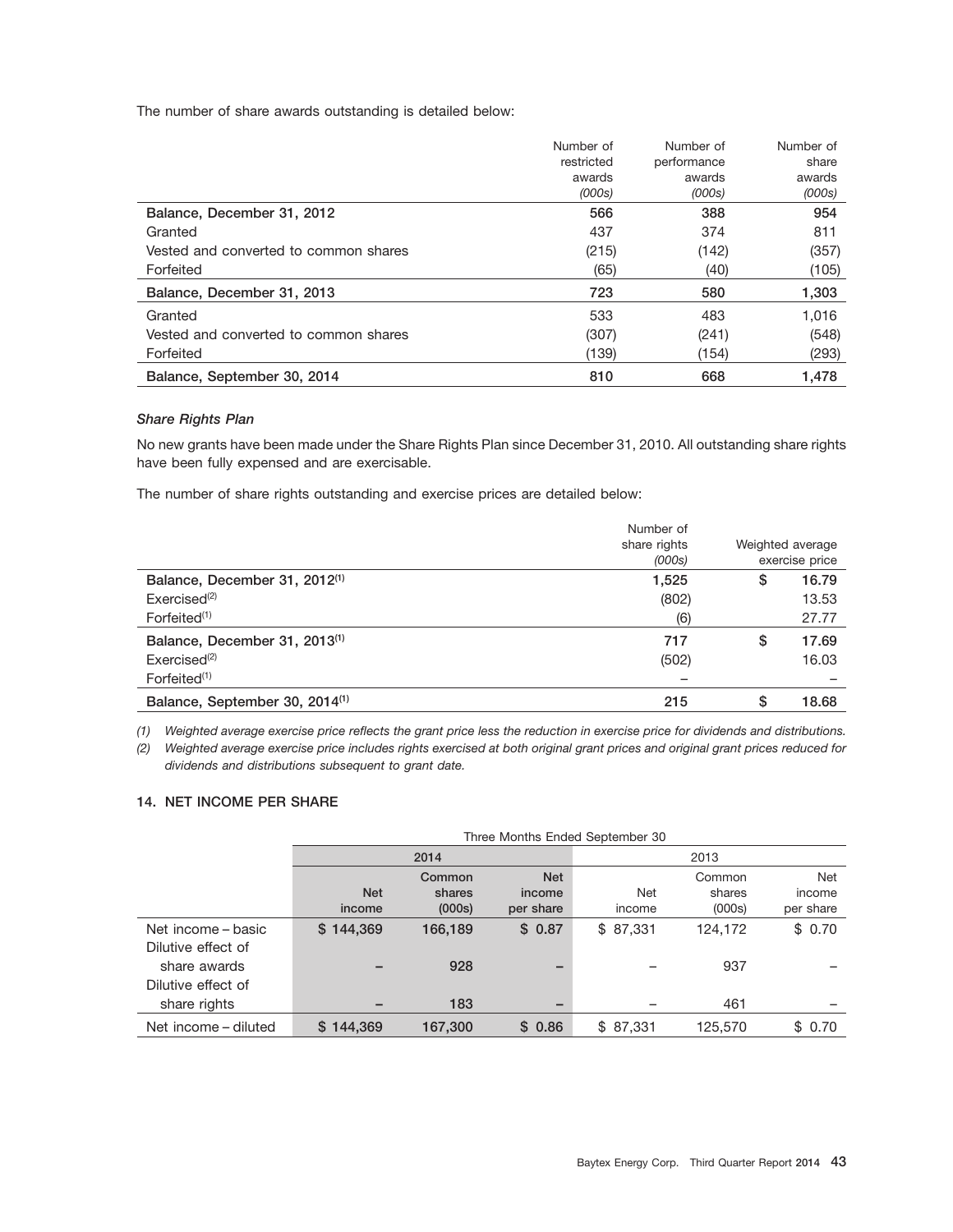|                                                          | Nine Months Ended September 30 |                            |                                   |                      |                            |                                   |  |
|----------------------------------------------------------|--------------------------------|----------------------------|-----------------------------------|----------------------|----------------------------|-----------------------------------|--|
|                                                          |                                | 2014                       |                                   |                      | 2013                       |                                   |  |
|                                                          | <b>Net</b><br>income           | Common<br>shares<br>(000s) | <b>Net</b><br>income<br>per share | <b>Net</b><br>income | Common<br>shares<br>(000s) | <b>Net</b><br>income<br>per share |  |
| Net income - basic                                       | \$229,009                      | 142,730                    | \$<br>1.60                        | \$133,672            | 123,318                    | \$<br>1.08                        |  |
| Dilutive effect of<br>share awards<br>Dilutive effect of |                                | 1,258                      |                                   |                      | 1,027                      |                                   |  |
| share rights                                             |                                | 234                        |                                   |                      | 515                        |                                   |  |
| Net income – diluted                                     | \$229,009                      | 144,222                    | \$1.59                            | \$133,672            | 124,860                    | \$<br>1.07                        |  |

## **15. INCOME TAXES**

The provision for income taxes has been computed as follows:

|                                                                                         |    | Nine Months Ended<br>September 30 |    |          |
|-----------------------------------------------------------------------------------------|----|-----------------------------------|----|----------|
|                                                                                         |    | 2014                              |    | 2013     |
| Net income before income taxes                                                          | \$ | 310,393                           | \$ | 174.240  |
| Expected income taxes at the statutory rate of $25.47\%$ (2013 - 25.51%) <sup>(1)</sup> |    | 79,057                            |    | 44.449   |
| Increase (decrease) in income taxes resulting from:                                     |    |                                   |    |          |
| Share-based compensation                                                                |    | 6,309                             |    | 7,020    |
| Effect of rate adjustments for foreign jurisdictions                                    |    | (1, 254)                          |    | (4,067)  |
| Other                                                                                   |    | (2,728)                           |    | (6, 834) |
| Income tax expense                                                                      | S  | 81,384                            |    | 40,568   |

*(1) The change in statutory rate is mainly related to changes in the provincial apportionment of income.*

#### **16. REVENUES**

|                                    | Three Months Ended<br>September 30 |            |    |           | Nine Months Ended<br>September 30 |           |      |           |
|------------------------------------|------------------------------------|------------|----|-----------|-----------------------------------|-----------|------|-----------|
|                                    | 2014<br>2013                       |            |    |           | 2014                              |           | 2013 |           |
| Petroleum and natural gas revenues | S                                  | 633.266    | \$ | 422.068   | S.                                | 1,492,588 | S    | 1,033,927 |
| Royalty charges                    |                                    | (150, 922) |    | (83, 396) |                                   | (338,083) |      | (190,684) |
| Royalty income                     |                                    | 1,151      |    | 723       |                                   | 3,626     |      | 2,820     |
| Other income                       |                                    | (2)        |    |           |                                   | 413       |      |           |
| Revenues, net of royalties         | S                                  | 483,493    | \$ | 339.395   | S.                                | 1.158.544 |      | 846,063   |

#### **17. FINANCING COSTS**

|                                           | Three Months Ended |              |    |        | Nine Months Ended |        |    |        |
|-------------------------------------------|--------------------|--------------|----|--------|-------------------|--------|----|--------|
|                                           |                    | September 30 |    |        | September 30      |        |    |        |
|                                           | 2014<br>2013       |              |    |        |                   | 2014   |    | 2013   |
| Bank loan and other                       | S                  | 8.919        | \$ | 2,884  | \$                | 16,332 | \$ | 7,364  |
| Long-term debt                            |                    | 20,352       |    | 7,755  |                   | 39,547 |    | 23,149 |
| Accretion on asset retirement obligations |                    | 1,786        |    | 1,817  |                   | 5,307  |    | 5,167  |
| Debt financing costs                      |                    | 255          |    | 22     |                   | 312    |    | 2,178  |
| Financing costs                           | S                  | 31,312       | S  | 12.478 | \$                | 61.498 | S  | 37,858 |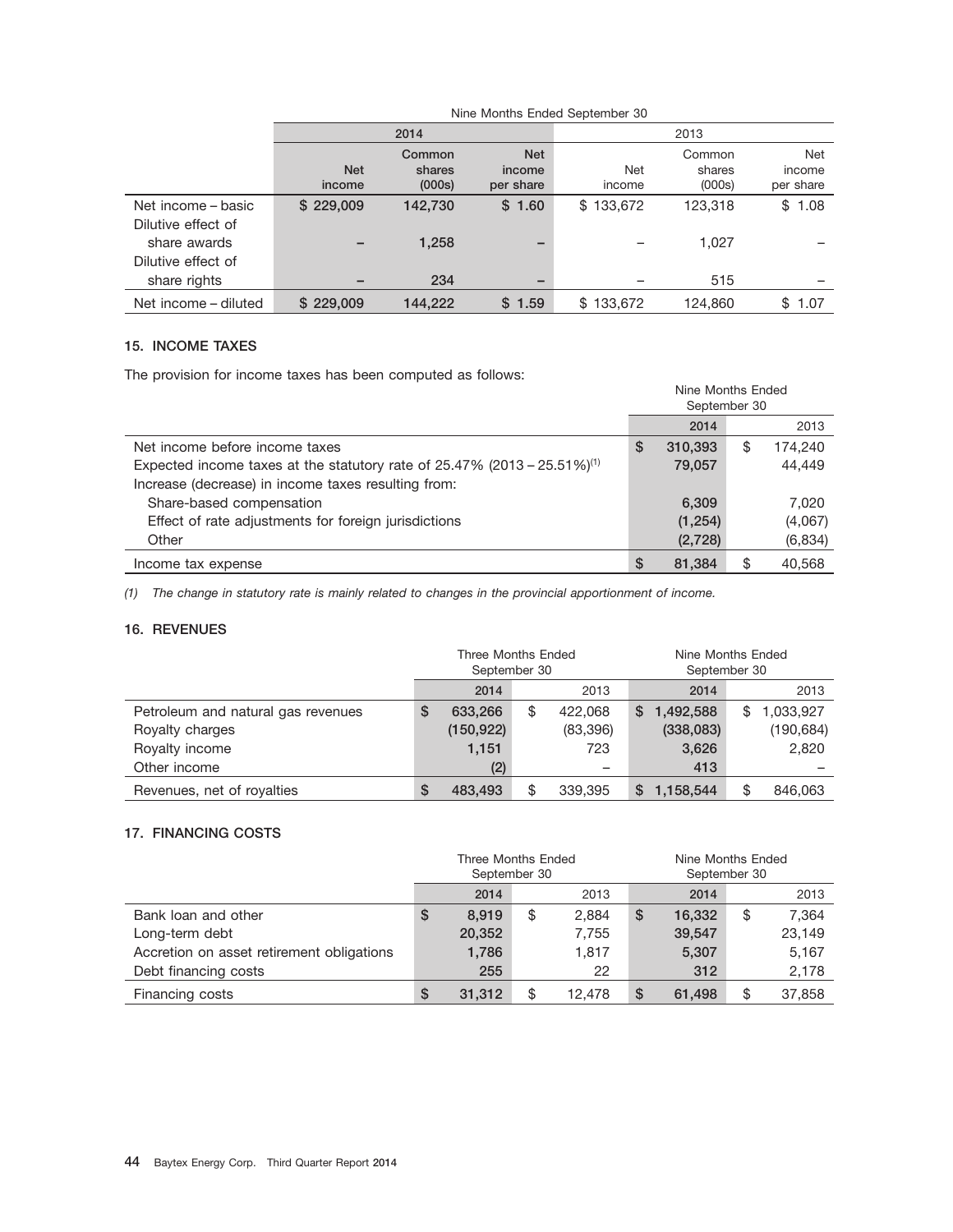#### **18. SUPPLEMENTAL INFORMATION**

#### *Foreign Exchange*

|                                         | <b>Three Months Ended</b><br>September 30 |        |    | Nine Months Ended<br>September 30 |  |        |  |         |
|-----------------------------------------|-------------------------------------------|--------|----|-----------------------------------|--|--------|--|---------|
|                                         | 2014                                      |        |    | 2013                              |  | 2014   |  | 2013    |
| Unrealized foreign exchange loss (gain) |                                           | 54.937 | \$ | (4,030)                           |  | 40.014 |  | 4,706   |
| Realized foreign exchange loss (gain)   |                                           | 2.109  |    | (28)                              |  | 3.095  |  | (3,629) |
| Foreign exchange loss (gain)            |                                           | 57,046 | \$ | (4,058)                           |  | 43.109 |  | 1.077   |

#### **19. FINANCIAL INSTRUMENTS AND RISK MANAGEMENT**

#### **Foreign Currency Risk**

At September 30, 2014, the Company had in place the following currency derivative contracts relating to operations:

|                                      |                               | Amount           |               |           |
|--------------------------------------|-------------------------------|------------------|---------------|-----------|
| Type                                 | Period                        | per month        | Sales Price   | Reference |
| Monthly average rate forward         | October to December 2014      | US\$3.50 million | 1.0671        | (2)       |
| Monthly forward spot sale            | October to December 2014      | US\$9.50 million | 1.0517        | (2)       |
| Monthly average collar               | October to December 2014      | US\$1.00 million | 1.0300-1.0600 | (2)(5)    |
| Monthly average collar               | October to December 2014      | US\$7.00 million | 1.0469-1.1100 | (2)(3)    |
| Monthly average range forward        | October to December 2014      | US\$2.00 million | 1.0800-1.1400 | (1)(5)    |
| Contingent average rate forward      | October to December 2014      | US\$1.00 million | 1.1400        | (1)(6)    |
| Monthly range forward spot sale      | October to December 2014      | US\$1.00 million | 1.0550-1.1303 | (1)(5)    |
| Contingent monthly forward spot sale | October to December 2014      | US\$0.50 million | 1.1303        | (1)(6)    |
| Monthly average rate forward         | October 2014 to December 2015 | US\$1.50 million | 1.0933        | (1)       |
| Monthly forward spot sale            | October 2014 to December 2015 | US\$2.00 million | 1.1100        | (2)       |
| Monthly average collar               | January 2015                  | US\$6.50 million | 1.0675-1.1200 | (1)(3)    |
| Monthly average range forward        | January 2015                  | US\$0.50 million | 1.0950-1.1200 | (1)(5)    |
| Contingent average rate forward      | January 2015                  | US\$0.50 million | 1.1200        | (1)(6)    |
| Monthly forward spot sale            | January 2015 to June 2015     | US\$2.00 million | 1.1150        | (2)       |
| Monthly range forward spot sale      | January 2015 to June 2015     | US\$1.00 million | 1.1000-1.1550 | (1)(5)    |
| Contingent monthly forward spot sale | January 2015 to June 2015     | US\$1.00 million | 1.1550        | (1)(6)    |
| Monthly range forward spot sale      | January 2015 to June 2015     | US\$1.00 million | 1.1000-1.1618 | (1)(5)    |
| Contingent monthly forward spot sale | January 2015 to June 2015     | US\$1.00 million | 1.1618        | (1)(6)    |
| Monthly average rate forward         | January 2015 to December 2015 | US\$1.00 million | 1.1055        | (2)       |
| Monthly forward spot sale            | January 2015 to December 2015 | US\$2.00 million | 1.1050        | (2)       |
| Monthly range forward spot sale      | January 2015 to December 2015 | US\$1.00 million | 1.1000-1.1674 | (1)(5)    |
| Contingent monthly forward spot sale | January 2015 to December 2015 | US\$1.00 million | 1.1674        | (1)(6)    |
| Monthly average range forward        | February 2015 to March 2015   | US\$0.50 million | 1.1050-1.1350 | (1)(5)    |
| Contingent average rate forward      | February 2015 to March 2015   | US\$0.50 million | 1.1350        | (1)(6)    |
| Sold call option                     | January 2015 to December 2015 | US\$3.00 million | 1.0990        | (1)(4)    |
| Sold call option                     | January 2015 to December 2015 | US\$4.00 million | 1.0925        | (1)(4)    |

*(1) Actual contract rate (CAD/USD).*

*(2) Based on the weighted average contract rates (CAD/USD).*

*(3) Settlement price above the upper end of the price collar will result in settlement at the lower end of the price collar.*

*(4) Counterparty has the option to enter into a monthly average rate forward for the periods, amounts per month and sales prices noted.*

*(5) Settlement at or below the lower strike price results in settlement at the lower strike price. Settlement above the lower strike price results in settlement at the higher strike price.*

*(6) Settlement required if settlement price is above the strike price, contract entered into simultaneously with monthly average range forward contract or monthly range forward spot sale.*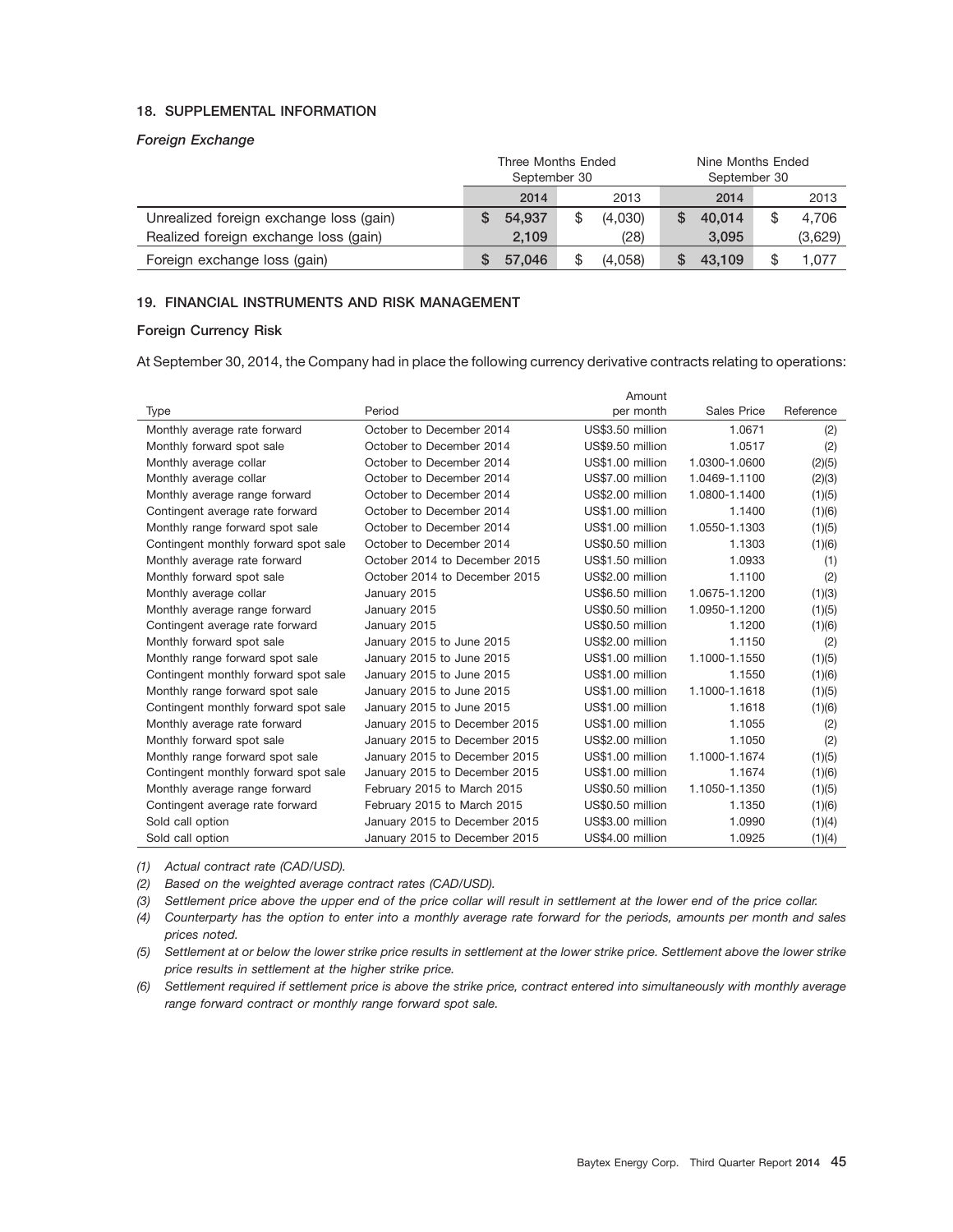The carrying amounts of the Company's U.S. dollar denominated monetary assets and liabilities at the reporting date are as follows:

|                         | Assets                        |             | Liabilities   |              |  |
|-------------------------|-------------------------------|-------------|---------------|--------------|--|
|                         | September 30.<br>December 31. |             | September 30. | December 31. |  |
|                         | 2014                          | 2013        | 2014          | 2013         |  |
| U.S. dollar denominated | US\$221,095                   | US\$102.367 | US\$1,255,899 | US\$194,924  |  |

## **Interest Rate Risk**

As at September 30, 2014, all interest rate swap financial derivative contracts have expired.

#### **Commodity Price Risk**

Baytex monitors and, when appropriate, utilizes financial derivative contracts or physical delivery contracts to manage the risk associated with changes in commodity prices. The use of derivative instruments is governed under formal policies and is subject to limits established by the Board of Directors of Baytex. Under the Company's risk management policy, financial derivatives are not to be used for speculative purposes.

#### *Financial Derivative Contracts*

At September 30, 2014, Baytex had the following financial derivative contracts:

| Oil                              | Period                        | Volume       | Price/Unit <sup>(1)</sup> | Index        |
|----------------------------------|-------------------------------|--------------|---------------------------|--------------|
| Fixed - Sell                     | October 2014                  | 6,558 bbl/d  | US\$92.78                 | <b>WTI</b>   |
| Fixed - Sell                     | October to December 2014      | 14,500 bbl/d | US\$96.40                 | WTI          |
| Price collar                     | October to December 2014      | 491 bbl/d    | US\$80.00-US\$95.50       | WTI          |
| Fixed - Sell                     | October 2014 to March 2015    | 6.000 bbl/d  | US\$96.62                 | <b>WTI</b>   |
| Fixed - Sell                     | November 2014                 | 6,453 bbl/d  | US\$92.33                 | <b>WTI</b>   |
| Fixed - Sell                     | December 2014                 | 5,939 bbl/d  | US\$91.77                 | WTI          |
| Fixed - Sell                     | January 2015                  | 6,161 bbl/d  | US\$91.64                 | <b>WTI</b>   |
| Fixed - Sell                     | January 2015 to March 2015    | 1.000 bbl/d  | US\$95.90                 | <b>WTI</b>   |
| Fixed - Sell                     | January 2015 to March 2015    | 1,000 bbl/d  | US\$110.00                | <b>Brent</b> |
| Fixed - Sell                     | January 2015 to June 2015     | 6.000 bbl/d  | US\$96.63                 | <b>WTI</b>   |
| Fixed - Sell                     | January 2015 to December 2015 | 4,000 bbl/d  | US\$95.98                 | <b>WTI</b>   |
| Sold call option <sup>(2)</sup>  | January 2015 to December 2015 | 500 bbl/d    | US\$98.50                 | <b>WTI</b>   |
| Sold call option <sup>(2)</sup>  | January 2015 to December 2015 | 500 bbl/d    | US\$99.00                 | <b>WTI</b>   |
| Sold call option <sup>(2)</sup>  | January 2015 to March 2015    | 1.000 bbl/d  | US\$97.70                 | WTI          |
| Fixed – Sell                     | February 2015                 | 6,571 bbl/d  | US\$91.33                 | WTI          |
| Fixed - Sell                     | <b>March 2015</b>             | 5.742 bbl/d  | US\$91.31                 | WTI          |
| Fixed - Sell                     | April 2015                    | 3,433 bbl/d  | US\$90.66                 | <b>WTI</b>   |
| Fixed - Sell                     | May 2015                      | 3,226 bbl/d  | US\$90.00                 | WTI          |
| Sold call option <sup>(2)</sup>  | July 2015 to June 2016        | 4,000 bbl/d  | US\$94.00                 | WTI          |
| Sold call option <sup>(2)</sup>  | July 2015 to June 2016        | 1.000 bbl/d  | US\$95.00                 | <b>WTI</b>   |
| Basis swap                       | October to December 2014      | 3,000 bbl/d  | WTI less US\$21.70        | <b>WCS</b>   |
| Bought (sold) put <sup>(3)</sup> | April 2015                    | 2.300 bbl/d  | US\$90.66 (US\$80.00)     | WTI          |
| Bought (sold) put <sup>(3)</sup> | May 2015                      | 2,129 bbl/d  | US\$90.01 (US\$80.00)     | <b>WTI</b>   |
| Bought (sold) put <sup>(3)</sup> | June 2015                     | 5,367 bbl/d  | US\$91.12 (US\$80.00)     | <b>WTI</b>   |
| Bought (sold) put <sup>(3)</sup> | <b>July 2015</b>              | 5,032 bbl/d  | US\$90.00 (US\$80.00)     | WTI          |
| Bought (sold) put <sup>(3)</sup> | August 2015                   | 4,903 bbl/d  | US\$90.00 (US\$80.00)     | WTI          |

*(1) Based on the weighted average price/unit for the remainder of the contract.*

*(2) Counterparty has the option to enter into a fixed sell for the periods, volumes and prices noted.*

*(3) These puts have an upper barrier that ranges between US\$100.00 – US\$102.00/bbl, WTI price above the barrier price results in settlement at the bought put price.*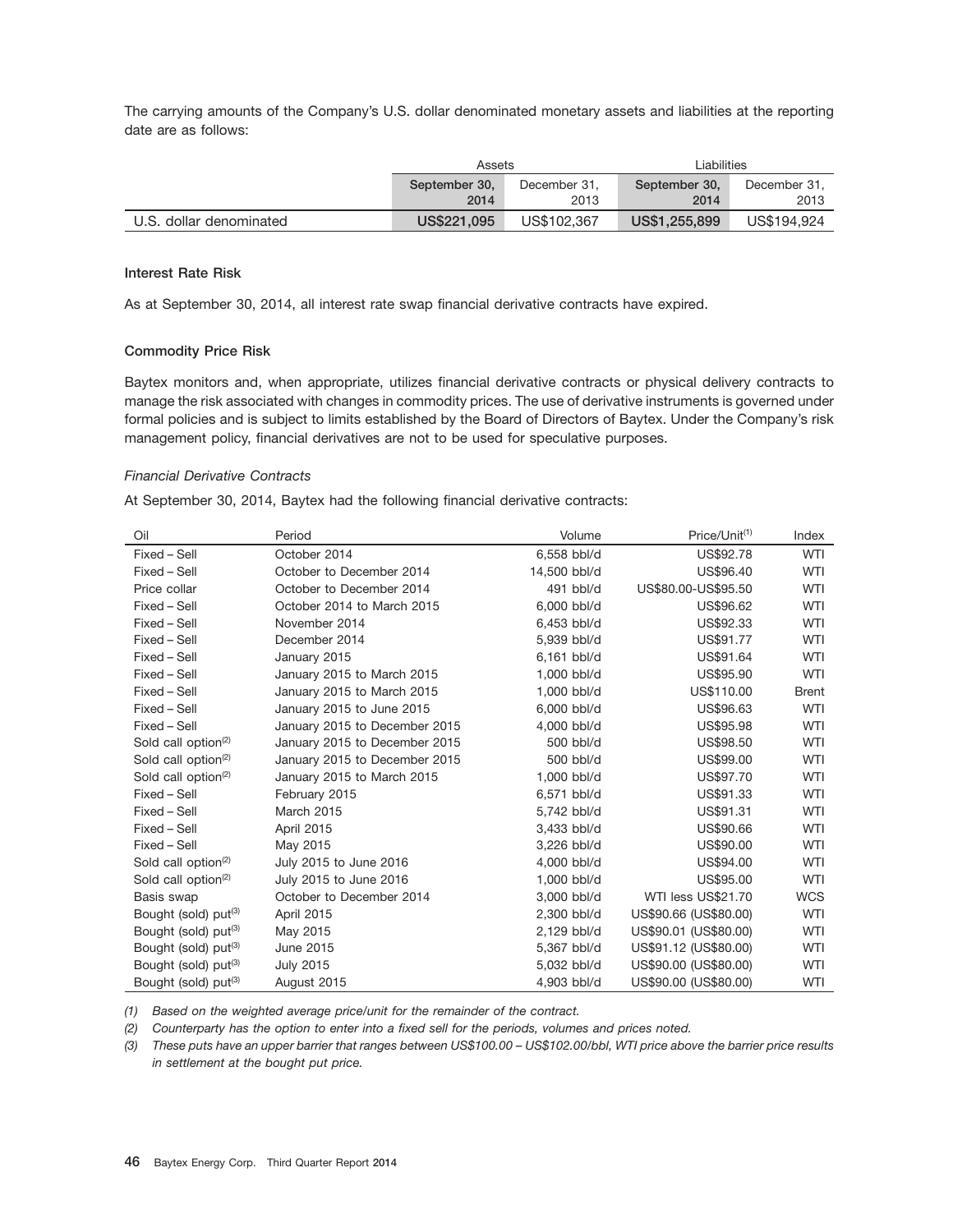| Natural Gas                                  | Period                      | Volume          | Price/Unit <sup>(1)</sup> | Index        |
|----------------------------------------------|-----------------------------|-----------------|---------------------------|--------------|
| Fixed - Sell                                 | October 2014                | 5.750 mmBtu/d   | US\$4.19                  | <b>NYMEX</b> |
| Fixed – Sell                                 | October to December 2014    | $2.000$ mmBtu/d | <b>US\$4.45</b>           | <b>NYMEX</b> |
| Fixed - Sell                                 | October 2014 to March 2015  | 10,000 mmBtu/d  | US\$4.08                  | <b>NYMEX</b> |
| Fixed - Sell                                 | November 2014 to March 2015 | 10,000 mmBtu/d  | US\$4.31                  | <b>NYMEX</b> |
| Price collar                                 | October 2014                | 5.000 mmBtu/d   | US\$3.90-US\$4.50         | <b>NYMEX</b> |
| Sold call option <sup><math>(2)</math></sup> | November 2014 to March 2015 | 5.000 mmBtu/d   | US\$4.65                  | <b>NYMEX</b> |
| Sold call option <sup><math>(2)</math></sup> | April 2015 to October 2015  | 5.000 mmBtu/d   | US\$4,00                  | <b>NYMEX</b> |
| Basis swap                                   | October 2014                | 5.000 mmBtu/d   | NYMEX less US\$0.3150     | <b>AECO</b>  |
| Basis swap                                   | October 2014 to March 2015  | 17.750 mmBtu/d  | NYMEX less US\$0.2225     | <b>AECO</b>  |
| Basis swap                                   | November 2014 to March 2015 | 5.000 mmBtu/d   | NYMEX less US\$0.2700     | <b>AECO</b>  |

*(1) Based on the weighted average price/unit for the remainder of the contract.*

*(2) Counterparty has the option to enter into a fixed sell for the periods, volumes and prices noted.*

Financial derivatives are marked-to-market at the end of each reporting period, with the following reflected in the condensed consolidated statements of income and comprehensive income:

|                                                 | September 30 | Three Months Ended | Nine Months Ended<br>September 30 |        |  |
|-------------------------------------------------|--------------|--------------------|-----------------------------------|--------|--|
|                                                 | 2014         | 2013<br>2014       |                                   | 2013   |  |
| Realized loss on financial derivatives          | 8.156        | \$19.718           | 27,700                            | 6,822  |  |
| Unrealized (gain) loss on financial derivatives | (98, 688)    | (653)              | (76, 187)                         | 11,693 |  |
| (Gain) loss on financial derivatives            | (90, 532)    | \$19.065           | (48, 487)                         | 18,515 |  |

Included in unrealized (gain) loss on financial derivatives for the three and nine months ended September 30, 2014 is a gain of \$2.3 million and \$14.4 million, respectively, related to the redemption feature on outstanding notes included in long-term debt (note 10) (three and nine months ended September 30, 2013 – \$nil).

#### *Physical Delivery Contracts*

As at September 30, 2014, the following physical delivery contracts were held for the purpose of delivery of non-financial items in accordance with the Company's expected sale requirements. Physical delivery contracts are not considered financial instruments; therefore, no asset or liability has been recognized in the consolidated financial statements.

| Heavy Oil        | Period                   | Volume        | Price/Unit <sup>(1)</sup> |
|------------------|--------------------------|---------------|---------------------------|
| <b>WCS Blend</b> | October to December 2014 | $2.000$ bbl/d | WTI $\times$ 81.00%       |
| <b>WCS Blend</b> | October to December 2014 | $3.000$ bbl/d | WTI less US\$19.07        |

*(1) Based on the weighted average price/unit for the remainder of the contract.*

At September 30, 2014, Baytex had committed to deliver the volumes of raw bitumen noted below to market on rail:

| Heavy Oil   | Period                        | Term Volume  |
|-------------|-------------------------------|--------------|
| Raw bitumen | October to December 2014      | 15,000 bbl/d |
| Raw bitumen | January 2015 to March 2015    | 14,500 bbl/d |
| Raw bitumen | April 2015 to December 2015   | 7.000 bbl/d  |
| Raw bitumen | January 2016 to December 2016 | 5,000 bbl/d  |

#### **20. CONSOLIDATING FINANCIAL INFORMATION – BASE SHELF PROSPECTUS**

Baytex filed a Short Form Base Shelf Prospectus on October 25, 2013, with the securities regulatory authorities in each of the provinces of Canada (other than Québec) and a Registration Statement with the United States Securities and Exchange Commission (collectively, the "Shelf Prospectus"). The Shelf Prospectus allows Baytex to offer and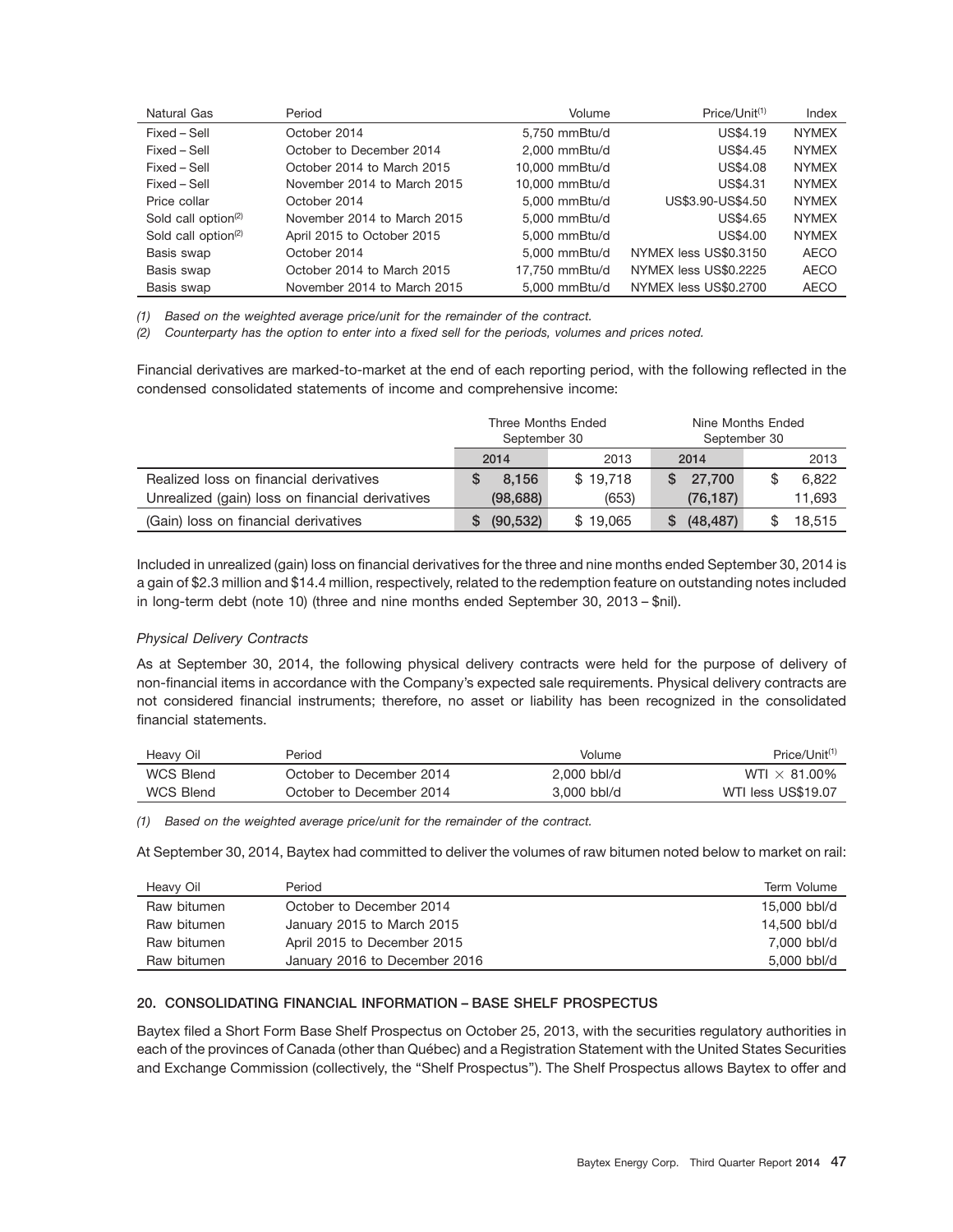issue common shares, subscription receipts, warrants, options and debt securities by way of one or more prospectus supplements at any time during the 25-month period that the Shelf Prospectus remains in place. The securities may be issued from time to time, at the discretion of Baytex, with an aggregate offering amount not to exceed \$750 million.

Any debt securities issued by Baytex pursuant to the Shelf Prospectus will be guaranteed by all of its direct and indirect wholly-owned material subsidiaries (the "Guarantor Subsidiaries"). The guarantees of the Guarantor Subsidiaries are full and unconditional and joint and several. These guarantees may in turn be guaranteed by Baytex. Other than investments in its subsidiaries, Baytex has no independent assets or operations. As at September 30, 2014, all non-minor subsidiaries of Baytex provide guarantees for its indebtedness. There are no significant restrictions on the ability of Baytex to obtain funds from its subsidiaries. In accordance with Rule 3-10(f), Regulation S-X, condensed consolidating financial information is not required.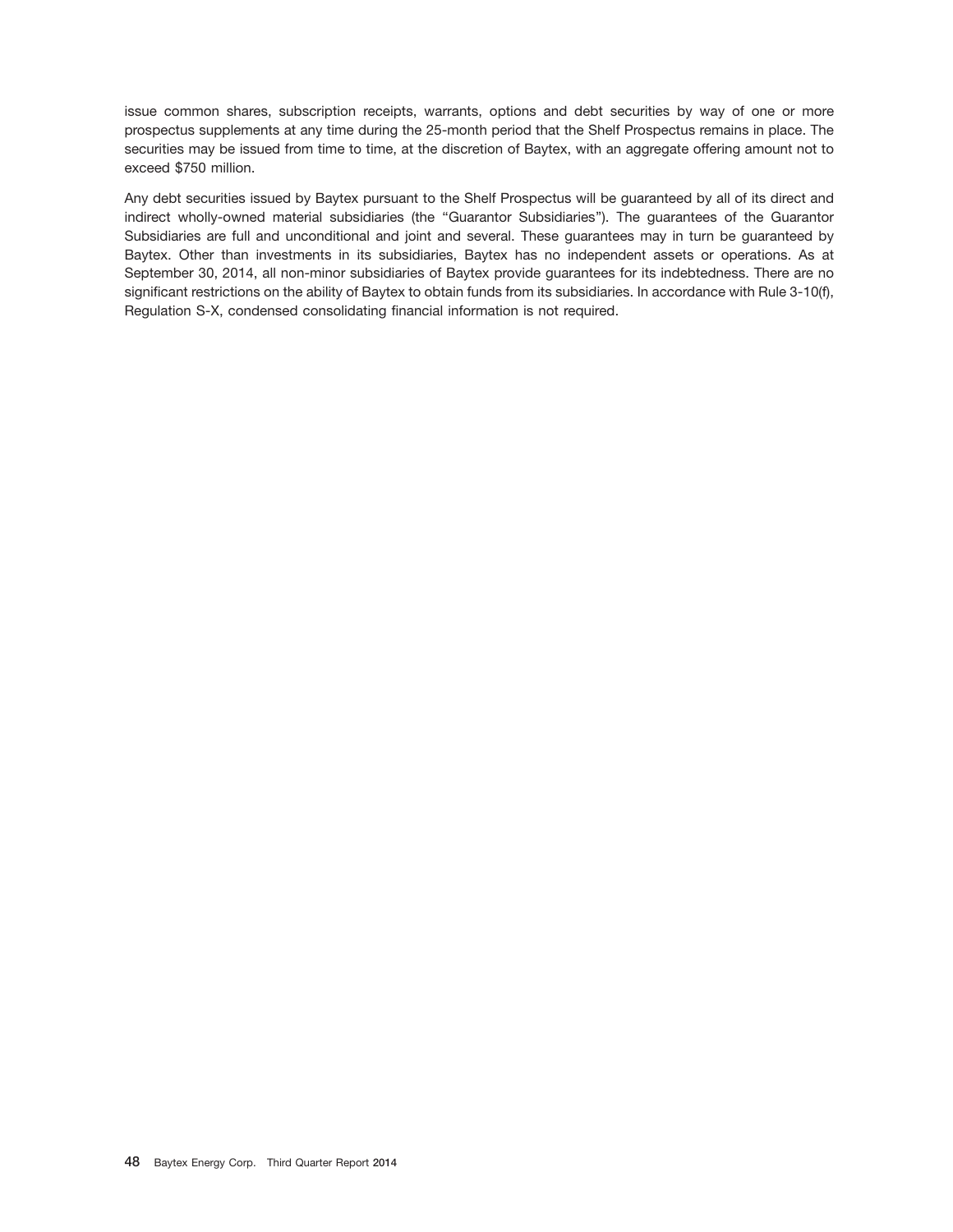## *ABBREVIATIONS*

| <b>AECO</b>  | the natural gas storage facility located | mbbl         | thousand barrels                      |
|--------------|------------------------------------------|--------------|---------------------------------------|
|              | at Suffield, Alberta                     | mboe*        | thousand barrels of oil equivalent    |
| bbl          | barrel                                   | mcf          | thousand cubic feet                   |
| bbl/d        | barrel per day                           | mcf/d        | thousand cubic feet per day           |
| boe*         | barrels of oil equivalent                | mmBtu        | million British Thermal Units         |
| boe/d        | barrels of oil equivalent per day        | mmBtu/d      | million British Thermal Units per day |
| DRIP         | Dividend Reinvestment Plan               | mmcf         | million cubic feet                    |
| GAAP         | Generally Accepted Accounting            | mmcf/d       |                                       |
|              | <b>Principles</b>                        |              | million cubic feet per day            |
| GJ           | gigajoule                                | NGL          | natural gas liquids                   |
| GJ/d         | gigajoule per day                        | <b>NYMEX</b> | New York Mercantile Exchange          |
| <b>IFRS</b>  | International Financial Reporting        | NYSE         | New York Stock Exchange               |
|              | <b>Standards</b>                         | TSX          | <b>Toronto Stock Exchange</b>         |
| <b>LIBOR</b> | London Interbank Offered Rate            | <b>WCS</b>   | Western Canadian Select               |
| <b>LLS</b>   | Louisiana Light Sweet                    | WTI          | West Texas Intermediate               |

*\* Oil equivalent amounts may be misleading, particularly if used in isolation. In accordance with NI 51-101, a boe conversion ratio for natural gas of 6 Mcf: 1 bbl has been used, which is based on an energy equivalency conversion method primarily applicable at the burner tip and does not represent a value equivalency at the wellhead.*